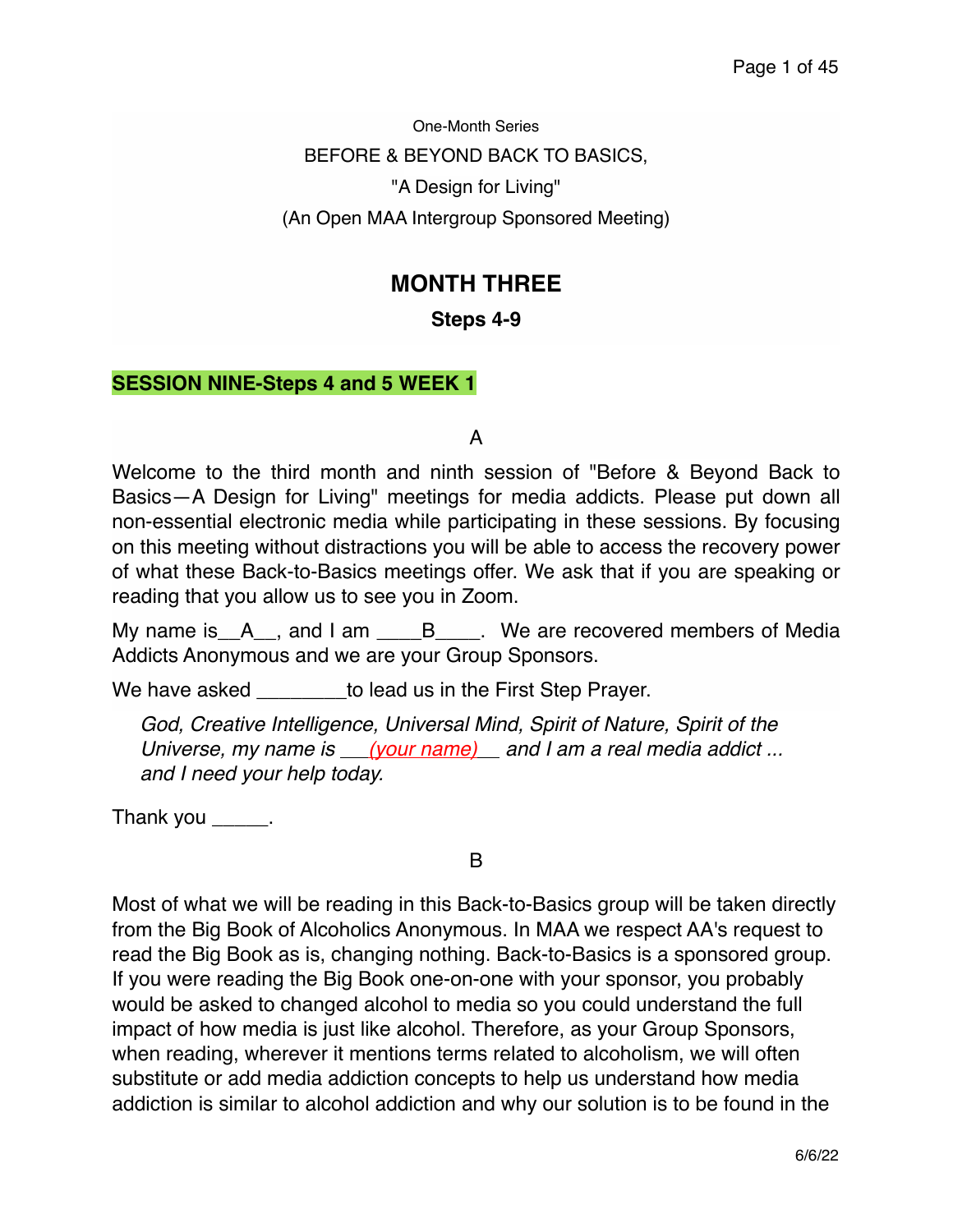Big Book of AA. To make this format more inclusive, we have also changed the pronouns from third-person singular to third-person plural. These two adjustments are made to serve each individual being sponsored both personally and in this sponsored group as a whole, to obtain as much benefit from the Big Book as possible.

A

So far, we have taken Steps 1-3, learned Two-way Prayer, and begun our 4th and 5th steps. At this point in the 12 Step process, you may be feeling overwhelmed and even a little moody. Okay, maybe a lot moody! We have found that in the recovery process, "The only way out is through." Our self-pity, fears and resentments kept us in the cycle of addiction. The only way to true freedom is to see what has held us back and to be honest with someone else about it. If you have written down your Fourth Step inventory worksheet and shared them with your sponsor (or have made an appointment to share them with your sponsor), please say, 'yes' when I call your name.

B

Congratulations! We commend you for having the willingness, honesty, and open-mindedness to do what is necessary to recover from media addiction. Your willingness to take these Steps guarantees the promised spiritual awakening we have found to be miraculous. If you are ALL-IN, you will absolutely get what you came to Back-to-Basics for. We want to acknowledge your courage. If you are still holding back, still finding resistance, this is normal. But remember the Big Book authors tell us that: "the result was nil until we let go absolutely." Writing our 4th Step inventory brings up the past with memories and feelings that are not unlike attending a funeral. Stay gentle with yourself through this process; do your best to continue soldiering through.

A

Remember that the Big Book authors tell us that when we are conducting an inventory, we look at our assets as well as our liabilities. They tell us that when we are connected to our Higher Power, these assets are automatically within each and every one of us. Therefore, even if we are not aware of our assets in the situation, they are still there. The inventory process helps us let go of our old stories and embrace the natural goodness within us to be honest and kind and to live with purity of Spirit.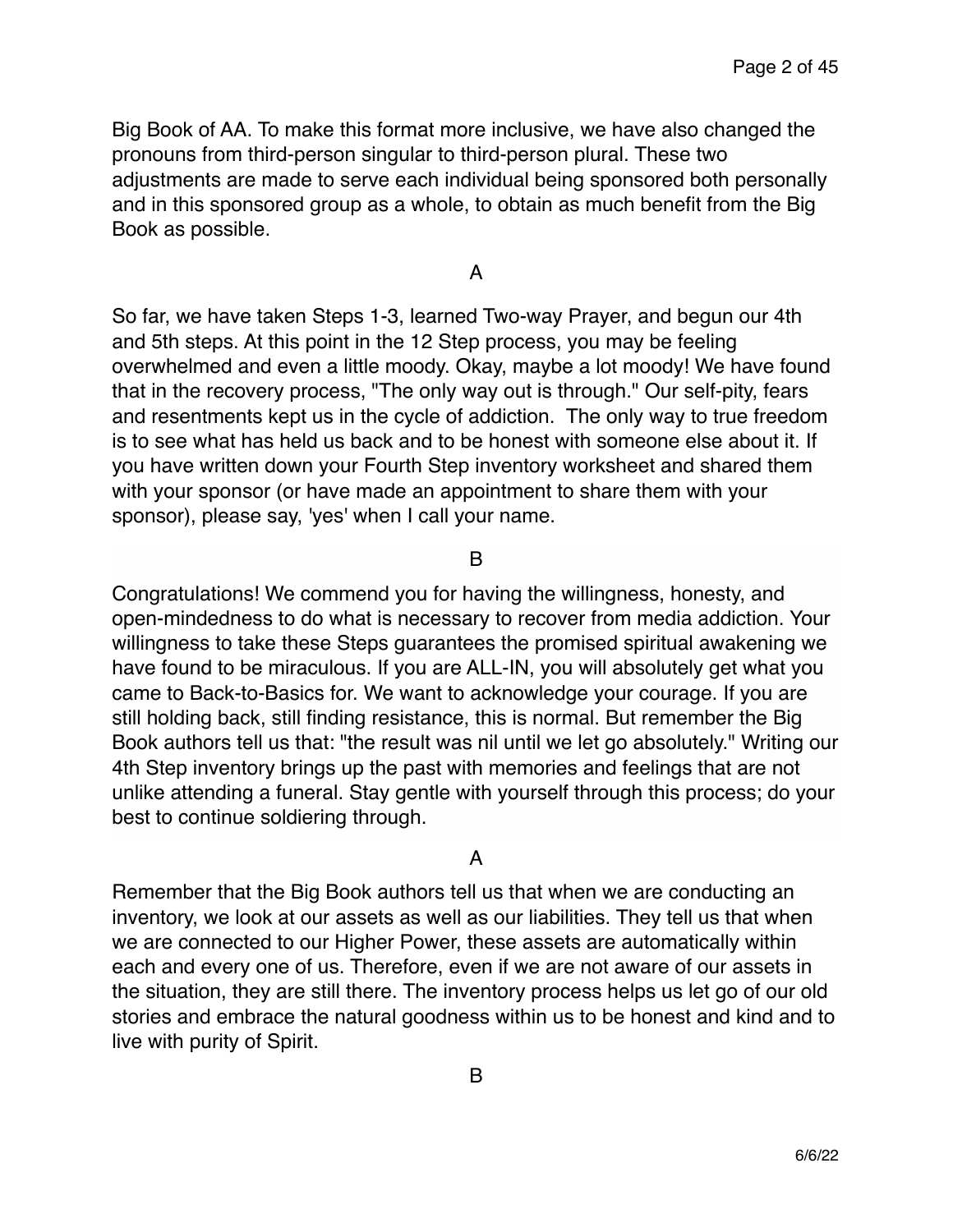Let's look at how these assets are antidotes to our problems and how by using our assets, we open ourselves to the "sunlight of the Spirit." In the last session we listed the liabilities media addicts need to look at for our inventory. Here are the assets that are antidotes to these liabilities.

- The antidotes to Self-pity are **Self-compassion and Working with others.**  Self-compassion is nurturing tenderness; the ability to be in pain & difficulty while staying gentle with yourself; working with others is getting outside of self by focusing on others.
- The antidote to Resentment is **Forgiveness**. Forgiveness is a conscious decision to let go of deeply held negative feelings or to stop being angry with someone who has done something wrong.
- The antidote to Fear is **Faith**. Faith is the complete trust or confidence in someone or something.
- The antidote to Selfishness is **Consideration**. Consideration is being conscientious of another person's well-being and showing kindness, thoughtfulness, and sensitivity toward them.
- The antidote to Self-centeredness is **Faith-centeredness or Godcenteredness**. We let go of playing God and accept God's plan for us and for others.
- The antidote to Dishonesty is **Honesty**. Honesty is being truthful, straightforward, and ethical.
- The antidote to Pride is **Humility**. Humility is the ability to see yourself and others in a realistic and non-hierarchical way; to feel neither superior nor inferior.
- The antidote for Mistrust is **Trust**. Trust is the firm belief in the reliability, truth, ability, or strength of someone or something.
- The antidote for Envy is **Contentment**. Contentment is the state of being satisfied and pleased with what you have; feeling at ease with the way things are.
- The antidote for Procrastination is **Action**. Action is the process of carrying out a task, especially when dealing with a problem or difficulty.

# A

Our liabilities contribute to closing ourselves off from other people and impede our ability to share our gifts to the world and fulfill our Higher Power's plan for us. The overall asset that can be applied to all liabilities is **Generosity**. Generosity is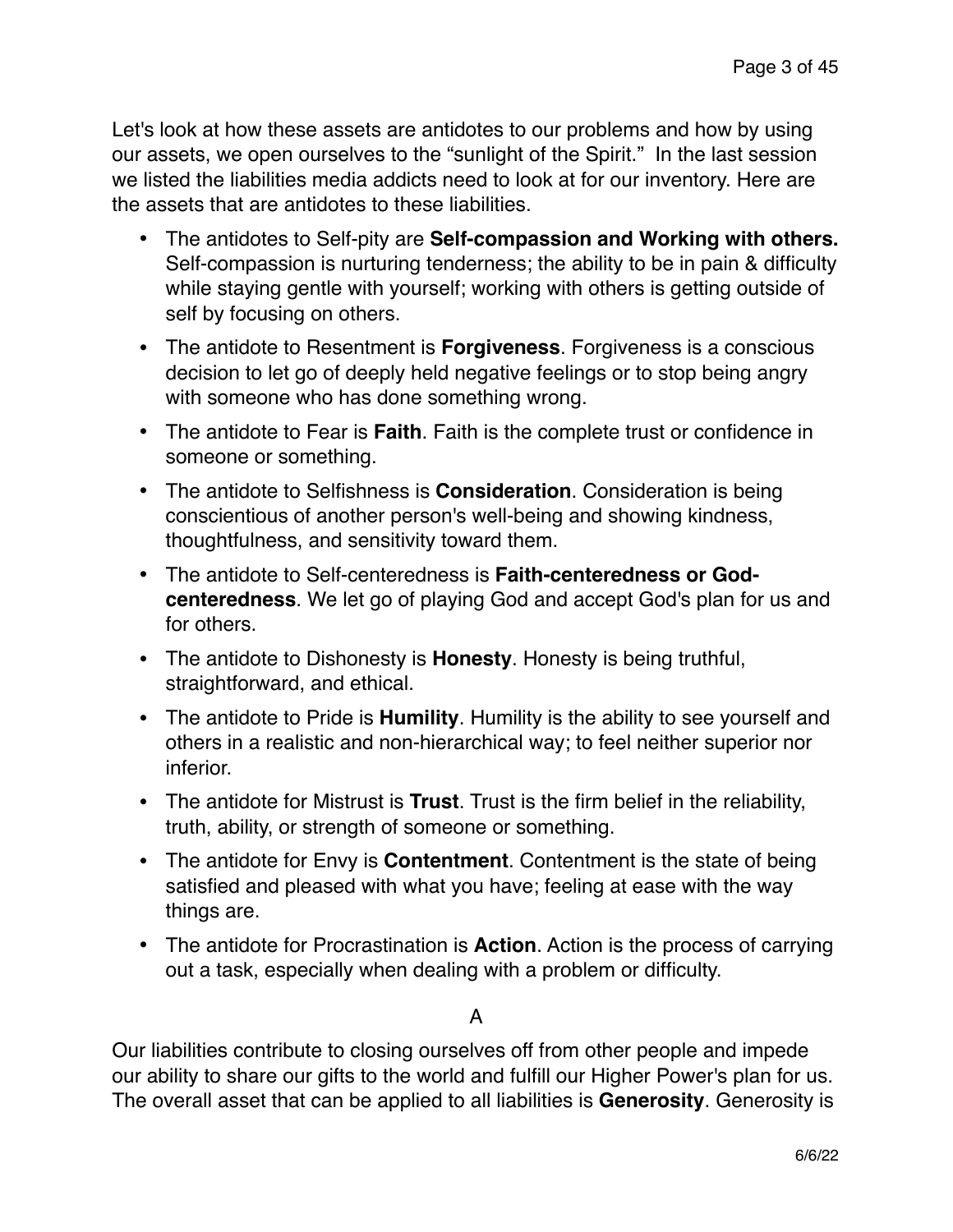authentically sharing ourselves with the world and giving all humanity the benefit of the doubt.

### B

Now let's read through the long version of a resentment or fear inventory (this is the second 4th step worksheet in your packet). These questions will help you look at your liabilities and the assets you can use to counteract those liabilities. Please fill this out and read it to your sponsor this week. This long-form is meant to be used for resentments or fears that are felt deeply and may be difficult to process and release by using only questions in the graph worksheet alone.

Here is the worksheet. Make sure that you have set aside at least one hour to read this inventory to your sponsor.

# A

First, you pick a person or a fear you have on your inventory worksheet and write it down. For instance, "I have a resentment or fear towards John."

# **PART I**

- Why do you resent this person or have this fear?
- What is your reaction when you have this resentment or fear?
- Where do you feel it in your body?
- How has this affected you in your life?
- When were you thinking only of yourself?
- How were you inconsiderate of others?
- How were you inconsiderate of yourself?
- At what point did you feel the fear of losing something or not getting what you want?
- Did you try to play God and be in control? How?
- Where were you dishonest with yourself?
- How were you dishonest with others?
- In this situation, when have you blamed others?
- When have you blamed yourself?
- How did you feel superior?
- Where did you feel shame or low self-esteem?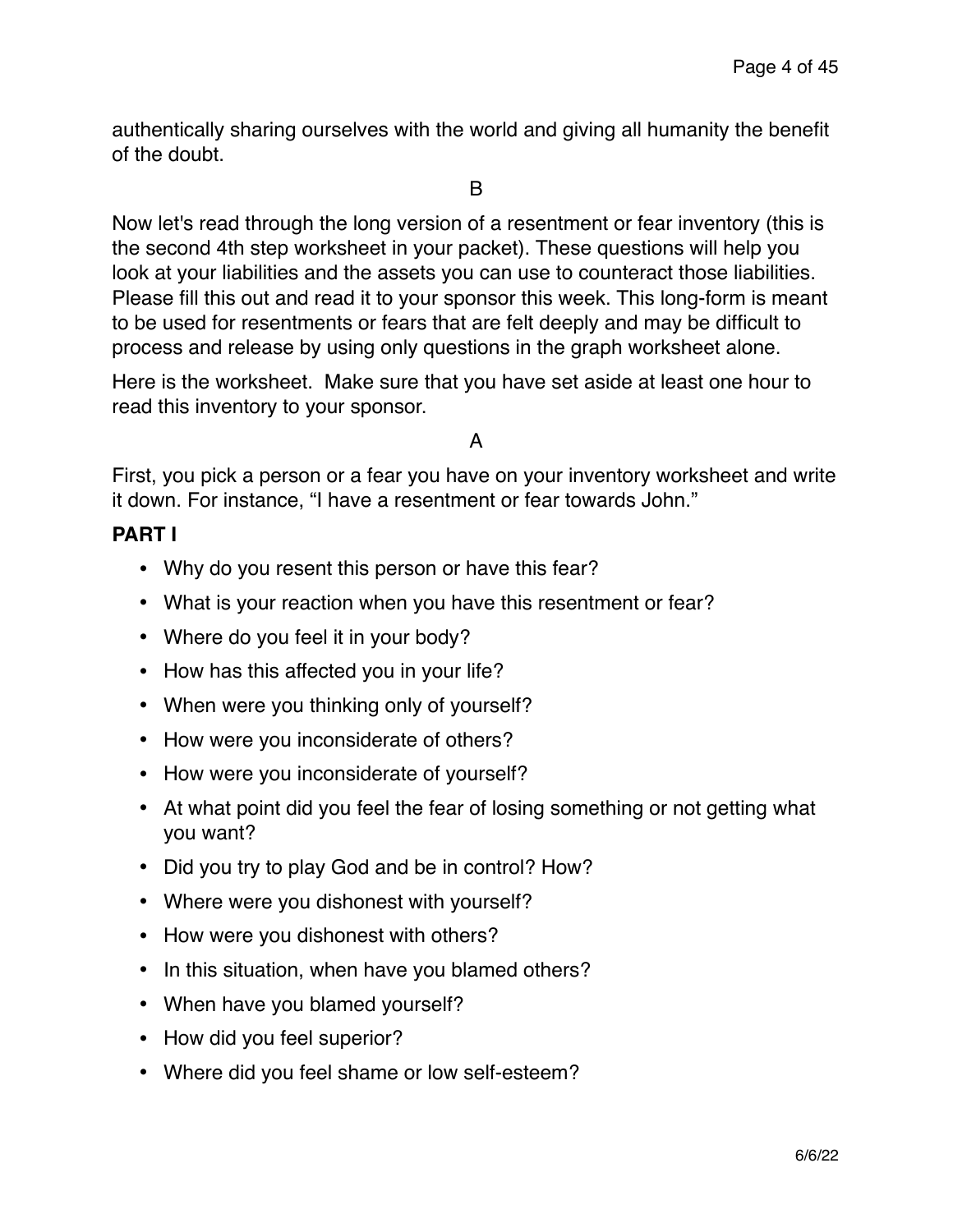- When did you feel you wanted something that didn't belong to you? (Where did you envy?)
- When did you procrastinate or avoid taking action?

Here your sponsor or 4th Step Action Partner will ask you this question: "Are you willing to have God remove these **liabilities** and replace them with **assets**?"

If you say, "Yes" then you begin looking at the assets you want to bring into your life. (We will be taking the Sixth and Seventh Steps later this month; this is just making preparation for those steps.)

# **PART 2**

- What would this situation look like if you had faith in God?
- How would this situation look if you had faith in yourself?
- What would this situation be like if you had faith in the other person or institution?
- What would this situation look like if you had consideration for yourself?
- Describe this situation if you had consideration for others?
- Describe this situation if you were not blaming yourself or others?
- How would this situation be different if you were honest and authentic with yourself?
- How would this situation be different if you were honest and authentic with others?
- How would this situation feel if you had humility?
- What would this situation look like if you felt self-esteem?
- What would you see in this situation if you saw yourself and others as equal?
- How would this situation be different if you felt you were worthy?
- How would this situation be different if you saw them as worthy?
- How would this situation be different if you felt acceptance?
- How would this situation be different if you felt the energy and willingness to take action?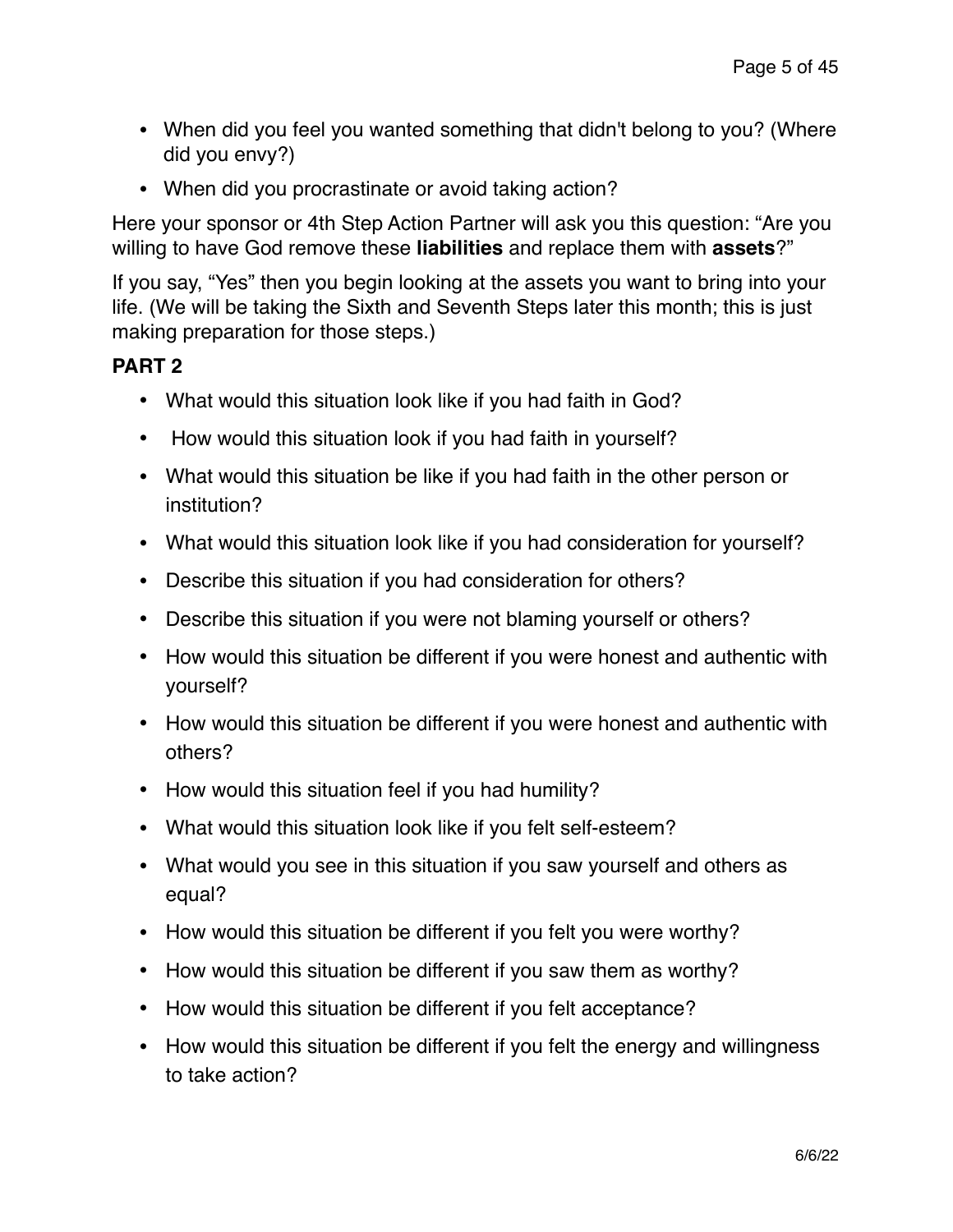- Where can you be generous in this situation?
- How can you give your love and your gifts to others and not hold back?
- Where can you give the gift of "live and let live" to other people?
- Where can you find gratitude for this situation?
- What useful lessons have you learned because of this situation?

Here your sponsor or action partner will ask you:

- Are you willing right now to forgive every person involved in this situation 100% for everything you believe they did to you?
- Are you willing right now to forgive yourself 100% for carrying this resentment or fear?

Then you will discuss with your sponsor or action partner if you have any wrongs to set right and any amends to make to this person or to yourself. (You can also do this for institutions) If you have any questions on this worksheet, we will answer them after the close of this session.

Start now to make your list of amends. We will discuss how to make amends when we get to the 8th and 9th steps. Hold on to this list and your list of liabilities and bring them both to this month's sessions.

B

We look at assets as well as liabilities in our inventory because many of us have lost much of our self-esteem and self-worth as a result of our media addiction. Even though we've done some pretty foolish and destructive things while acting out in our addiction, we will never have to repeat those actions again, provided we are willing to admit our faults and correct them. If we are genuinely sorry, God has already forgiven us. Now, it is time to forgive ourselves. The Big Book authors tell us:

• "If we are sorry for what we have done, and have the honest desire to let God take us to better things, we believe we will be forgiven and will have learned our lesson. If we are not sorry, and our conduct continues to harm others, we are quite sure to [use again]. We are not theorizing. These are facts out of our experience."

It is also our experience that if we don't forgive ourselves, we are liable to use again. Any time we can't forgive ourselves, we know we are not trusting in our Higher Power and we are in danger of losing our sobriety. We must pray and ask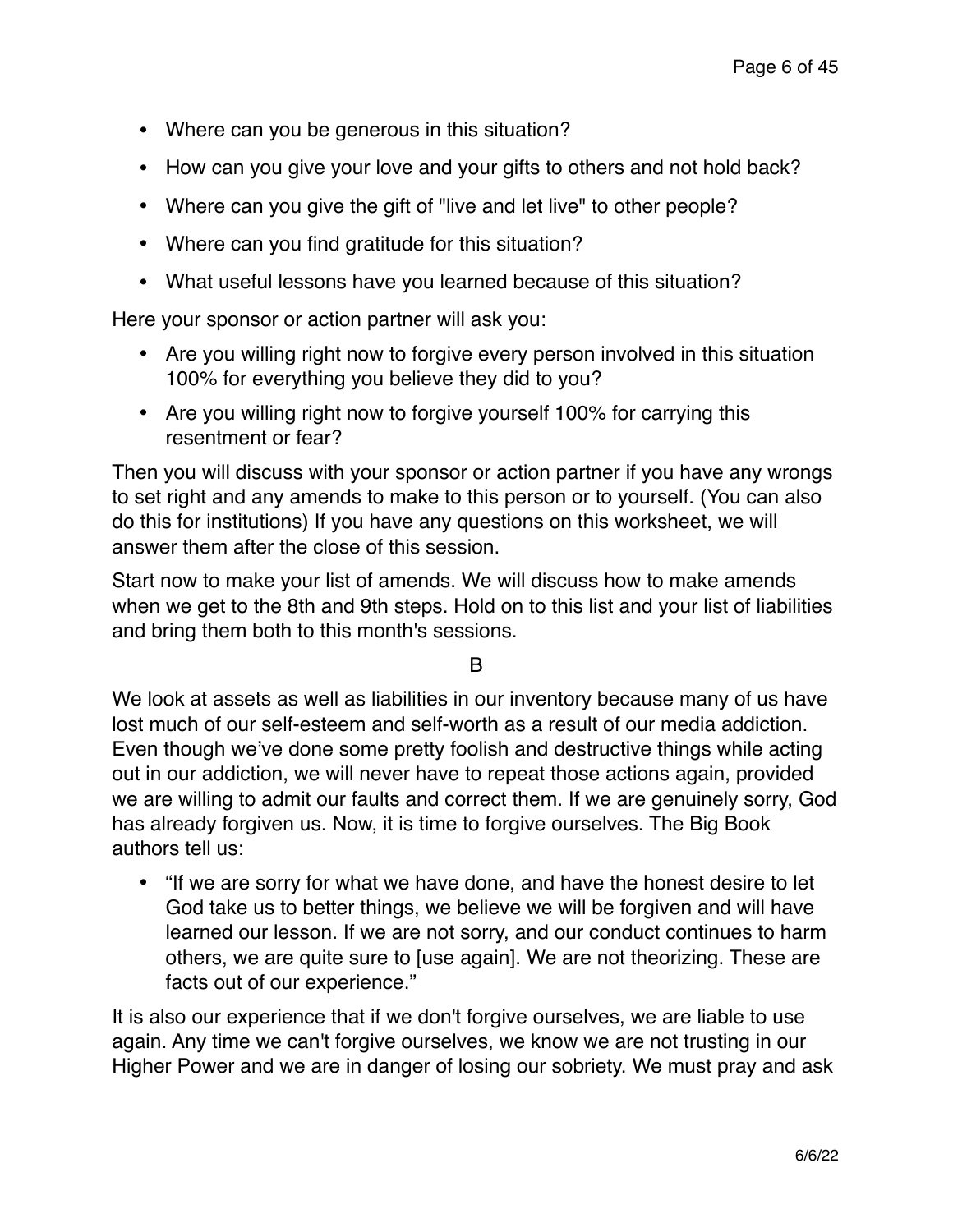our Higher Power to help us forgive ourselves for any wrongs we have committed.

A

Now that we are committed to doing whatever it takes to recover from media addiction, we live our lives following a different kind of code; the code of tolerance, patience, kindliness, and love. We look to see where others are wounded and hurting too. We show empathy. We look for ways we can help others rather than seek revenge. Our Higher Power will aid us in this new way of living and thinking if we sincerely ask.

B

Let's continue now to see what the Big Book tells us about Step 5.

# **Step 5 — Admitted to God, to ourselves, and to another human being the exact nature of our wrongs**.

In taking the Fifth Step, we are told that we need to share our inventory not only with ourselves and our Higher Power but also with another human being. This action is essential for our recovery, for by sharing "the exact nature of our wrongs" with another person, we find a new kind of relief that turning to media never gave us. The Big Book authors make it clear that if we don't share our wrongs with another flesh and blood person, we may get media drunk again.

• "We think we have done well enough in admitting these things to ourselves…In actual practice, we usually find a solitary self-appraisal insufficient. Many of us thought it necessary to go much further…If we skip this vital step, we may not overcome [media addiction]. Time after time newcomers have tried to keep to themselves certain facts about their lives. Trying to avoid this humbling experience…almost invariably they got drunk."

A

When we confessed our resentments and fears to another person, we became aware of the shortcomings that had been blocking us from the "sunlight of the Spirit." The Big Book authors announce that, once we admit our shortcomings, our lives begin to change. We start to experience a "transformation of thought and attitude."

• "Once we have taken this step, withholding nothing, we are delighted. We can look the world in the eye. We can be alone at perfect peace and ease. Our fears fall from us. We begin to feel the nearness of our Creator. We may have had certain spiritual beliefs, but now we begin to have a spiritual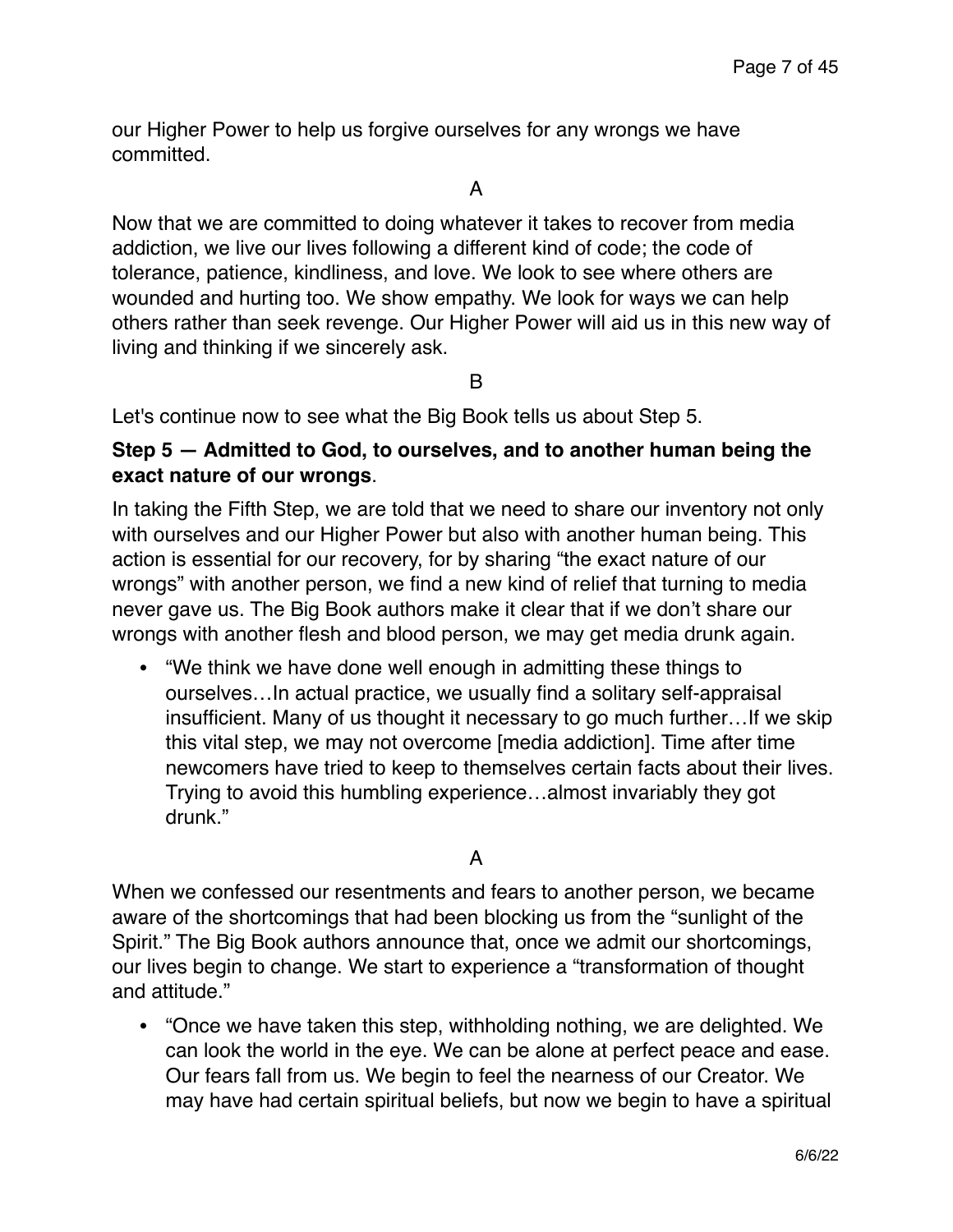experience. The feeling that the [media] problem has disappeared will often come strongly. We feel we are on the Broad Highway, walking hand in hand with the Spirit of the Universe."

B

Those of us who have given away our Fourth Step can attest to this perfect peace and greater closeness to our Higher Power and to others. Every time we share our Fourth Step inventory with someone else, we begin to release the guilt, shame, and things that hold us back from manifesting the life purpose our Higher Power would have for us.

A

We discover that we are not alone as we identify with others and find freedom. Through SHARING we are in the process of having a spiritual experience, and as a result, our need to compulsively use media is being removed.

B

But there is one more action we need to take with our Fourth Step. After giving our Fourth Step to another person, the Big Book authors ask us to pause and reflect. This is something we should not overlook if we are to be ready to continue with the rest of the steps:

**•** "Returning home we find a place where we can be quiet for an hour, carefully reviewing what we have done. We thank [our Higher Power] from the bottom of our heart…Taking [the Big Book] down from our shelf we turn to the page which contains the twelve steps. Carefully reading the first five proposals we ask if we have omitted anything…Is our work solid so far?"

Please make time after meeting with your sponsor to follow the instructions from the paragraph above.

A

So, continue making a searching and fearless moral inventory using the worksheet above. We are in the process of cleaning up the wreckage of the past so we can experience the "miracle of healing," and a joyous and abundant future.

We will complete our session today by looking at the principles of Step Five. Step 5: "Admitted to God, to ourselves, and to another human being the exact nature of our wrongs." The principle of CONFESSION leads to the principle of FREEDOM.

• Once we have honestly looked at our liabilities, we must not keep it to ourselves; to do so would be to fall back into our addiction. We had to find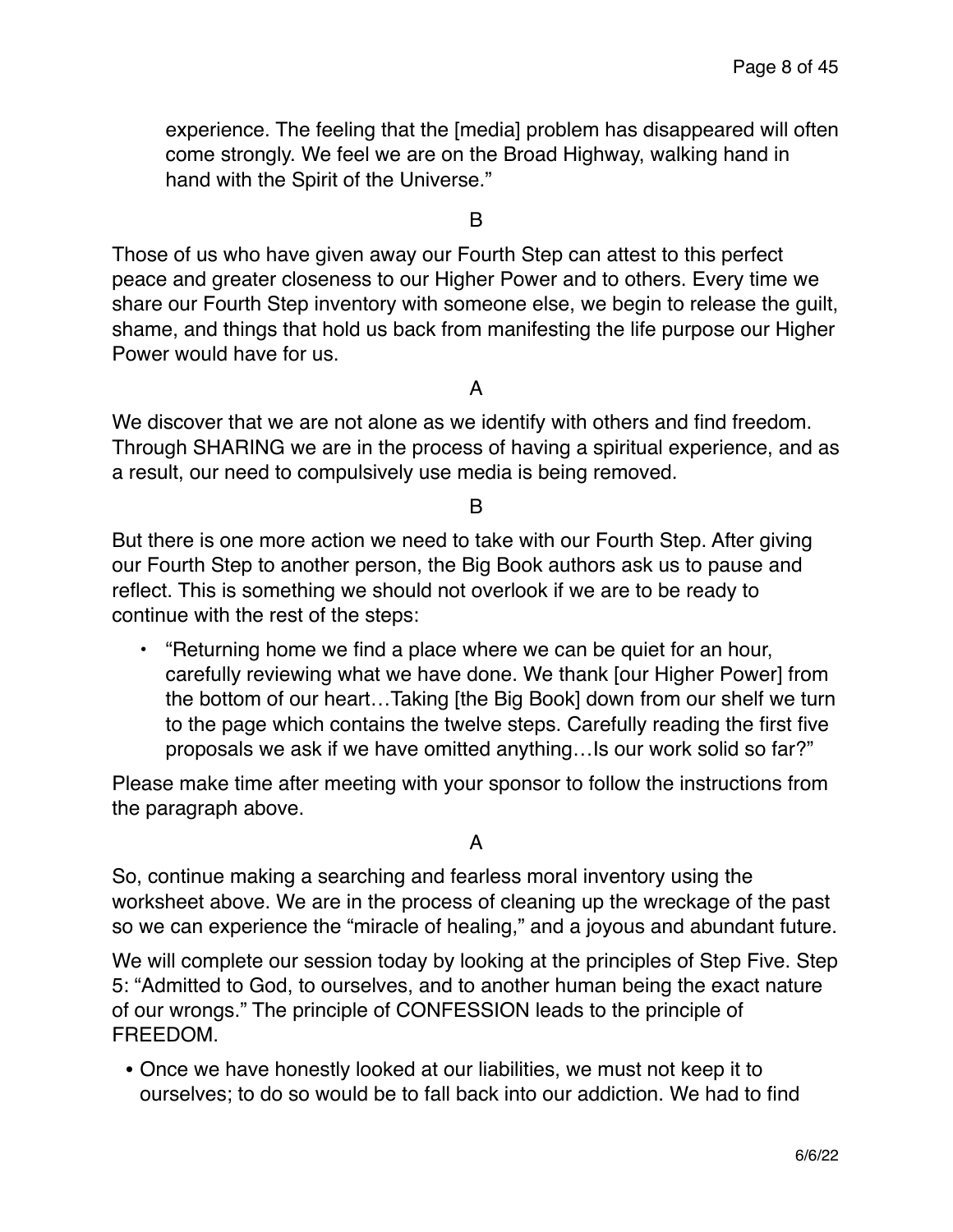more COURAGE and more CLARITY. We did this through the time-honored practice of CONFESSION. When we confess our fears, resentments, and character liabilities to another person, we are acknowledging the values and principles we wish to live by. CONFESSION allows us to release the guilt, shame, and self-limiting beliefs that plagued us and made us turn to media for relief instead of our Higher Power or real people. CONFESSION ultimately leads to FREEDOM. With CONFESSION comes true relief, a kind of longlasting relief that media, in all its seductive programming will never deliver. Media addiction controlled our minds. CONFESSION frees our minds. CONFESSION is the crucial next action after embracing the principles of COURAGE and CLARITY. CONFESSION is essential if we have a slip. We want to confess this to someone as soon as possible so we don't act out more. CONFESSION brings us daily FREEDOM.

Thank you all for reading today. Next session we will be taking Steps Six and Seven.

B

# **Sharing**

We will now open up the room for sharing for 3 minutes each. We will begin with our three readers in the order they read and then I will take more names. (A will keep time)

Reader 1\_\_\_\_\_\_\_ Reader 2\_\_\_\_\_\_\_\_\_ Reader 3\_\_\_\_\_\_\_\_\_

(Share until 7:40 AM)

A

That is all the time for sharing we have today.

MAA has no dues or fees. We are self-supporting through our own contributions, which are for the development of MAA literature, costs incurred by the MAA General Service Board, phone and video meeting services and the maintenance of the MAA website at mediaaddictsanonymous.org.

Contributions can be made via PayPal on the MAA website. Please consider donating as we are a new group and need your support. (Repeat website)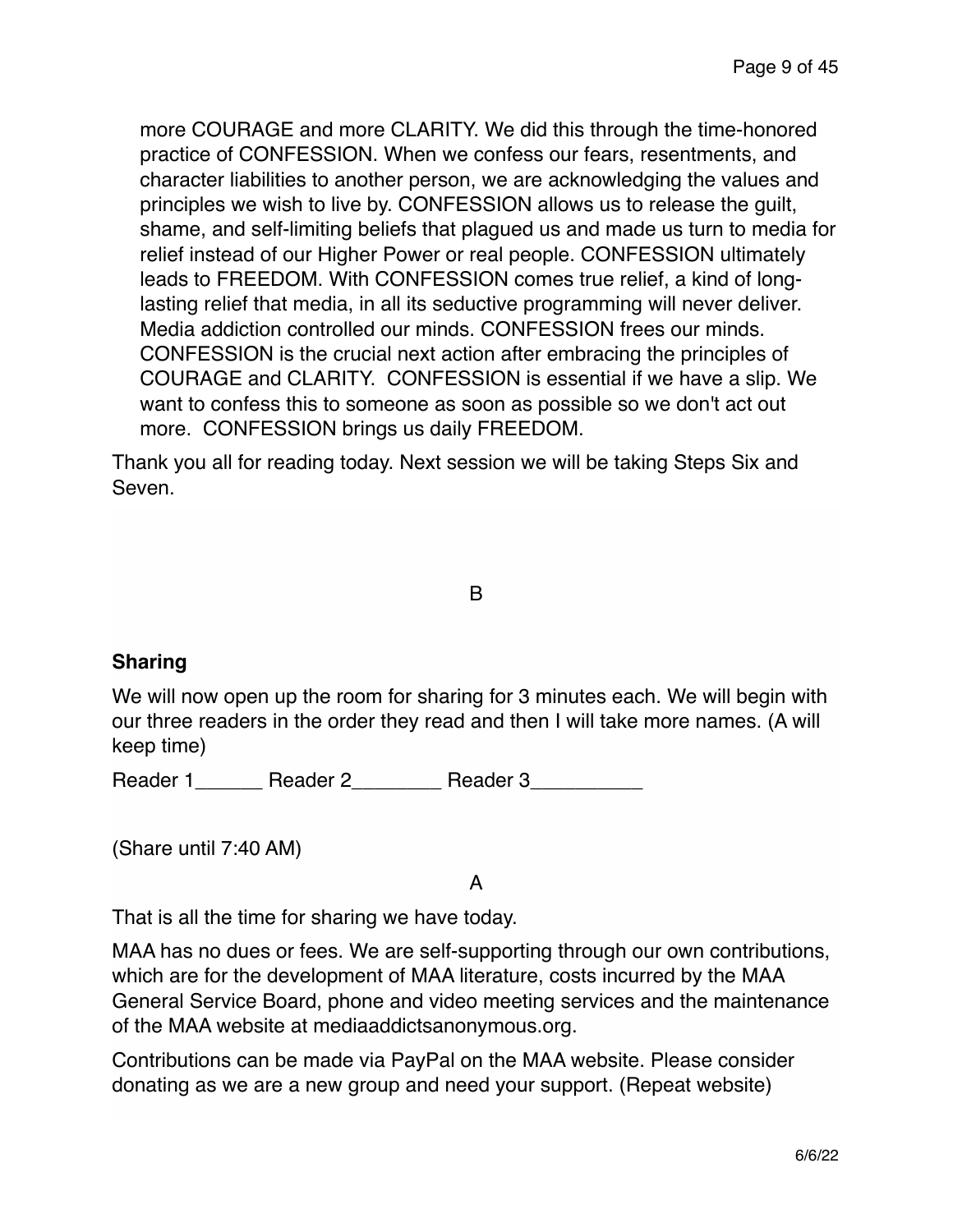Right now Media Addicts Anonymous has daily open meetings. You will find that information on the MAA website.

Before we close the meeting, we encourage you to exchange names for outreach. If you want to contact someone you heard on today's meeting or are looking for a sponsor or media sobriety partner, please use the chat room to connect with other members.

# **Closing:**

In closing, the opinions expressed here today are strictly those of the individuals who gave them. The things we have heard here are spoken in confidence and should be treated as confidential. We do not take outside the meeting whom we hear at the meeting. If we try to absorb what we have heard, we are bound to gain a better understanding of the way to handle our problems and begin to change our lives. Let us talk to each other, reason things out with someone else, and let there be no gossip or criticism of one another, but only Love, Understanding, and Fellowship.

# B

To close, please join us in the WE VERSION of the "Serenity Prayer."

*God grant us the serenity to accept the things we cannot change, courage to change the things we can, and wisdom to know the difference.*

Are there any questions about Before & Beyond Back-to-Basics or MAA?

(A & B field questions)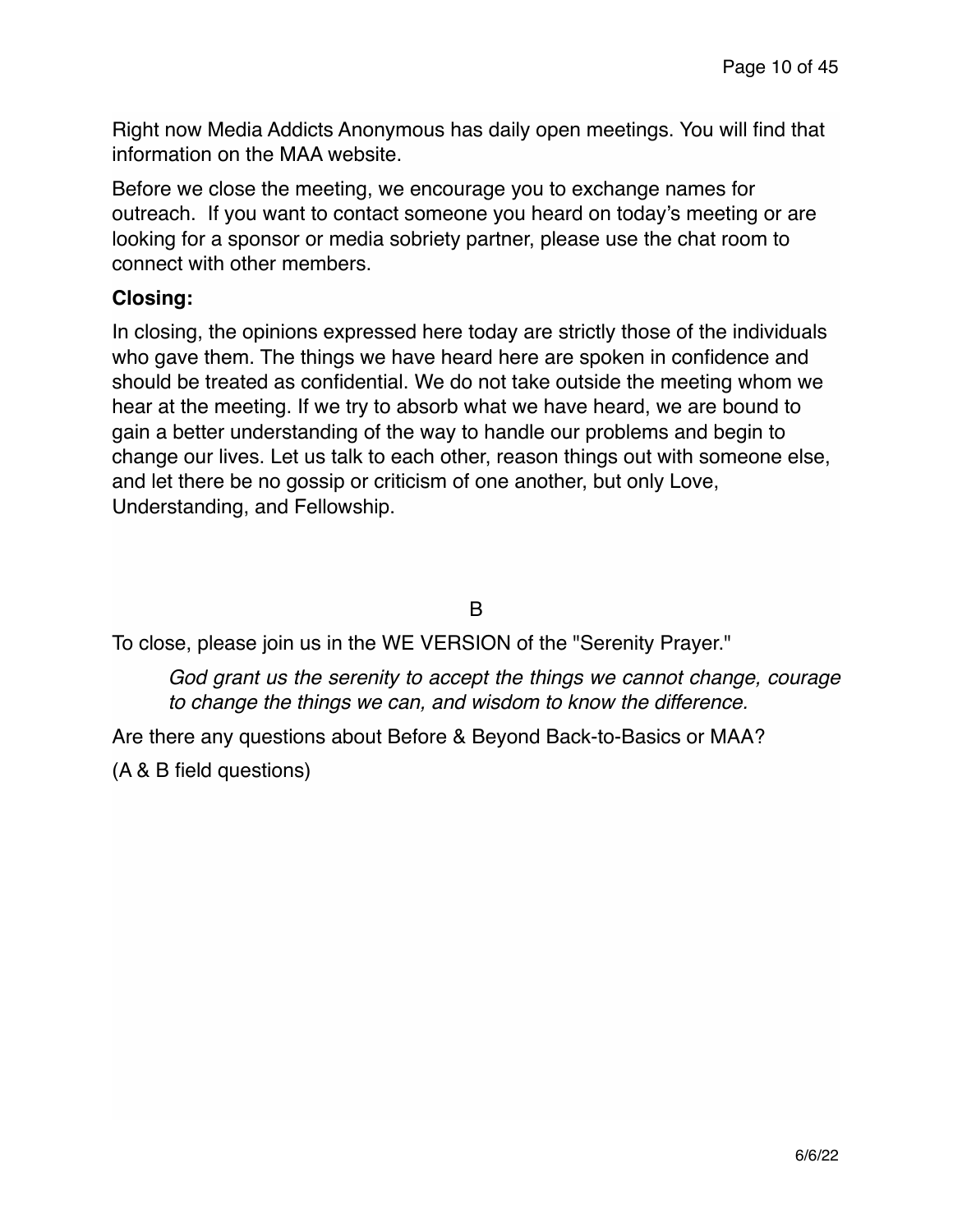Week 2 Month 3

STEPS 6 & 7

A

Welcome to the third month and 10th session of "Before & Beyond Back to Basics—A Design for Living" meetings for media addicts. Please put down all non-essential electronic media while participating in these sessions. By focusing on this meeting without distractions you will be able to access the recovery power of what these Back-to-Basics meetings offer. We ask that if you are speaking or reading that you allow us to see you in Zoom.

My name is  $A$ , and I am  $B$ ,  $B$ ,  $W$ e are recovered members of Media Addicts Anonymous and we are your Group Sponsors..

We have asked \_\_\_\_ to lead us in the Set Aside Prayer.

*"Dear Higher Power, please help me set aside everything I think I know about myself, my problems, and about you. I ask that I may have an open mind so I might learn to live my life on a spiritual basis. Please help me see the truth so I can be restored to sanity. AMEN."* 

Thank you \_\_\_\_\_\_.

B

Most of what we will be reading in this Back-to-Basics group will be taken directly from the Big Book of Alcoholics Anonymous. In MAA we respect AA's request to read the Big Book as is, changing nothing. Back-to-Basics is a sponsored group. If you were reading the Big Book one-on-one with your sponsor, you probably would be asked to changed alcohol to media so you could understand the full impact of how media is just like alcohol. Therefore, as your Group Sponsors, when reading, wherever it mentions terms related to alcoholism, we will often substitute or add media addiction concepts to help us understand how media addiction is similar to alcohol addiction and why our solution is to be found in the Big Book of AA. To make this format more inclusive, we have also changed the pronouns from third-person singular to third-person plural. These two adjustments are made to serve each individual being sponsored both personally and in this sponsored group as a whole, to obtain as much benefit from the Big Book as possible.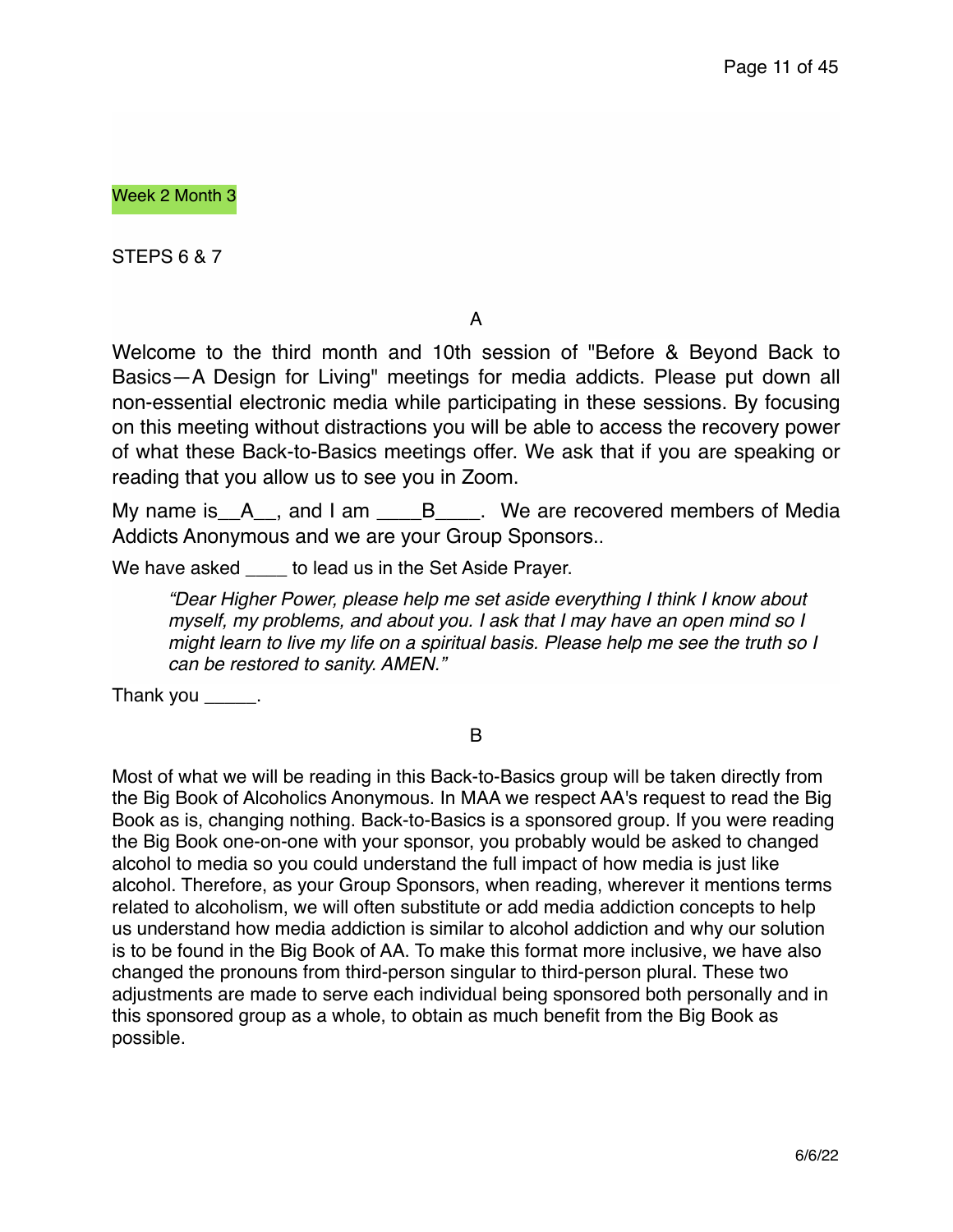Before we move on to the 6th Step, let's consider the five Steps we have taken so far and ask ourselves if we have taken them sincerely and thoroughly, or if there is something we may have omitted:

- **1.** We admitted we were powerless over Media—that our lives had become unmanageable.
	- **•** Have I gotten really honest about my media addiction? Am I now able to accept that my life is unmanageable when I compulsively use alcoholic media? Am I able to see that I have an allergy of the body and an obsession of the mind when it comes to media? Am I able to see that only by completely abstaining from any triggering and alcoholic media will I truly be able to recover from media addiction? Have I let go of my defiance?

B

- **2.** Came to believe that a Power greater than ourselves could restore us to sanity.
	- **•** Have I found faith in a Higher Power? Am I beginning to believe that this Higher Power is restoring me to sanity? Have I let go of my defiance?

A

- **3.** Made a decision to turn our will and our lives over to the care of God as we understood God.
	- **•** Have I made a decision to be faithful to a Higher Power rather than faithful to my media addiction? Am I willing to turn my will and my life over to the God of my understanding? Am I willing to look for guidance from this Source rather than look for relief from media? Have I let go of my defiance?

B

- **4.** Made a searching and fearless moral inventory of ourselves.
	- Have I shown courage as I reflected on past resentments, fears, and behaviors? Have I been thorough in searching for anything in the past that has led to my present unhappiness? Have I begun to find the clarity needed to see the way out of my suffering and misery? Have I let go of my defiance?

A

- **5.** Admitted to God, to ourselves, and to another human being the exact nature of our wrongs.
	- Was I able to honestly confess my liabilities to my sponsor? Did I find relief in doing so? Did this process bring me freedom from guilt and shame? Did I omit anything? If so, am I willing to confess this too? Have I let go of my defiance?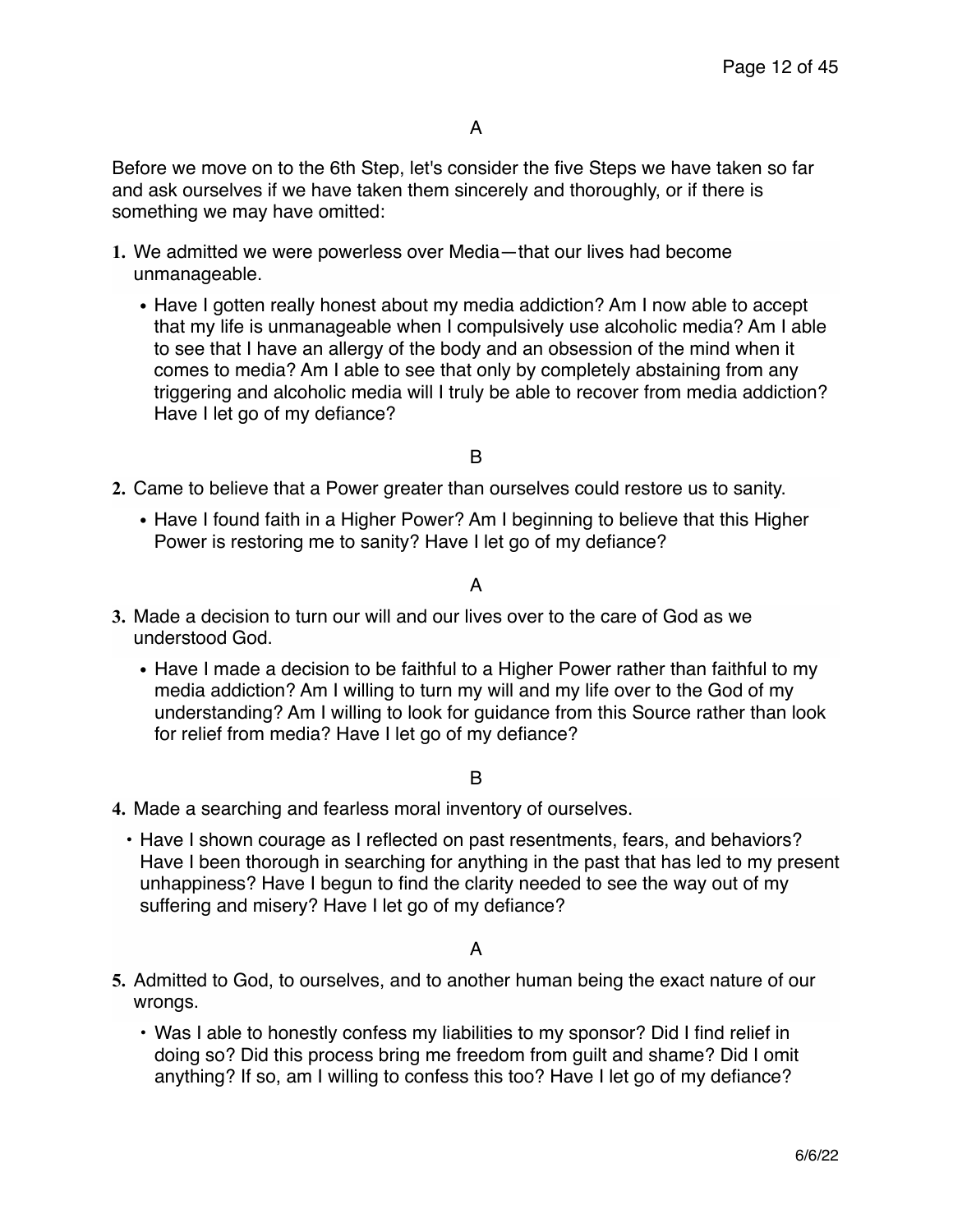You will notice that the last question in every paragraph above is: "Have I let go of my defiance?" Defiance is the number one trait of all media addicts. Until we are willing to do whatever it takes to recover and let go of our defiance, we cannot hope to find a way out from this baffling mental and physical illness of media addiction.

A

We will now pause for one minute to meditate on these questions and consider how our program is going so far. [Time for 1 minute]

Having taken the first five Steps to the best of our ability, we have made a good beginning. More actions are required if we really want to be rid of our media addiction.

B

These actions produce results. Many of these results are in the form of promises which, as our lives change, become an integral part of our spiritual being.

#### A

**Step 6** *-- Were entirely ready to have God remove all these defects of character.* In this Step, the Big Book authors have us answer a simple question:

• "Are we now ready to let God remove from us all the things which we have admitted are objectionable? Can [your Higher Power] now take them all—every one?"

At first glance, Step Six seems like a piece of cake. Of course we want all our defects of character removed; we are tired of suffering.

B

We must pause, however, and look at the word "entirely." This word means completely, 100%, totally, absolutely. It's important to pause and see if you are entirely ready to have your liabilities removed. We don't want to proceed if we are merely giving lip service to this Step. Let's take another look at our list of liabilities.

- **• Self-pity** (excessive, self-absorbed unhappiness over one's own troubles)
- **Resentment** (the consequence of being angry or bitter toward someone for an extended period of time)
- **Fear** (the fear of losing something you have or not getting what you want)
- **Selfishness** (concern only for ourselves and our own welfare or pleasure without regard for others)
- **Self-centeredness** (making ourselves the center of the universe, wanting to control and play God)
- **Dishonesty** (involves deception, cheating, lying, stealing or withholding the truth)
- **Pride** [feelings of being better than (grandiosity, superiority, know it all) or less than (shame, unworthiness, low self-esteem)]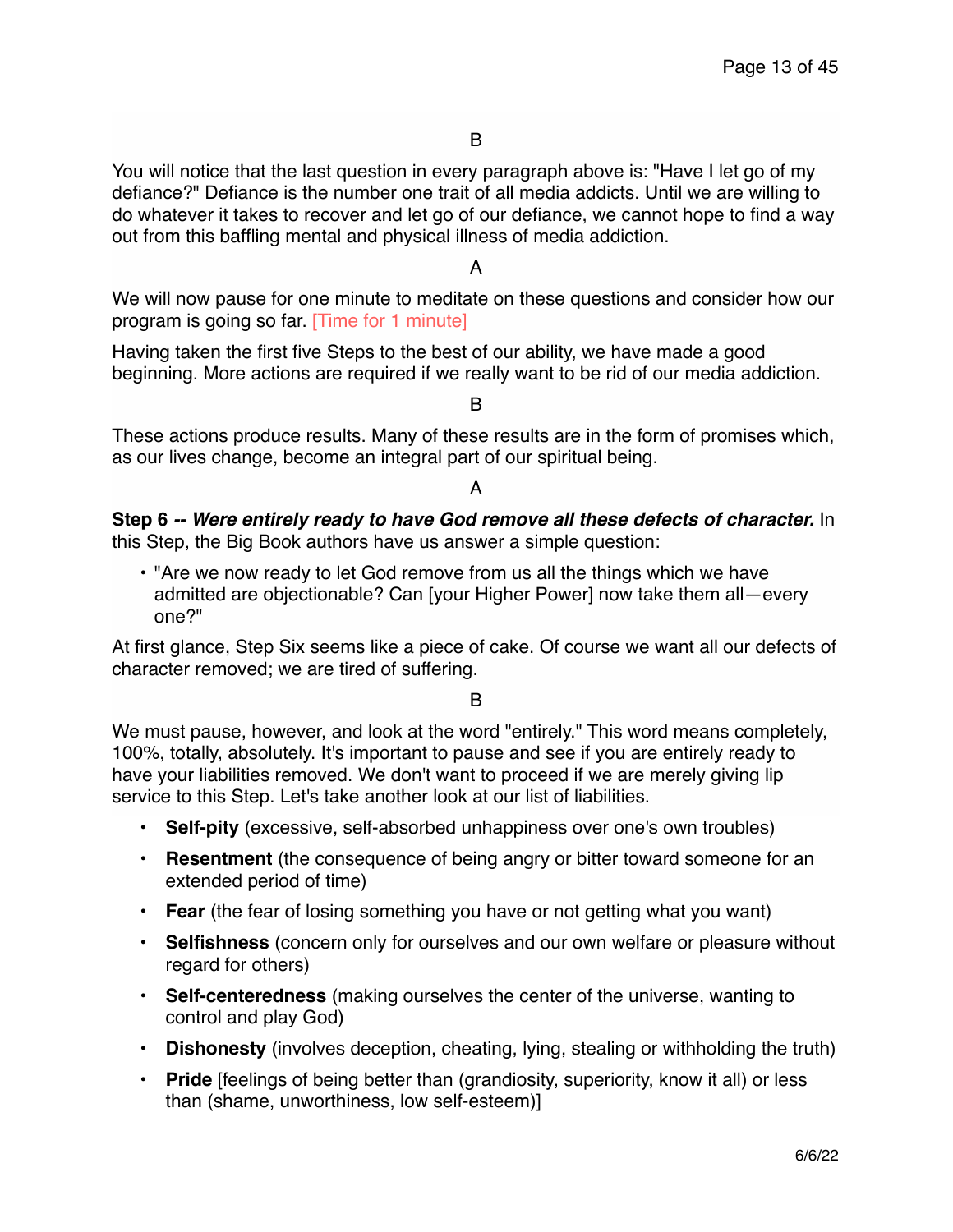- **Mistrust** (jealousy that has to do with suspicion, distrusting other's motives, or doubting the faithfulness of a friend)
- **Envy** (the desire to have a quality, possession, or other desirable attribute belonging to someone else)
- **Procrastination** (putting off work or not following through with right actions)

#### A

Observe how these defects of character have affected your life and the lives of others. Take a moment to reflect. Are there still defects you want to hold on to?

[Pause for 30 seconds]

B

We stated in our first session that we are not saints; rather we are people who are willing to live life on a spiritual basis. Therefore, we seek spiritual progress not spiritual perfection.

A

If you cannot say that you are entirely ready to have God remove a defect of character, the Big Book authors ask if you would ask the God of your understanding to help you be willing. "If we still cling to something we will not let go, we ask God to help us be willing."

B

Sometimes giving up a resentment feels impossible. We have built our life story and our whole identity on a wrong we feel has been committed against us. This is where we must ask for willingness and more willingness and, of course, use our Higher Power to guide us and give us the clarity and action to find forgiveness. One early AA member tells of how she became willing to release her resentments:

**•** "Self-pity and resentment were my constant companions, and my inventory began to look like a thirty-three-year diary, for I seemed to have a resentment against everybody I had ever known. All but one 'responded to the treatment' suggested in the steps immediately, but this one posed a problem. This resentment was against my mother, and it was twenty-five years old. I had fed it, fanned it, and nurtured it… It had provided me with excuses for my lack of education, my marital failures, … inadequacy, and of course, my [media addiction]… I was reluctant to let it go… In my prayers [one] morning I asked God to point out to me some way to be free of this resentment."

### A

God answered her prayers by an article she read in a magazine that day. A prominent clergyman wrote that if you wanted to be free of a resentment, pray for the person you resent.

**•** "Ask for their health, their prosperity, their happiness, and you will be free. Even when you don't really want it for them… Do it every day for two weeks and…you will realize that where you used to feel bitterness, resentment, and hatred, you now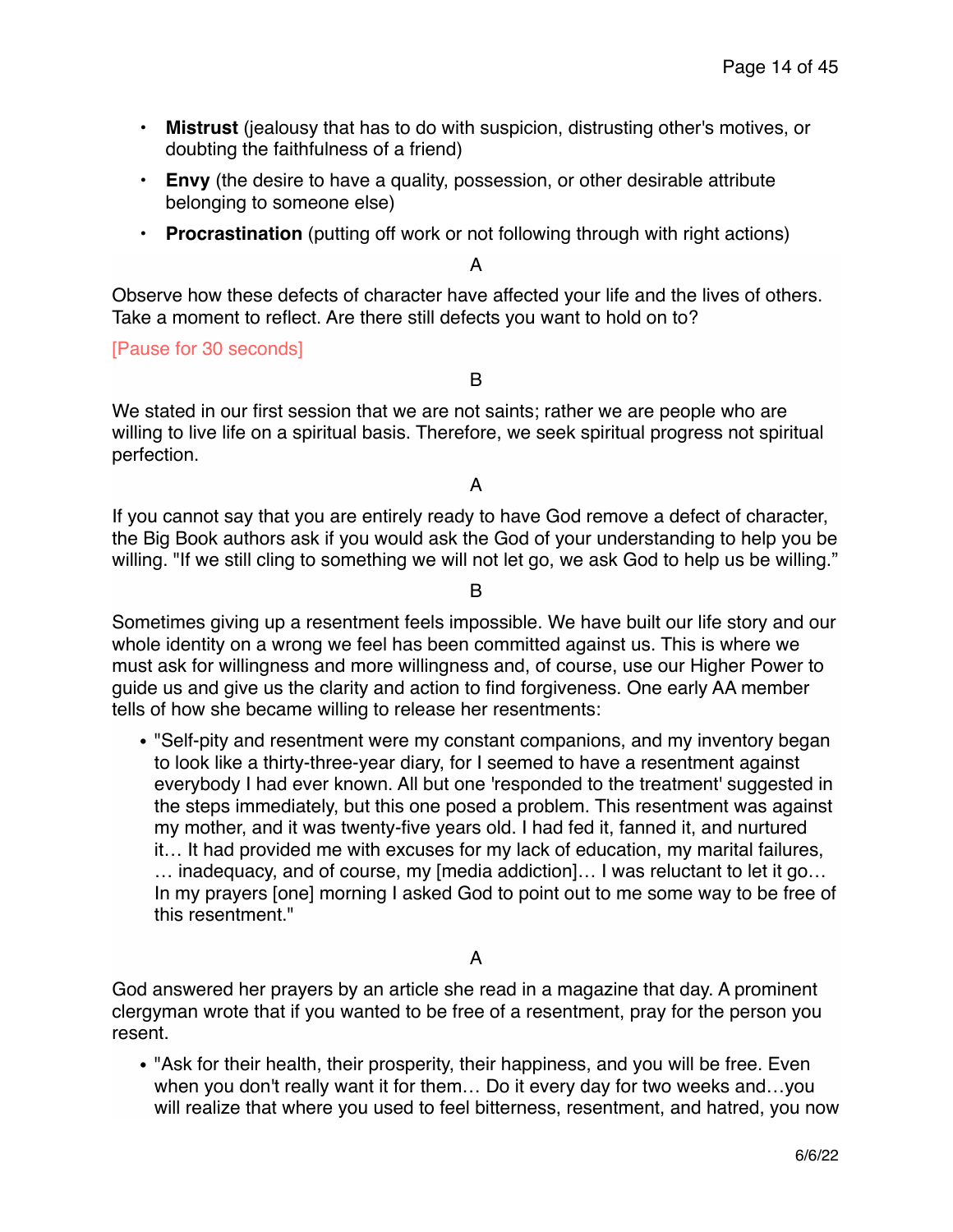feel compassionate understanding and love. It worked for me then, and it has worked for me many times since, and it will work for me every time I am willing to work it."

B

The spiritual teacher Emmet Fox said:

**•** "Bless a thing and it will bless you. Curse it and it will curse you…If you bless a situation, it has no power to hurt you, and even if it is troublesome for a time, it will gradually fade out, if you sincerely bless it."

This passage in the Big Book and this quote teaches us that what we give out comes back to us. If we bless others and bless our own troubles, we can no longer be hurt by these things. It is when we fight and struggle with our way of doing things and the need to be right, we actually lose the blessings we seek. Resentment is a poison we think we are sending out to harm someone else, but ultimately we are the ones poisoned by it. It is not easy letting go of resentments, but if we take action through prayer and include our Higher Power in this process, miracles will happen.

A

According to the Big Book authors, it is decision time once again. During the Fourth and Fifth Steps, we identified our liabilities using the assets and liabilities checklist that we discussed last session. In the Sixth Step, we are thoroughly preparing ourselves to turn these shortcomings over to the God of our understanding.

B

We need to approach this Step with honesty and sincerity, otherwise we will just be going through the motions. If we are still holding on to some of our shortcomings, we need to pray for the willingness to let them go.

### A

In order to do this, we will pause to meditate and pray—to ask God for the willingness to remove the liabilities we still want to hold on to. We can also ask God to remove our desire for triggering media and to lift the obsession of the mind. Are you willing to ask for these things to be removed? We will come back after 1 minute of silence.

### [Time for 1 minute]

Now, it is time to answer the Sixth Step question:

"Are [you] now ready to let God remove from [you] all the things which [you] have admitted are objectionable?" If so, please say "yes" when I call your name.

Thank you.

According to the Big Book authors, if you answered "yes" to this question you have completed the Sixth Step and are ready to proceed to Step Seven.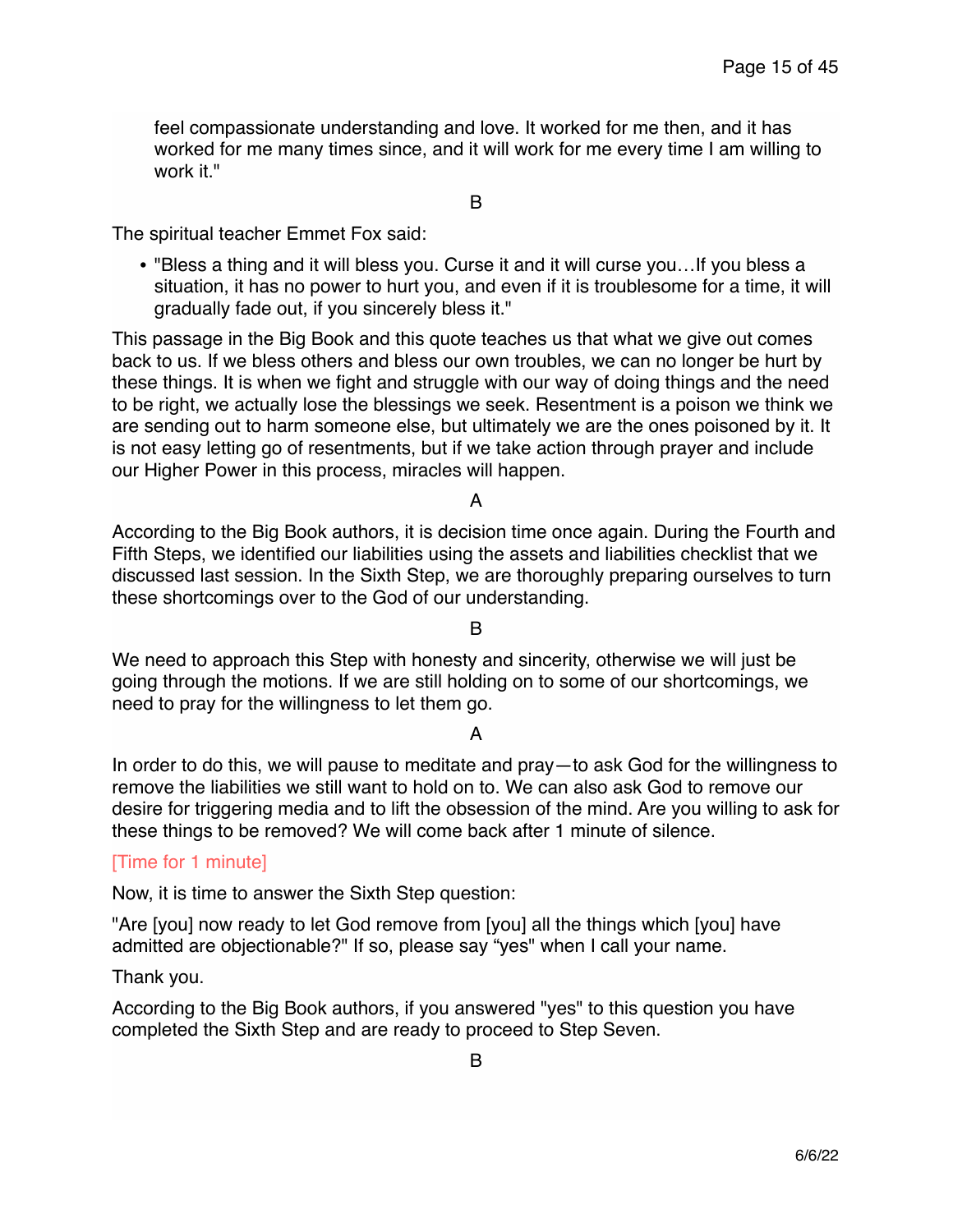Before we move on to Step Seven, let's look at the new principles from step 6 by which we want to begin to live. "Were entirely ready to have God remove all these defects of character." The principle of WILLINGNESS leads to SURRENDER! Could this be true? Could we finally really surrender?

**•** In taking Step Six, we said to our Creator: "I am willing that you should have all of me, good and bad." WILLINGNESS is letting go of the reluctance to move forward. WILLINGNESS is being open to doing something we have never done before. It is a byproduct of FAITH. Once we come to believe, we can then show our FAITHFULNESS to God's will for us, by being WILLING. Being entirely ready, we are all in. We are willing to go to any lengths for recovery. Willing to go to any lengths to live life on life's terms. Willing to go to any lengths to live God's purpose for us. The WILLINGNESS prepares us for more WILLINGNESS in Step Eight. WILLINGNESS leads to SURRENDER. We SURRENDER our defects to God. By doing so, we give up the attachments to our liabilities. In the past we may have believed that to SURRENDER would mean defeat, but actually it means victory over the unmanageability of our disease. In the past we were compliant and tried to manage our liabilities to please God and others. When we SURRENDER, we allow our Higher Power to have all of us, both good and bad, and to mold us into what God would have us be.

## A

Let's now look at **Step 7 --** *Humbly asked God to remove our shortcomings.* This Step is straightforward. It consists of a prayer in which we ask God to remove our liabilities and strengthen our assets so we can be of maximum service to all. This prayer is found in the second paragraph on page 76:

• "My Creator, I am now willing that you should have all of me, good and bad. I pray that you now remove from me every single defect of character which stands in the way of my usefulness to you and my fellows. Grant me strength, as I go out from here, to do your bidding. Amen."

#### B

This prayer is so important that we should take a moment to unpack its meaning.

- It begins with "My Creator". This is a recognition that, no matter what we believe about ourselves, each of us emanate from a divine source and this means that we have the qualities of this divine creative source within us.
- "I am now willing that you should have all of me, good and bad". The next part of this prayer is our willingness to be loved by our Higher Power completely, to be vulnerable and authentic by saying that God can now have all of us, just as we would give ourselves wholly to a trusted friend or partner—warts and all. We recognize in this prayer that we have within us assets as well as liabilities.
- "I pray that you now remove from me every single defect of character." We then pray to have every single defect of character removed. Character has to do with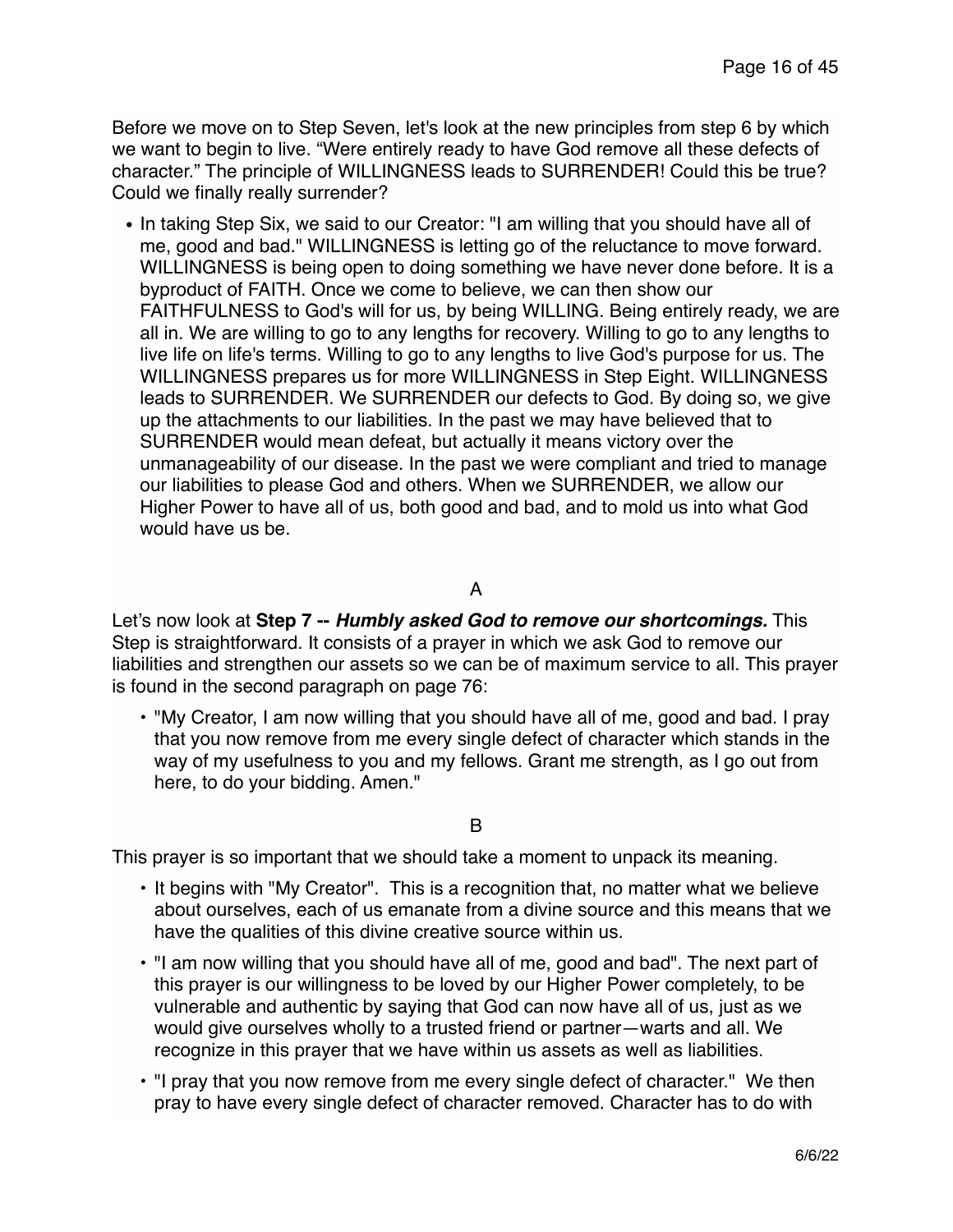our personality, temperament, mentality, habits, etc. "Defect" means imperfection, weakness, limitation, shortcoming, etc.

- "Remove from me every single defect of character which stands in the way of my usefulness to you and my fellows". We ask for all defects of character be removed which stand in the way of our usefulness to God and to our fellows.
- What the Big Book authors are reminding us is that our defects of character are not removed for self-centered reasons— just to make us look or feel better. They are removed because this is how we can best serve God and our fellows.
- "Grant me strength as I go out from here." The last part of this prayer is to ask for strength going forward. We let go of yesterday and ask for the strength to go out from where we stand right now. "…to do your bidding." This is followed with the desire to follow God's guidance. Earlier, when we took the Third Step, we decided to have a new director in our movie of life. In allowing our Higher Power this role, we ask for continual guidance to do our Higher Power's will.

#### A

If you are ready to take the Seventh Step, please read the prayer out loud. I will begin, B will go second and then we will go around the room. [*Go around the room and each person reads*.]

"My Creator, I am now willing that you should have all of me, good and bad. I pray that you now remove from me every single defect of character which stands in the way of my usefulness to you and my fellows. Grant me strength, as I go out from here, to do your bidding. Amen."

Congratulations! According to the Big Book authors, you have taken Step Seven!

B

We will finish this session by looking at the principles of Step Seven: "Humbly asked [God] to remove our shortcomings." The principle of HUMILITY leads to the principle of UNITY.

**•** HUMILITY is the ability to see yourself and others in a realistic and non-hierarchical way; to feel neither superior nor inferior. HUMILITY is one of the simplest principles to understand because it's straightforward. When you're humble, you can see that there is both good and bad in every person. HUMILITY allows us to let go of the guilt and shame that held us back. HUMILITY opens us to more solutions because we are willing to be rightsized and listen to those who have come before us and have found freedom. It doesn't matter who you are or where you come from; media addiction is the great equalizer. HUMILITY is owning our shortcomings because we can't change what we can't see. HUMILITY leads to UNITY because HUMILITY unifies us with the human race and is the first step in truly belonging. UNITY with other addicts allows us to be just another Bozo on the bus trying to find our way home. HUMILITY and UNITY are the prerequisites for Step 8 and Principle #8.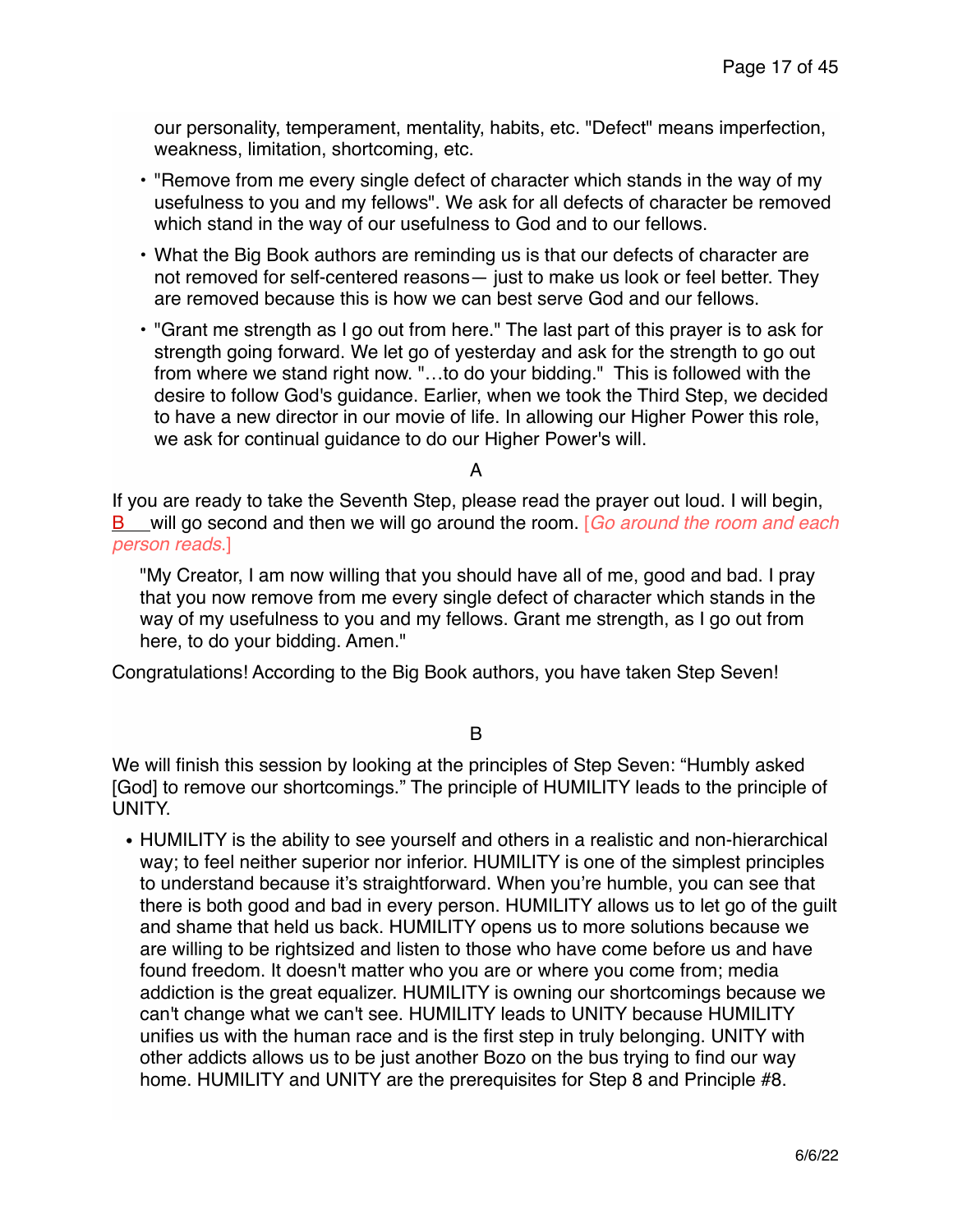# **Sharing**

We will now open up the room for sharing for 3 minutes each. We will begin with our three readers in the order they read and then I will take more names. (A will keep time)

Reader 1 \_\_\_\_\_\_ Reader 2 \_\_\_\_\_\_\_\_ Reader 3

(Share until 7:40 AM)

A

That is all the time for sharing we have today.

MAA has no dues or fees. We are self-supporting through our own contributions, which are for the development of MAA literature, costs incurred by the MAA General Service Board, phone and video meeting services and the maintenance of the MAA website at mediaaddictsanonymous.org.

Contributions can be made via PayPal on the MAA website. Please consider donating as we are a new group and need your support. (Repeat website)

Right now Media Addicts Anonymous has daily open meetings. You will find that information on the MAA website.

Before we close the meeting, we encourage you to exchange names for outreach. If you want to contact someone you heard on today's meeting or are looking for a sponsor or media sobriety partner, please use the chat room to connect with other members.

# **Closing:**

In closing, the opinions expressed here today are strictly those of the individuals who gave them. The things we have heard here are spoken in confidence and should be treated as confidential. We do not take outside the meeting whom we hear at the meeting. If we try to absorb what we have heard, we are bound to gain a better understanding of the way to handle our problems and begin to change our lives. Let us talk to each other, reason things out with someone else, and let there be no gossip or criticism of one another, but only Love, Understanding, and Fellowship.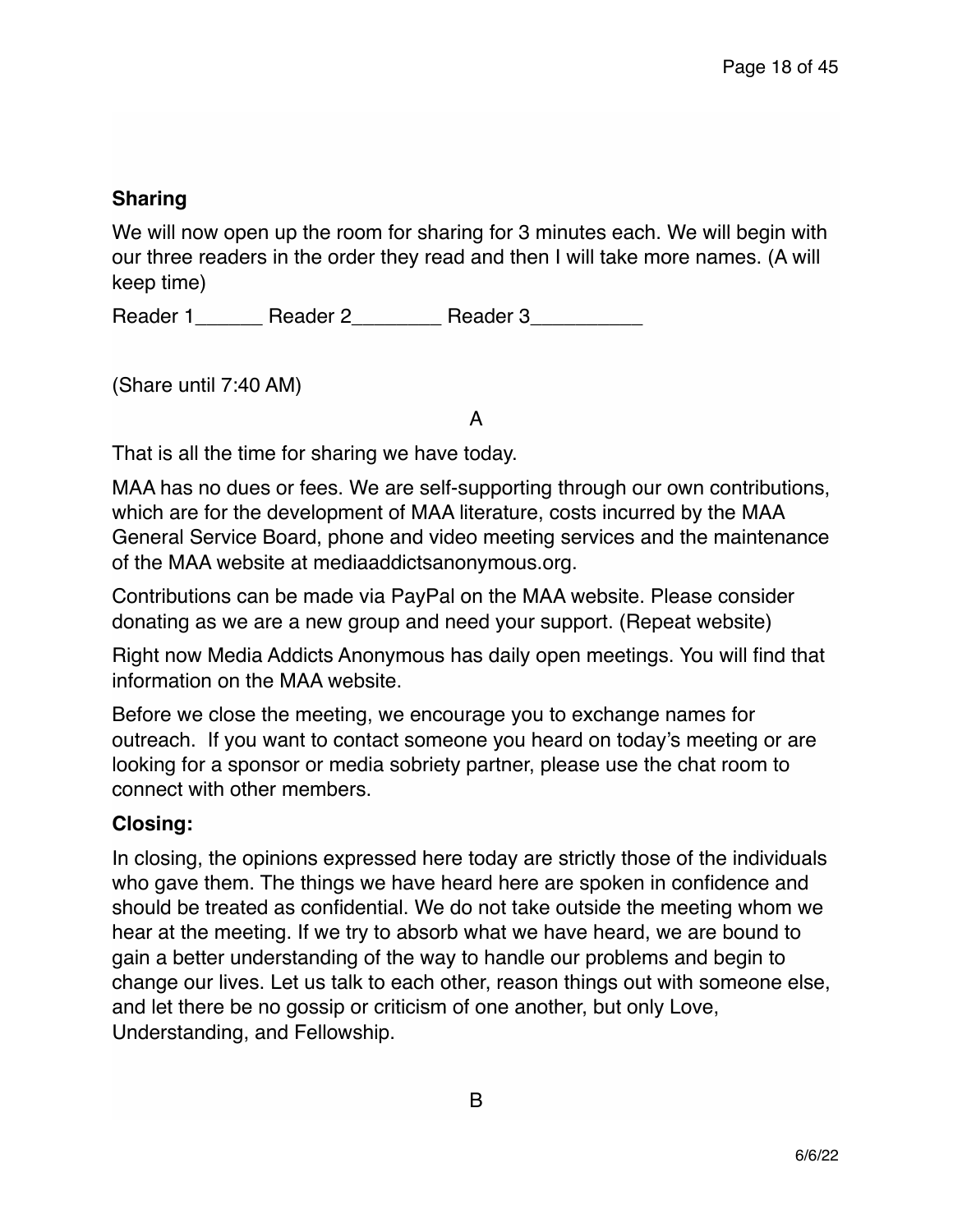To close, please join us in the WE VERSION of the "Serenity Prayer."

*God grant us the serenity to accept the things we cannot change, courage to change the things we can, and wisdom to know the difference.*

Are there any questions about Before & Beyond Back-to-Basics or MAA?

(A & B field questions)

END OF MEETING

\*\*\*\*\*\*\*\*\*\*\*\*\*\*\*\*\*\*\*\*\*\*\*\*\*\*\*\*\*\*\*\*\*\*\*\*\*\*\*\*\*\*\*\*\*\*\*\*\*\*\*\*\*\*\*\*\*\*\*\*\*\*\*\*\*\*\*\*\*\*\*\*\*\*\*

WEEK THREE/MONTH THREE

Please ask a member to lead the group in the Seventh Step Prayer

STEPS 8 & 9

A

Welcome to the third month and 11th session of "Before & Beyond Back to Basics—A Design for Living" meetings for media addicts. Please put down all non-essential electronic media while participating in these sessions. By focusing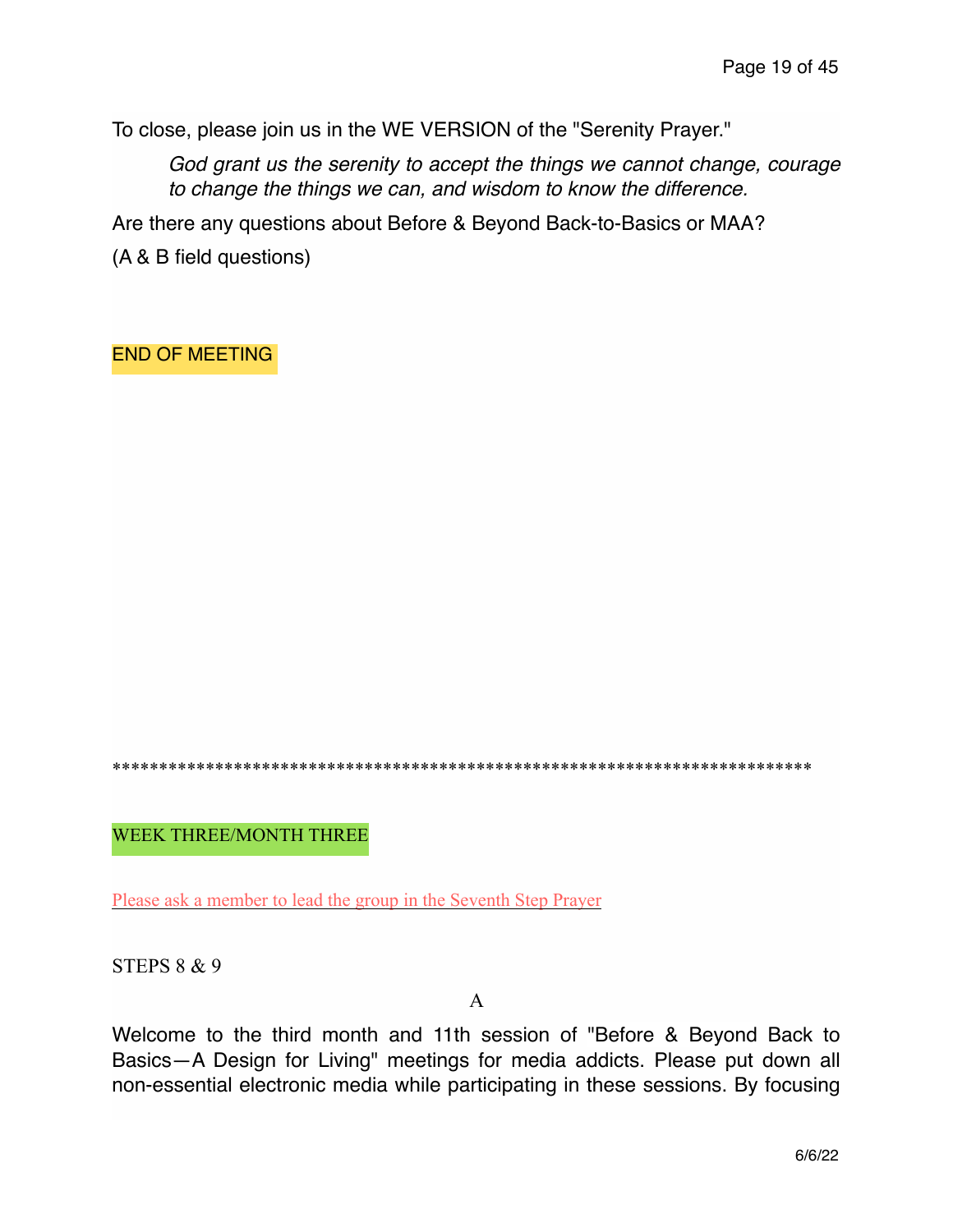on this meeting without distractions you will be able to access the recovery power of what these Back-to-Basics meetings offer. We ask that if you are speaking or reading that you allow us to see you in Zoom.

My name is  $A$ , and I am  $B$ . We are recovered members of Media Addicts Anonymous and we are your Group Sponsors..

We have asked to lead us in the Seventh Step Prayer.

*My Creator, I am now willing that you should have all of me, good and bad. I pray that you now remove from me every single defect of character which stands in the way of my usefulness to you and my fellows. Grant me strength, as I go out from here, to do your bidding. Amen.* 

Thank you \_\_\_\_\_\_.

## B

Most of what we will be reading in this Back-to-Basics group will be taken directly from the Big Book of Alcoholics Anonymous. In MAA we respect AA's request to read the Big Book as is, changing nothing. Back-to-Basics is a sponsored group. If you were reading the Big Book one-on-one with your sponsor, you probably would be asked to changed alcohol to media so you could understand the full impact of how media is just like alcohol. Therefore, as your Group Sponsors, when reading, wherever it mentions terms related to alcoholism, we will often substitute or add media addiction concepts to help us understand how media addiction is similar to alcohol addiction and why our solution is to be found in the Big Book of AA. To make this format more inclusive, we have also changed the pronouns from third-person singular to third-person plural. These two adjustments are made to serve each individual being sponsored both personally and in this sponsored group as a whole, to obtain as much benefit from the Big Book as possible.

# A

Now that we have taken Steps Six and Seven, we will move on to Steps Eight and Nine. In the Big Book Chapter 2, "There is a Solution," the authors remind us that we have been sick with media addiction and this illness has not only affected us, but also our family, friends, employers, children, and loved ones.

• "An illness of this sort—and we have come to believe it an illness—involves those about us in a way no other human sickness can. If a person has cancer all are sorry for [them] and no one is angry or hurt. But not with the [media addict's] illness, for with it there goes annihilation of all the things worthwhile in life. It engulfs all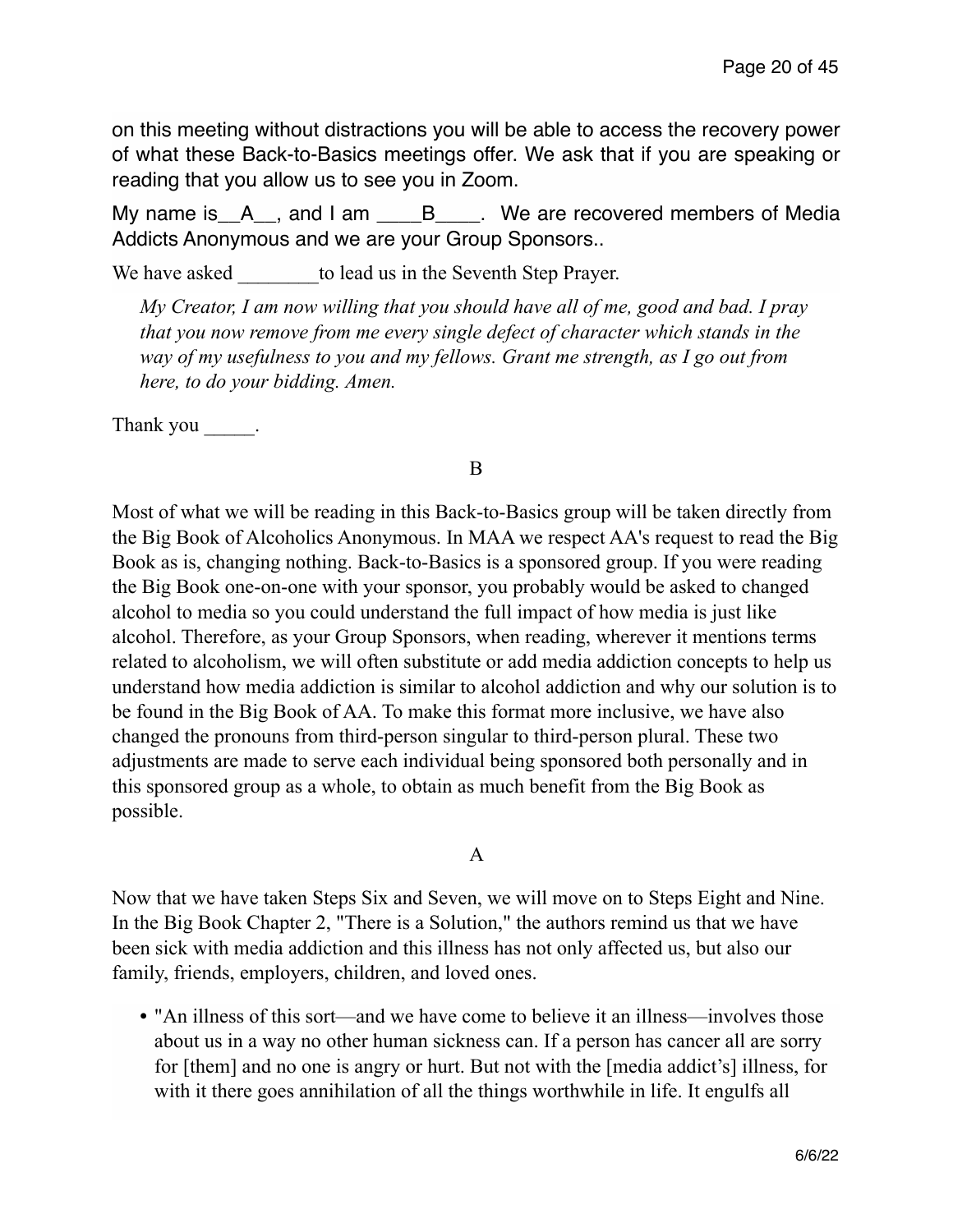whose lives touch the sufferer's. It brings misunderstanding, fierce resentment, financial insecurity, disgusted friends and employers, warped lives of blameless children, sad [spouses] and parents—anyone can increase the list."

B

So now, we must make an honest attempt to clear away the wreckage of our past. We do this by making amends or restitution.

**Step 8** -- *Made a list of all persons we had harmed, and became willing to make amends to them all.* The Big Book authors state, "Made a list." Remember we began to compile our list as part of our Fourth Step. It is time now to take action.

**•** "Now we need more action, without which we find that, 'Faith without works is dead.' Let's look at Steps Eight and Nine. We have a list of all persons we have harmed and to whom we are willing to make amends. We made it when we took inventory."

## A

That's why we hold on to our Fourth Step inventory. It contains our Eighth Step amends list. Referring to the assets and liabilities checklist, go through and find the places where you were at fault and where you need to make an amends. For instance, were you unwilling to forgive someone who you believe harmed you? Our resentment inventory lists all the hurts others have done us. Most addicts see themselves as victims.

### B

When we step into recovery, we stop being a victim, for we have found that victims never recover. We start to become responsible for everything that ever happened to us and our part in it. We start to see our parents as doing the best they could. We see that we were doing the best we could. If we are to let ourselves off the hook, we must also let others be forgiven.

### A

On the MAA website in our Open Back-to-Basics page there is a worksheet entitled: "People We Have Harmed." Please copy this document and fill this list out as thoroughly as you can by next week. You will be sharing this list with your sponsor (or Step Action Partner) before our next meeting.

### B

In addition to our inventory, we must also get honest with how we have harmed others through our media addiction. Merely staying sober with media is not enough. The Big Book authors tell us: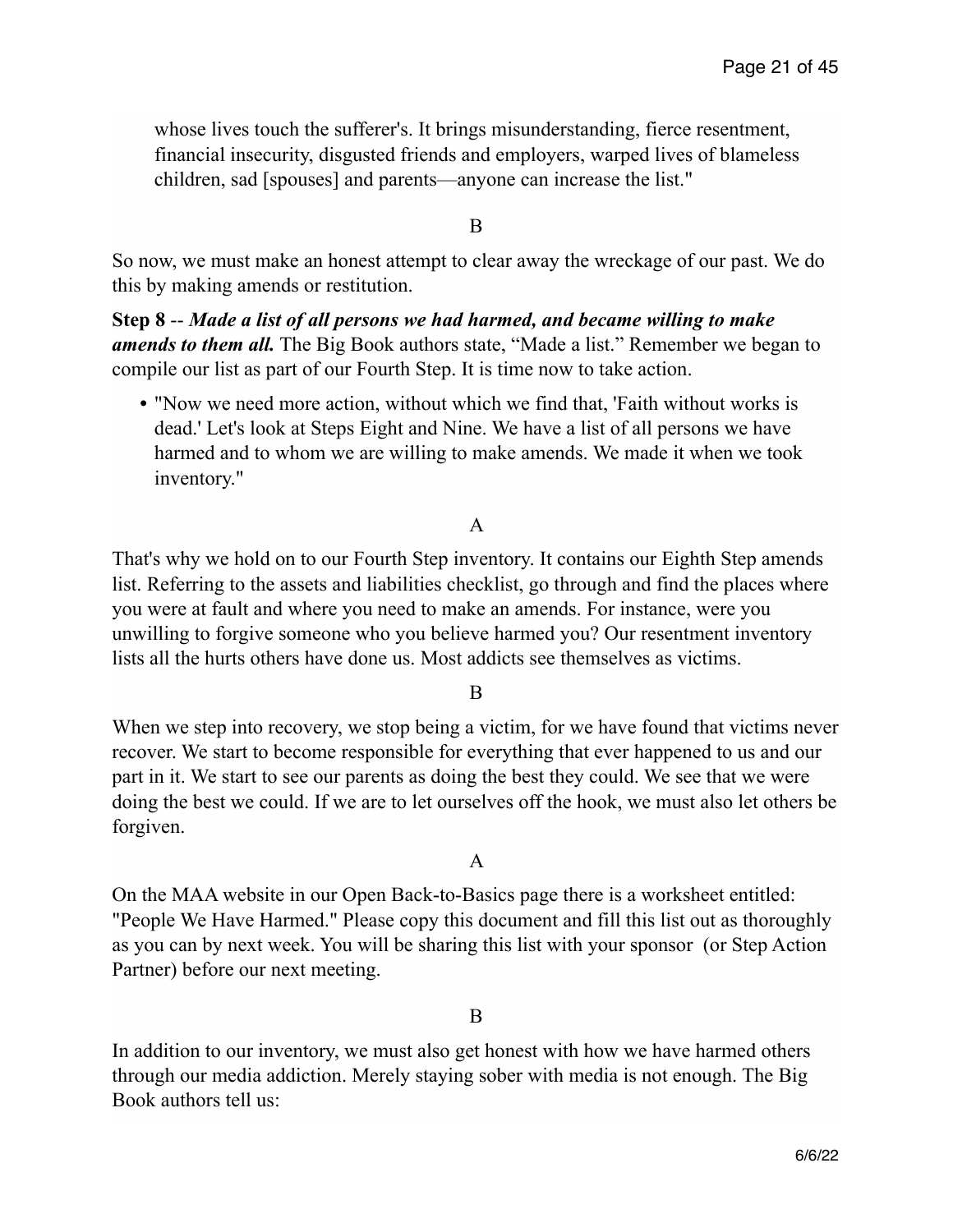**•** "Sometimes we hear [a media addict] say that the only thing [they need] to do is to keep sober. Certainly [they] must keep sober, for there will be no [progress] if [they don't]. But [they are] yet a long way from making good to [their partners, children, friends, employers] or parents whom for years [they have] so shockingly treated...The [media addict] is like a tornado roaring [their] way through the lives of others. Hearts are broken. Sweet relationships are dead. Affections have been uprooted. Selfish and inconsiderate habits have kept the home in turmoil. We feel a [person] is unthinking when [they say] that sobriety is enough."

# A

With this understanding in mind, we are going to spend a few minutes today looking at where our media addiction has affected other people. Please think about the answers to the following questions (as part of your homework this week please write out your answers):

- **•** Where have you used media to avoid getting close to someone else? Who was hurt by this?
- **•** Where have you used media to fight with someone? Who was hurt by this?
- **•** Where have you used media to gossip or destroy someone else's reputation? Who was hurt by this?
- **•** Where have you used media to avoid not working for your boss (include yourself if you are self-employed)? Who was hurt by this?
- **•** Where have you used media to avoid helping and giving service to others? Who was hurt by this?
- Where have you used media to avoid seeking help from your Higher Power? Who was hurt by this?
- Where have you used media to avoid your own feelings? Who was hurt by this?
- Where have you used media to avoid being in your body and in nature? Who was hurt by this?

Remember to fill out your "People We Have Harmed" worksheet before next week's session so you can answer "yes" to taking Step Eight. We will now prepare you to take Step Nine.

B

Step 9 -- *Made direct amends to such people, wherever possible, except when to do so would injure them or others.* The amends process is explained in detail on pages 76 through 83.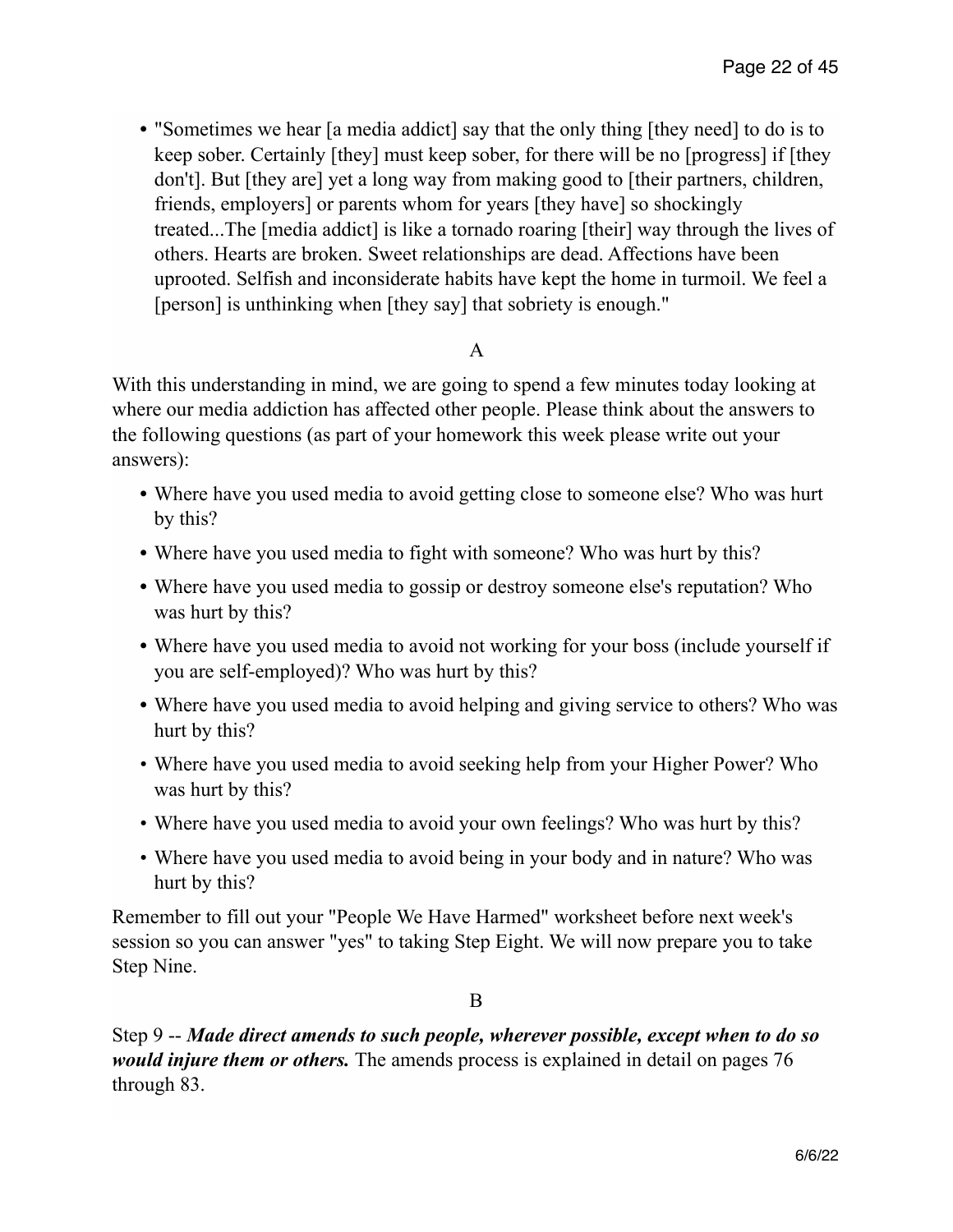• "Now we go out to our fellows and repair the damage done in the past. We attempt to sweep away the debris which has accumulated out of our effort to live on self-will and run the show ourselves. If we haven't the will to do this, we ask until it comes. Remember it was agreed at the beginning *we would go to any lengths for victory over alcohol." (or in our case, media addiction)*

# A

We may be hesitant to make amends to those who are still upset with us or suspicious of our motives. The authors provide us with guidelines on how to approach these individuals:

• "Probably there are still some misgivings. As we look over the list of business acquaintances and friends we have hurt, we may feel diffident about going to some of them on a spiritual basis…To some people we need not, and probably should not emphasize the spiritual feature on our first approach. We might prejudice them. At the moment we are trying to put our lives in order. But this is not an end in itself. Our real purpose is to fit ourselves to be of maximum service to God and the people about us."

## B

In that last sentence, the authors clearly state our purpose for living. They tell us why we are here—to serve God and our fellows. Then they ask us to let our actions, rather than our words, demonstrate to others that we have changed.

• "It is seldom wise to approach an individual, who still smarts from our injustice to [them], and announce that we have gone religious. In the prize ring, this would be called leading with the chin. Why lay ourselves open to being branded fanatics or religious bores? We may kill a future opportunity to carry a beneficial message. But our [acquaintances and friends are] sure to be impressed with a sincere desire to set right the wrong. [They are] going to be more interested in a demonstration of good will than in our talk of spiritual discoveries."

# A

One of the most difficult amends to make is to someone we genuinely don't like. But whether we like the person or not, we must proceed.

• "Nevertheless, with a person we dislike, we take the bit in our teeth. It is harder to go to an enemy than to a friend, but we find it much more beneficial to us. We go to [them] in a helpful and forgiving spirit, confessing our former ill feeling and expressing our regret."

The Big Book authors even provide us with instructions on what to say.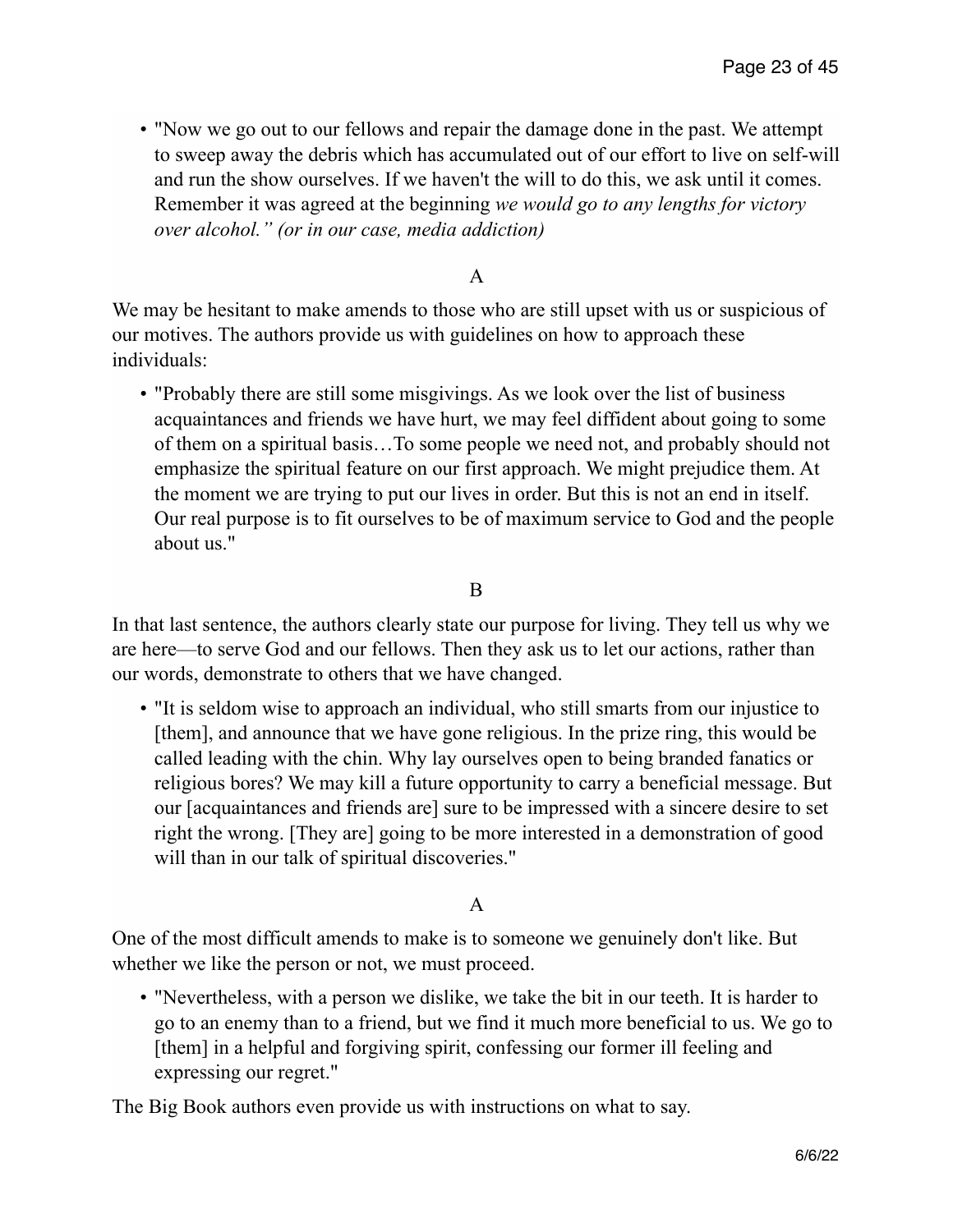• "Under no condition do we criticize such a person or argue. Simply we tell [them] that we will never get over [media addiction] until we have done our utmost to straighten out the past. We are there to sweep off our side of the street, realizing that nothing worthwhile can be accomplished until we do so, never trying to tell [them] what [they] should do. [Their] faults are not discussed. We stick to our own. If our manner is calm, frank, and open, we will be gratified with the result."

### B

The authors make it clear what we are to do about our debts, which is to pay them. This process encourages us to rely on God for the strength and courage to make good on our "past misdeeds."

• "Most [media addicts] owe money. We do not dodge our creditors... Arranging the best deal we can, we let these people know we are sorry. Our [media addiction] has made us slow to pay. We must lose our fear of creditors no matter how far we have to go, for we are liable to [compulsively use media again] if we are afraid to face them."

Keep in mind that courage is not the absence of fear. Courage is facing the fear and walking through it.

The Big Book authors instruct us to let the God of our understanding be our guide. This reliance upon God is essential, if we are to outgrow the fears that have separated us from the "One who has all power."

• "Although these reparations take innumerable forms, there are some general principles which we find guiding. Reminding ourselves that we have decided to go to any lengths to find a spiritual experience, we ask that we be given strength and direction to do the right thing, no matter what the personal consequences may be. We may lose our position or reputation or face jail, but we are willing. We have to be. We must not shrink at anything."

# A

We are advised to be very conscientious of how we are making amends. We may need to make sure that we are not hurting anyone else or implicating anyone else. The more serious the situation the more we seek our Higher Power's help.

• "Before taking drastic action which might implicate other people, we secure their consent. If we have obtained permission, have consulted with others, asked [our Higher Power] to help, and the drastic step is indicated, we must not shrink. Perhaps there are some cases where the utmost frankness is demanded. No outsider can appraise such an intimate situation. It may be that both will decide that the way of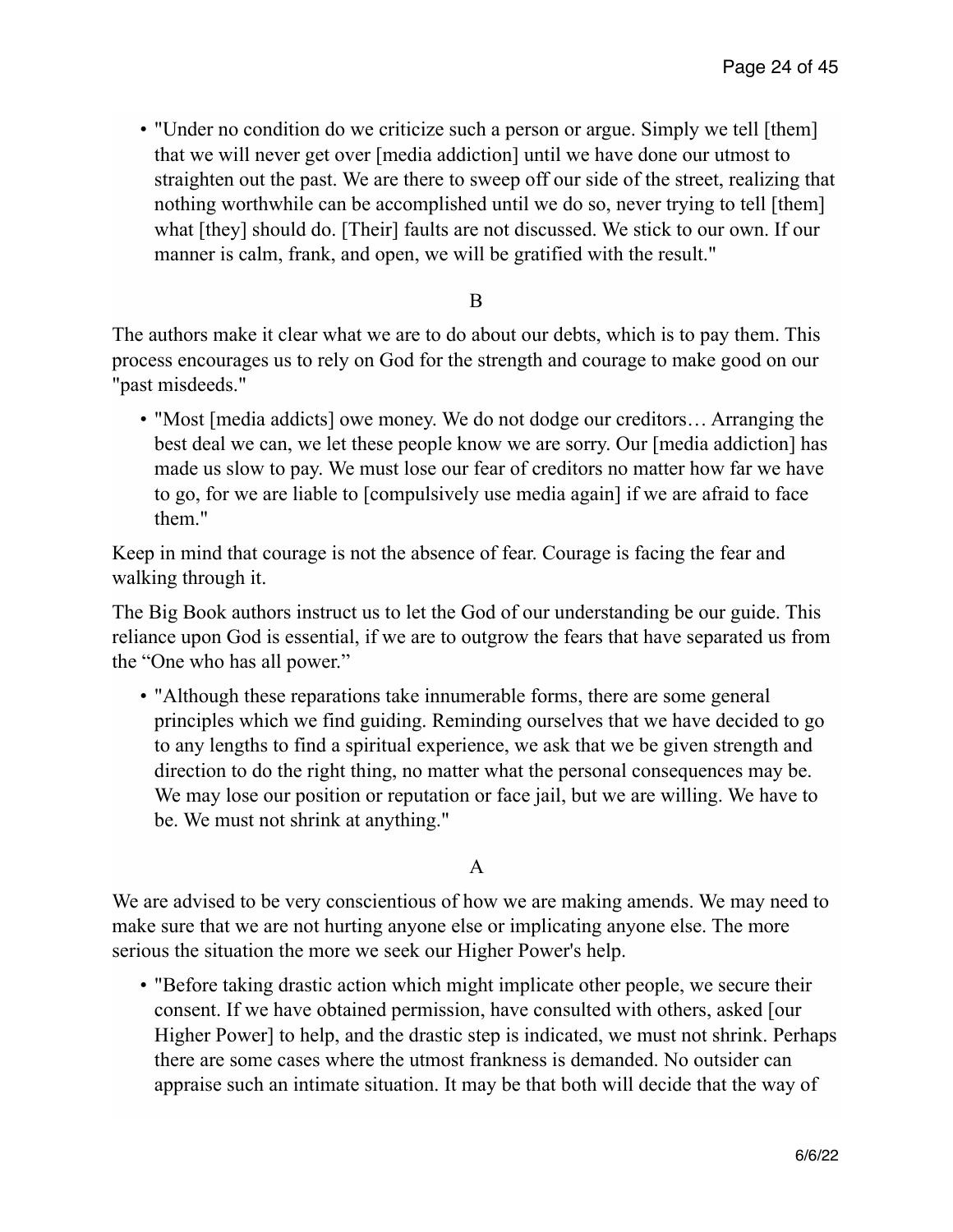good sense and loving kindness is to let by-gones be by-gones. Each might pray about it, having the other one's happiness uppermost in mind."

Media addiction in the form of pornography, dating, and hook-up sites, can cause very real injury to loved ones and can wreak havoc on the whole family. The Big Book authors carefully give us guidelines on how to approach this.

• "The chances are that we have domestic troubles. Perhaps we are mixed up with [a person on line] we wouldn't care to have advertised… [Media addiction] does complicate sex relations in the home…perhaps [a media addict] is having a secret and exciting affair with [a person] who understands. Whatever the situation, we usually have to do something about it. If we are sure our [partner] does not know, should we tell [them]? Not always, we think. If [they know] in a general way that we have been wild, should we tell [them] in detail? Undoubtedly, we should admit our fault. [They] may insist on knowing all the particulars…We feel we ought to say to [them] that we have no right to involve another person. We are sorry for what we have done and, God willing, it shall not be repeated. More than that we cannot do; we have no right to go further. Though there may be justifiable exceptions, and though we wish to lay down no rule of any sort, we have often found this the best course to take."

B

The authors invite us to allow the principles of the program to guide both partners in finding a healthy and healing resolution. We are reminded how difficult some amends can be, especially if there is jealousy.

• "Our design for living is not a one-way street... It is better...that one does not needlessly name a person upon whom [they] can vent jealousy…Keep it always in sight that we are dealing with that most terrible human emotion—jealousy."

Online gambling and compulsive shopping can have a grave effect on the financial security of families, employees, and businesses. In these cases we must take sincere actions to right the wrongs we have caused to those whom we promised to love, support, and protect. The Big Book authors emphatically state that being sober with our media is only the beginning. We must take additional action if we are to recover.

• "Yes, there is a long period of reconstruction ahead. We must take the lead. A remorseful mumbling that we are sorry won't fill the bill at all. We ought to sit down with the family and frankly analyze the past as we now see it, being very careful not to criticize them. Their defects may be glaring, but the chances are that our own actions are partly responsible. So, we clean house with the family, asking each morning in meditation that our Creator show us the way of patience, tolerance, kindliness, and love… The spiritual life is not a theory. *We have to live it*."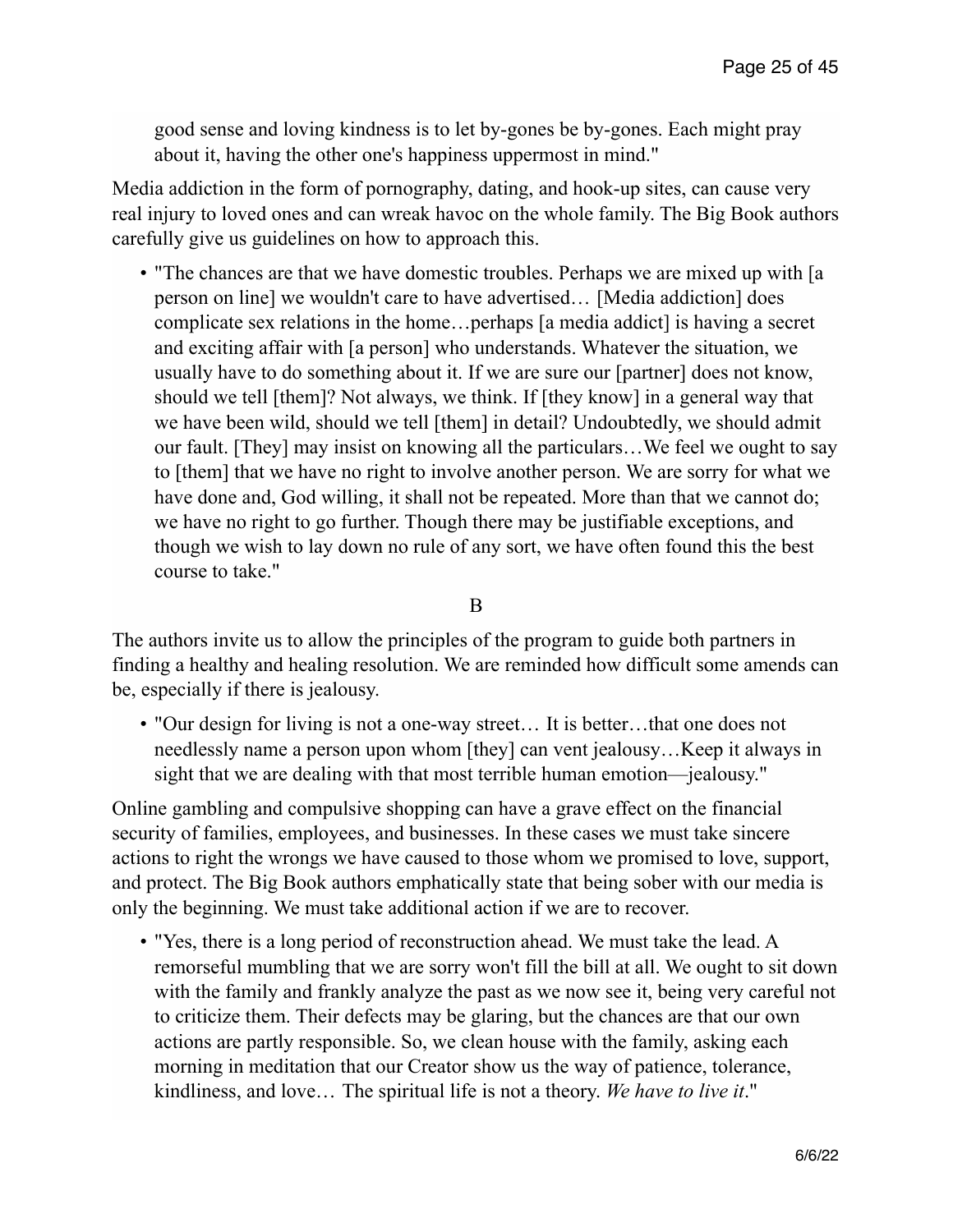Here we're told that, in order to recover from our media addiction, we don't just take the Steps, we *live* the Steps, on a daily basis. Here is a story of one man who was willing to go to any length to recover from alcoholism.

• "While drinking, he accepted a sum of money from a bitterly-hated business rival, giving him no receipt for it. He subsequently denied having received the money and used the incident as a basis for discrediting the man. He thus used his own wrongdoing as a means of destroying the reputation of another. In fact, his rival was ruined. He felt that he had done a wrong he could not possibly make right. If he opened that old affair, he was afraid it would destroy the reputation of his partner, disgrace his family and take away his means of livelihood. What right had he to involve those dependent upon him? How could he possibly make a public statement exonerating his rival? After consulting with his wife and partner he came to the conclusion that it was better to take those risks than to stand before his Creator guilty of such ruinous slander. He saw that he had to place the outcome in God's hands or he would soon start drinking again, and all would be lost anyhow. He attended church for the first time in many years. After the sermon, he quietly got up and made an explanation. His action met widespread approval, and today he is one of the most trusted citizens of his town."

The Big Book authors give us directions on what to do if we can't make amends to someone face-to-face.

• "There may be some wrongs we can never fully right. We don't worry about them if we can honestly say to ourselves that we would right them if we could. Some people cannot be seen—we send them an honest letter… There may be a valid reason for postponement in some cases. But we don't delay if it can be avoided. We should be sensible, tactful, considerate, and humble without being servile or scraping. As God's people we stand on our feet; we don't crawl before anyone."

B

We will end this session by learning the principles of Step Eight: "Made a list of all persons we had harmed and became willing to make amends to them all." The principle of CONSIDERATION leads to the principle of FORGIVENESS.

• CONSIDERATION is being conscientious of another person's well-being, being kind, thoughtful, and sensitive to them. CONSIDERATION is the antidote to selfishness. When we consider our part in any problematic situation, we are able to see more clearly where we have harmed another. We show others empathy and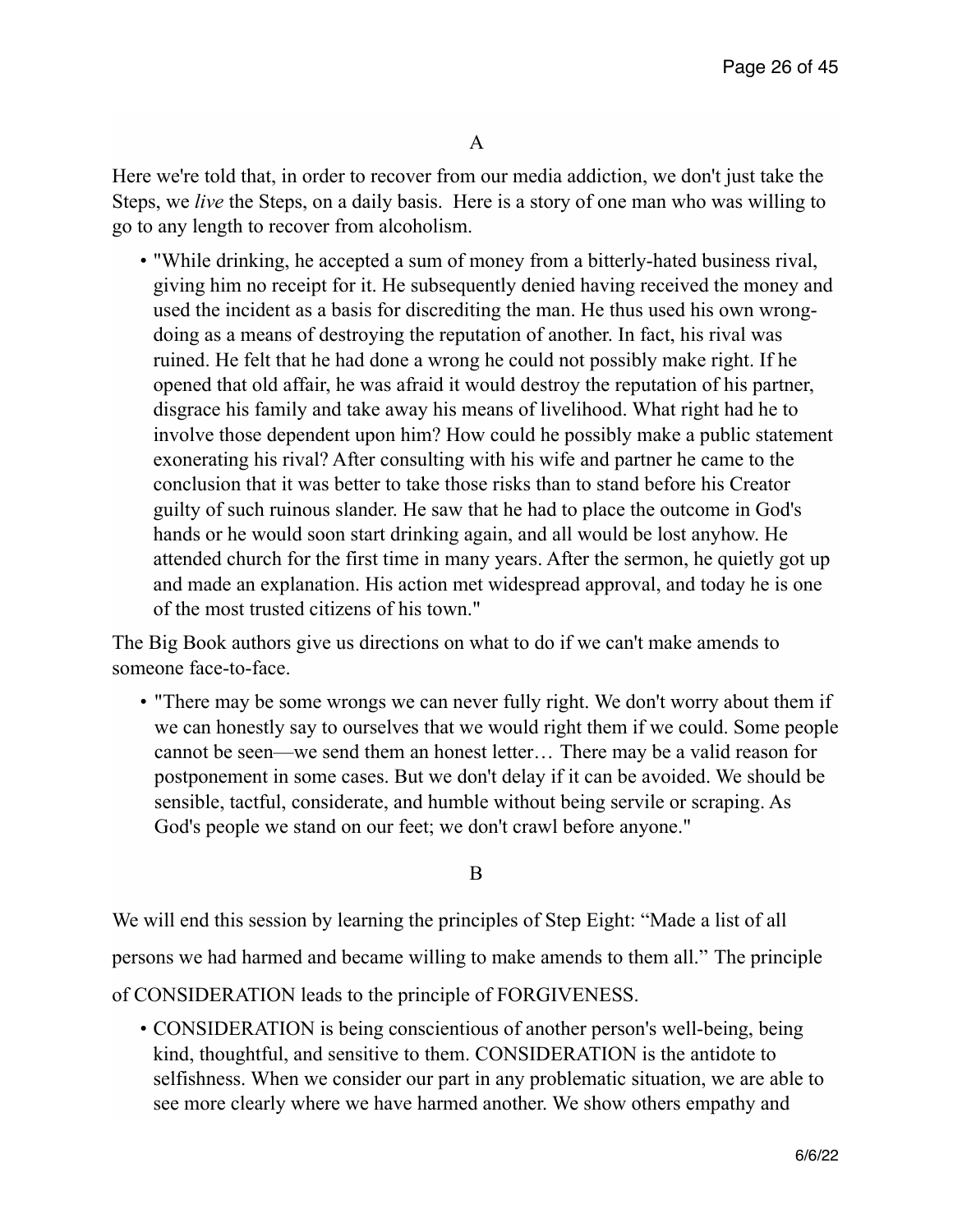compassion. We become WILLING to stop blaming others and forgive them instead. CONSIDERATION leads to FORGIVENESS, for when we consider the pain and unhappiness the other person has been suffering, it's easier for us to let go of our personal grudges against them. We also become willing to show empathy and compassion for ourselves and FORGIVE ourselves. Self-forgiveness is essential in the recovery process. If we have harmed another person, we have harmed ourselves. There is a quote by Ian Maclaren: "Be kind, for everyone you meet is fighting a great battle."

# A

Next week we will continue our discussion on Step Nine and how to make clean amends. Please make sure you come with your list of "People We Have Harmed" worksheet filled out.

B

# **Sharing**

We will now open up the room for sharing for 3 minutes each. We will begin with our three readers in the order they read and then I will take more names. (A will keep time)

Reader 1\_\_\_\_\_\_\_ Reader 2\_\_\_\_\_\_\_\_\_ Reader 3\_\_\_\_\_\_\_\_\_\_

(Share until 7:40 AM)

# A

That is all the time for sharing we have today.

MAA has no dues or fees. We are self-supporting through our own contributions, which are for the development of MAA literature, costs incurred by the MAA General Service Board, phone and video meeting services and the maintenance of the MAA website at mediaaddictsanonymous.org.

Contributions can be made via PayPal on the MAA website. Please consider donating as we are a new group and need your support. (Repeat website)

Right now Media Addicts Anonymous has daily open meetings. You will find that information on the MAA website.

Before we close the meeting, we encourage you to exchange names for outreach. If you want to contact someone you heard on today's meeting or are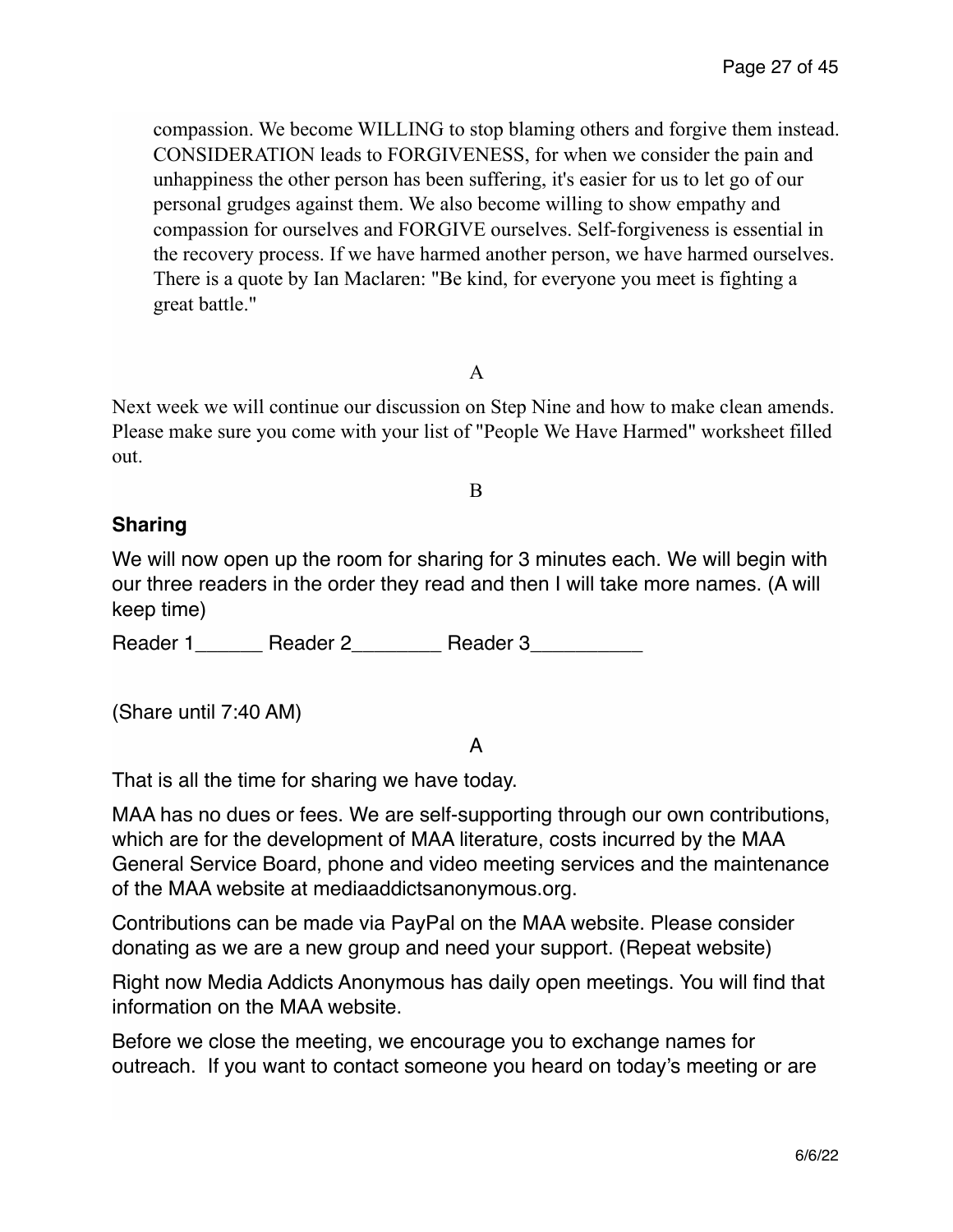looking for a sponsor or media sobriety partner, please use the chat room to connect with other members.

# **Closing:**

In closing, the opinions expressed here today are strictly those of the individuals who gave them. The things we have heard here are spoken in confidence and should be treated as confidential. We do not take outside the meeting whom we hear at the meeting. If we try to absorb what we have heard, we are bound to gain a better understanding of the way to handle our problems and begin to change our lives. Let us talk to each other, reason things out with someone else, and let there be no gossip or criticism of one another, but only Love, Understanding, and Fellowship.

B

To close, please join us in the WE VERSION of the "Serenity Prayer."

*God grant us the serenity to accept the things we cannot change, courage to change the things we can, and wisdom to know the difference.*

Are there any questions about Before & Beyond Back-to-Basics or MAA?

(A & B field questions)

END OF MEETING

\*\*\*\*\*\*\*\*\*\*\*\*\*\*\*\*\*\*\*\*\*\*\*\*\*\*\*\*\*\*\*\*\*\*\*\*\*\*\*\*\*\*\*\*\*\*\*\*\*\*\*\*\*\*\*\*\*\*\*\*\*\*\*\*\*\*\*\*\*\*\*\*\*

WEEK FOUR/MONTH THREE

Please ask a member to lead in the Seventh Step Prayer.

STEP 9 (continued)

### A

Welcome to the third month and 12th session of "Before & Beyond Back to Basics—A Design for Living" meetings for media addicts. Please put down all non-essential electronic media while participating in these sessions. By focusing on this meeting without distractions you will be able to access the recovery power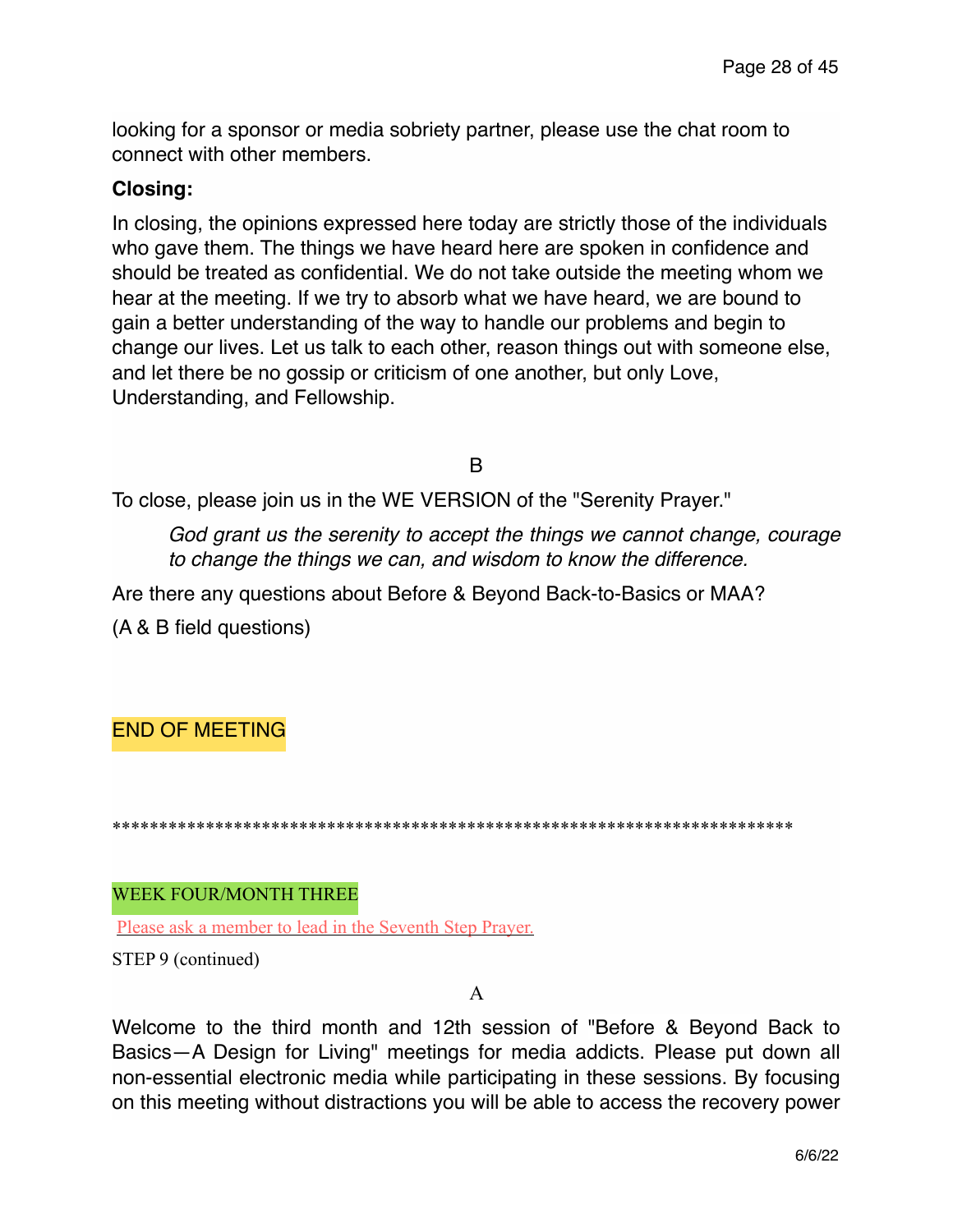of what these Back-to-Basics meetings offer. We ask that if you are speaking or reading that you allow us to see you in Zoom.

My name is A<sub>\_\_</sub>, and I am \_\_\_\_B<sub>\_\_\_\_</sub>. We are recovered members of Media Addicts Anonymous and we are your Group Sponsors.

We have asked to lead us in the Seventh Step Prayer.

*My Creator, I am now willing that you should have all of me, good and bad. I pray that you now remove from me every single defect of character which stands in the way of my usefulness to you and my fellows. Grant me strength, as I go out from here, to do your bidding. Amen.*

Thank you  $\_\_\_\_\_\$ .

B

Most of what we will be reading in this Back-to-Basics group will be taken directly from the Big Book of Alcoholics Anonymous. In MAA we respect AA's request to read the Big Book as is, changing nothing. Back-to-Basics is a sponsored group. If you were reading the Big Book one-on-one with your sponsor, you probably would be asked to changed alcohol to media so you could understand the full impact of how media is just like alcohol. Therefore, as your Group Sponsors, when reading, wherever it mentions terms related to alcoholism, we will often substitute or add media addiction concepts to help us understand how media addiction is similar to alcohol addiction and why our solution is to be found in the Big Book of AA. To make this format more inclusive, we have also changed the pronouns from third-person singular to third-person plural. These two adjustments are made to serve each individual being sponsored both personally and in this sponsored group as a whole, to obtain as much benefit from the Big Book as possible.

## A

Before we continue with Step Nine, we will take Step Eight together. If you have made your list of amends, please say "yes" when I call your name.

According to the Big Book authors, if you have answered "yes" to this question you have taken Step 8. Now that you have made your list, you are ready to begin making amends; this means more action.

#### B

Amends need to be made as soon as possible if we are to recover from media addiction. Remember, we have to stay ahead of our disease. Therefore, it is imperative we get through our amends as soon as we possibly can. Miracles will happen and real freedom will be felt.

A

The Ninth Step is often the step where people seem to stall. We must not let our amends sit and wait for a better day UNLESS it has been revealed to us that we must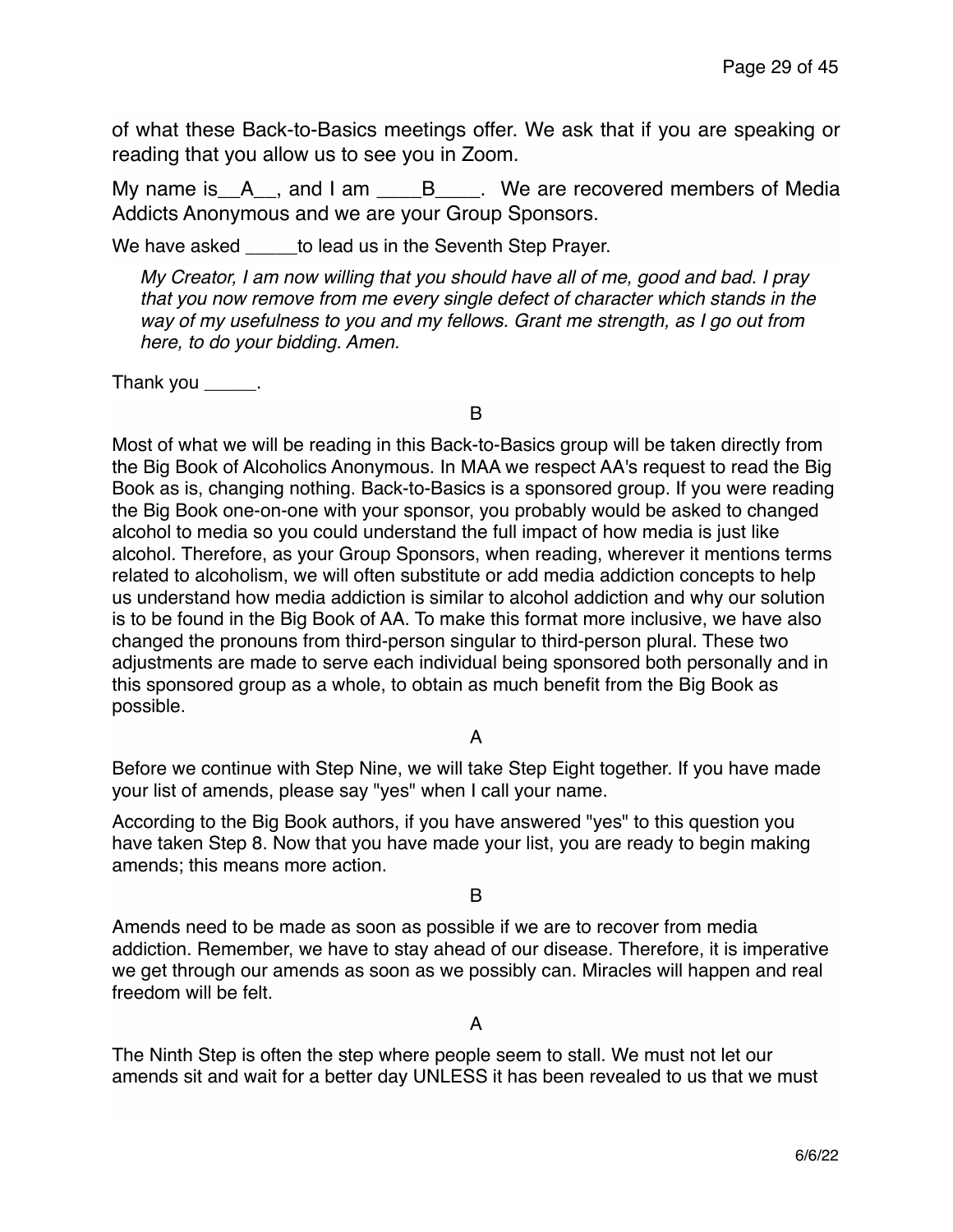wait. By not following through with our amends as soon as we possibly can, the chance of losing our sobriety becomes greater.

B

Remember we agreed in the beginning that we are willing to go to any lengths to recover. Whatever we put before our recovery we may lose, therefore recovery needs to be one of the most important things in our life. Any procrastination or laziness needs to be replaced with action and enthusiasm.

A

Dr. Bob, the Akron, Ohio, AA co-founder, found that he could not stay sober until he made his amends. He was so sincere and desperate to recover from alcohol, he accomplished all of his amends in one day.

• "One morning he took the bull by the horns and set out to tell those he feared what his trouble had been. He found himself surprisingly well received, and learned that many knew of his drinking. Stepping into his car, he made the rounds of people he had hurt. He trembled as he went about, for this might mean ruin, particularly to a person in his line of business (he was a well-known doctor in his town)… At midnight he came home exhausted, but very happy. He has not had a drink since."

B

The authors conclude the Ninth Step with a list of blessings we can expect to receive by taking the Ninth Step. They tell us precisely what is going to happen once we commence to clear away the wreckage of our past. These are the promises we can expect after we complete our amends.

• "If we are painstaking about this phase of our development, we will be amazed before we are half way through. We are going to know a new freedom and a new happiness. We will not regret the past nor wish to shut the door on it. We will comprehend the word serenity and we will know peace. No matter how far down the scale we have gone, we will see how our experience can benefit others. That feeling of uselessness and self-pity will disappear. We will lose interest in selfish things and gain interest in our fellows. Self-seeking will slip away. Our whole attitude and outlook upon life will change. Fear of people and of economic insecurity will leave us. We will intuitively know how to handle situations which used to baffle us. We will suddenly realize that God is doing for us what we could not do for ourselves. Are these extravagant promises? We think not. They are being fulfilled among us—sometimes quickly, sometimes slowly. They will always materialize if we work for them."

A

A new way of living filled with serenity and peace are what we are promised if we are painstaking about making our amends and following through with living them. Our selfcentered fear will be diminished, and we can walk freely in the world with our heads held high.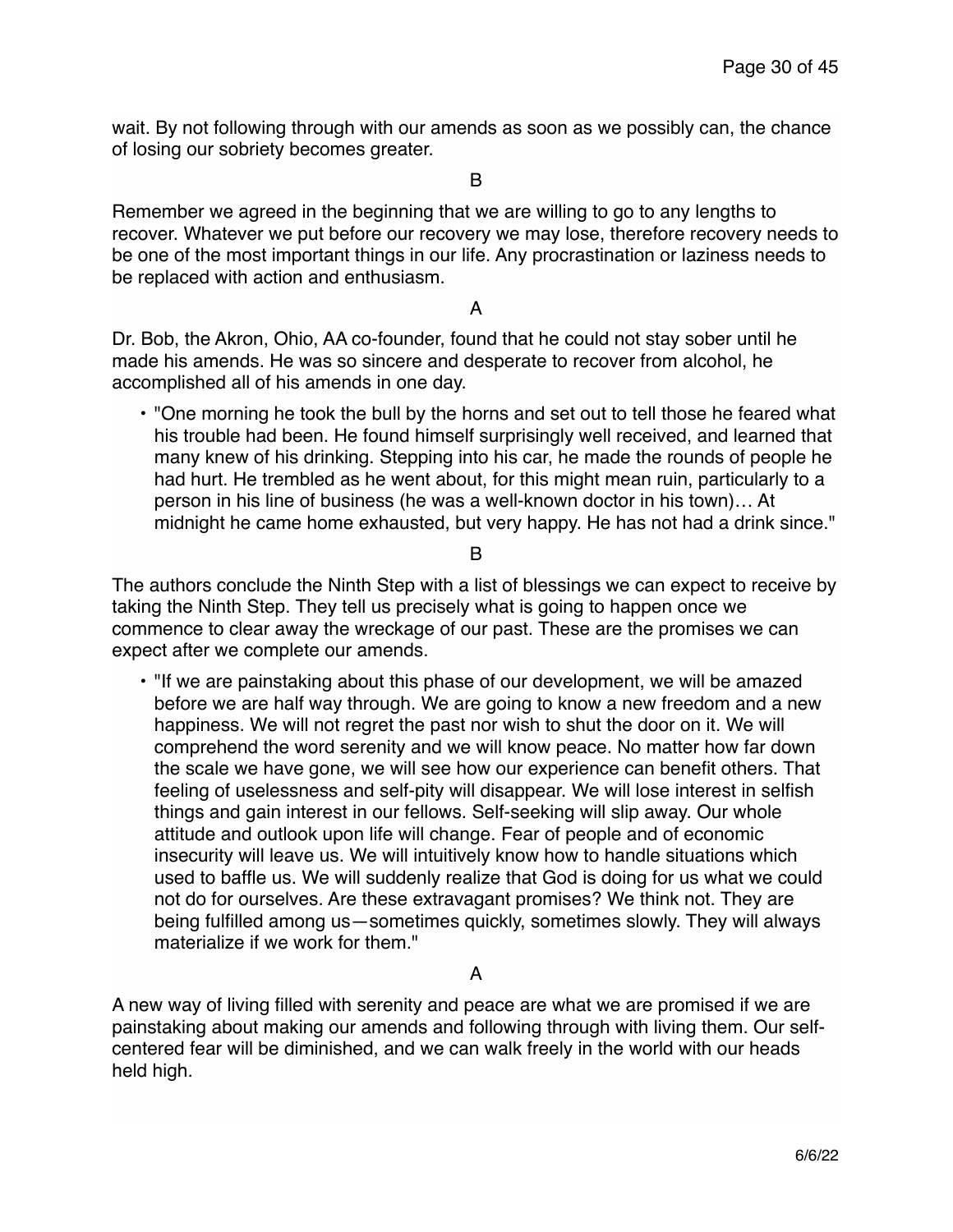Our connection with our Higher Power will increase, and we will know how to move forward in our lives in powerful and loving ways. If cleaning our side of the street can keep us healthy around our media and connected to our Higher Power in a state of spiritual bliss, is it not worth letting go of resentments and fully forgiving ourselves and others of any wrongs they have committed towards us? Would we rather be right or would we rather be happy?

B

As you sincerely work these Steps, turn your life over to your Higher Power, take personal inventory, share your shortcomings with someone else, be willing to have these shortcomings removed, ask for your Higher Power's guidance, and be diligent in making amends to anyone you have hurt because of your media addiction and shortcomings, you will certainly find that God is doing for you what you could not do for yourself. This process and promise has been repeated by many of our members over and over; it is time tested. We invite you to test it out for yourself.

A

As we become ready to embark on the Ninth Step, please be aware that making amends is sometimes a sensitive endeavor. We must prepare ourselves with our Higher Power beforehand or, as many of us learned the hard way, our attempts at making amends could backfire and cause more harm than good. So, let's review what we have learned about making amends.

- We make direct amends when possible, meaning we seek out the person we have harmed and face them directly.
- We don't make direct amends if to do so would injure them or someone else. We don't have the right to do this, even if we want to free our conscience. This would be selfish.
- We take all these considerations to God and, if needed, to another person who is wise and who understands how to make good clean amends.
- We don't avoid creditors. We pay our debts. We stop compulsive gambling and spending.
- If we can't speak to the person we have wronged, we write them a letter. If someone has passed away, we can still write them a letter. If we can't locate someone we have wronged, we can write a letter to them and send it to ourselves.
- We want to use our words, which have power, to let our Higher Power know we are sorry, and to reach out with our hearts to the other person—even if they are not in our lives—letting them know we admit our wrongs and would make them right if we could.
- We are willing to let go of relationships (online, fantasy, or otherwise) that interfere with our committed relationships. We sincerely make amends and live them on a daily basis with the help of our Higher Power.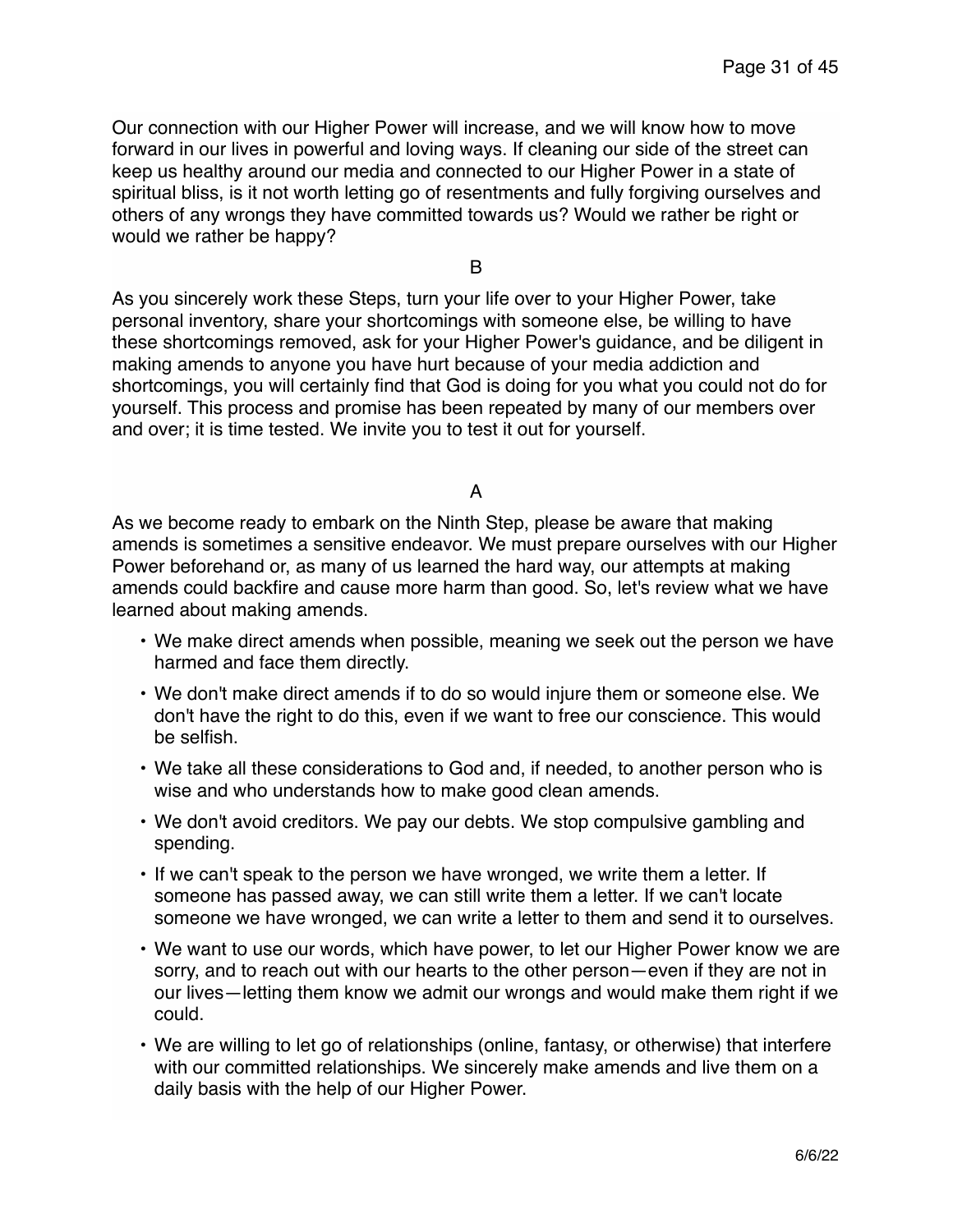• We invite our loved ones to allow us to change and let go of the past with us. We ask them to pray with us, to help make our relationships more spiritual, and to find forgiveness and peace as a couple, family, and friends.

B

Let us give you some very practical guidelines for making amends. We will also provide you with a script you can use to help you as you make healthy and clean amends. Start by doing the amends you think will be the easiest first. There are three kinds of amends:

- 1. Direct amends: A "direct amends" is talking to a person you have harmed either face-to-face or on the phone.
- 2. Living amends: A "living amends" is changing your behavior around the person you have harmed and doing everything you can, through your actions, to show them that you are sorry. Sometimes a living amends needs to be made before you feel certain you can live up to making a direct amends.
- 3. Indirect amends: An "indirect amends" is making amends indirectly. Sometimes you need to pray for the person awhile to make sure you have forgiven them. It might be dangerous to contact someone. You can pray for them. If someone is no longer living or you have lost contact with them and can't reach them directly, you can write them an amends letter and either send it in the mail or give it to God.

A

MAKING DIRECT AMENDS: When making a direct amends, it's wise to keep it simple. Here is an easy script to use:

- A. Here's what I have done wrong.
- B. "I apologize for this" or some of us also say, "Could you forgive me for this?"
- C. Is there anything I can do to make this right?
- D. Is there anything else I have done to harm you that you want to discuss?

To better absorb this simple amends script, I will repeat the above four lines again. "Here's what I have done wrong. I apologize for this (or could you forgive me?) Is there anything I can do to make this right? Is there anything else I have done to harm you that you want to discuss?" Here is an example of a simple clean amends:

• Mary, I yelled at you the other day and you did not deserve that. I regret having done that. Could you forgive me for this? Is there anything I can do to make this right with you? Is there anything else I don't know about that you want to discuss with me?

B

It's important to realize that clean amends are clear and concise. There is a difference between a clean amends and a dirty amends. A clean amends focuses on what you did and on the other person. A dirty amends has an excuse added to it and focuses on you. For example, here is a dirty amends: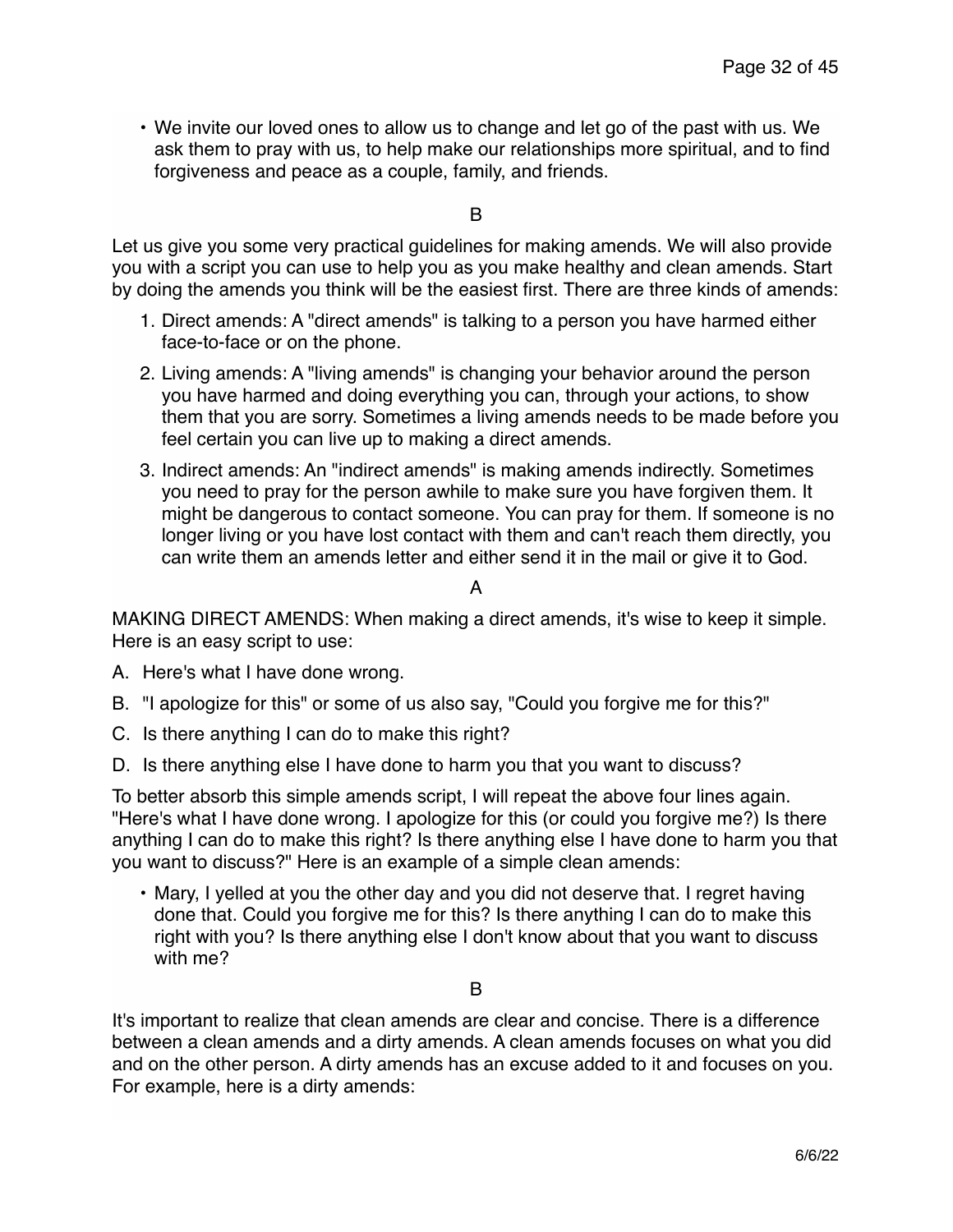• Mary, you know the other day when I raised my voice, I was having a really hard day. My boss had yelled at me and I got rear-ended and threw my back out, and I think I am coming down with a cold…anyway I am sorry, I was just having a bad day.

As you can see, the whole apology was about the person making the amends rather than the person the amends was meant for. This amends is filled with self-pity. You are trying to get the other person to feel sorry for you so they won't be upset.

A

There is another type of amends some of us call a double-dog-dirty amends. This is when you make amends to someone hoping they will see they have wronged YOU and actually need to make an amends to you. This is not an amends, its manipulation, trying to get the other person to admit they are wrong. It's the ego's way of still holding on and feeling entitled to its resentment. For example, here is a double-dog-dirty amends:

• Mary, you know the other day when I raised my voice, I was having a really hard day. I had a flat tire on the way to work, my boss yelled at me, you didn't call me on time, and I felt like you were giving me the cold shoulder…anyway, I am sorry I raised my voice. I was just having a bad day.

If we are to make clear, clean amends, we must not be manipulative or self-centered.

#### B

Sometimes you might think you need to make an amends when you really don't.

• This is where your Higher Power and the help of a wise advisor or sponsor comes in handy. Don't attempt to figure out your amends all alone. Get help and feedback from others. Another important detail to remember is: **don't make an amends until you feel you have fully forgiven and worked through your side of the situation.** Otherwise, you may end up making a double-dog-dirty amends.

Make your amends as simple and sincere as you can and leave the results to your Higher Power. If you have expectations about how the other person is supposed to react, you may become despondent if the person doesn't respond the way you want them to or doesn't accept your amends.

• Sometimes people are not ready to forgive and won't welcome your amends. Don't take this personally. Allow people time. Remember, we make amends for our personal recovery; people are free to accept them or not. This is why we keep our amends clean and simple, and let go of the outcome.

It is often suggested to make living amends until your Higher Power tells you the time is right to make a direct amends. Use your Higher Power every step of the way.

A

Please start making amends to those whom you have harmed. By making amends, you will convert the barriers that have separated you from others to bridges of reconciliation.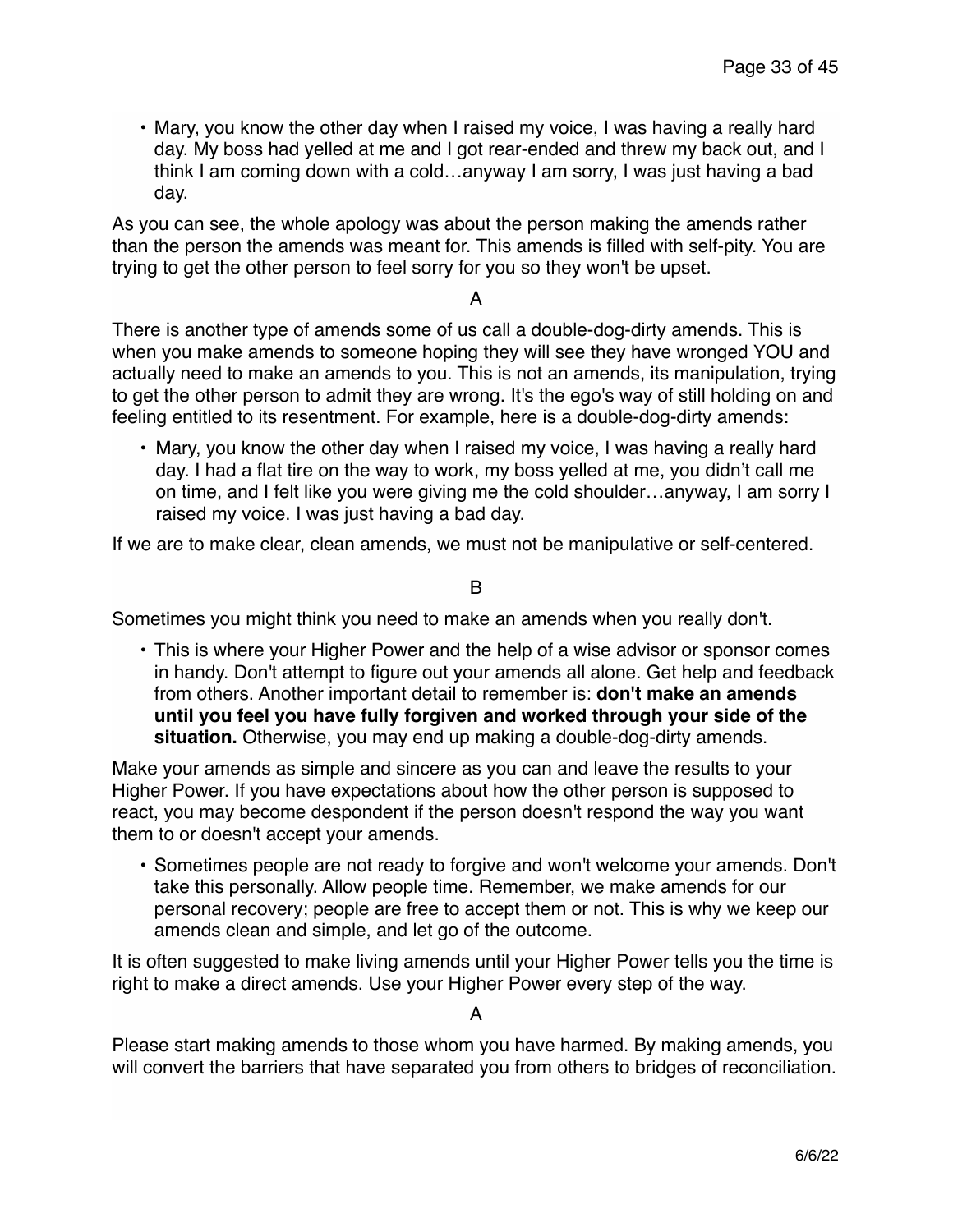By listening to the God of your understanding, you will be given the "strength, inspiration and direction" to change lives, starting with your own. Miracles will occur.

• All addictions have one thing in common: the inability to connect to other people. We attach instead to our addictions. For instance, we love spending time with fantasy characters on TV, but find it difficult to fully enjoy real people. This is why making amends is so important to overcome media addiction. When we sincerely make an amends, we are connecting in an authentic and considerate way to another person. Our hearts will open to them, and our experience is that their hearts will often open to us too. Our fear of people and the compulsive need to hide alone with our media leaves us because we are feeling nourished by these connections. We are seeing others in a different light, and we also start to see ourselves in a different light.

Part of your assignment for the next session is to start making amends to those on your amends list. If you are not sure how to proceed with a specific amends, ask for help from your sponsor or spiritual advisor and, of course, your Higher Power. List your amends on the "Amends Action Form" to keep track of the amends you make. Do not delay.

B

Let's end our discussion by looking at the principles of Step 9: "Made direct amends to such people wherever possible, except when to do so would injure them or others." The principle of INTEGRITY leads to the principle of PEACE.

• INTEGRITY is being honorable and honest. It is the decency to rectify something you have done wrong in the past. When we have INTEGRITY we show fairness, sincerity, and trustworthiness. We respect ourselves and we respect others. We make sure when we make our amends not to injure anyone. We hold to our INTEGRITY even if we are tempted to try to let ourselves off the hook. INTEGRITY means we make clean amends and we do so right away. We build our character by making amends. We show others that they can trust us. We take responsibility for our side of the street. INTEGRITY asks for an even greater amount of COURAGE, the COURAGE we began to cultivate in the Fourth Step. INTEGRITY is COURAGE mixed with FAITH, CLARITY, WILLINGNESS, HUMILITY AND CONSIDERATION. Step Nine promises that: "We are going to know a new freedom and a new happiness. We will not regret the past nor wish to shut the door on it. We will comprehend the word "serenity" and we will know PEACE. Therefore, INTEGRITY leads to PEACE. The PEACE of knowing we are good with God, good with ourselves, and good with others.

A

This concludes our discussion of Step Nine, the third Spiritual Activity of Restitution. Next week we are going to have a very special session. We are going to show you a method to help you forgive those who you feel have wronged you. You will see this in your packets on the MAA website as the "Forgiveness Letter". Here is what it looks like: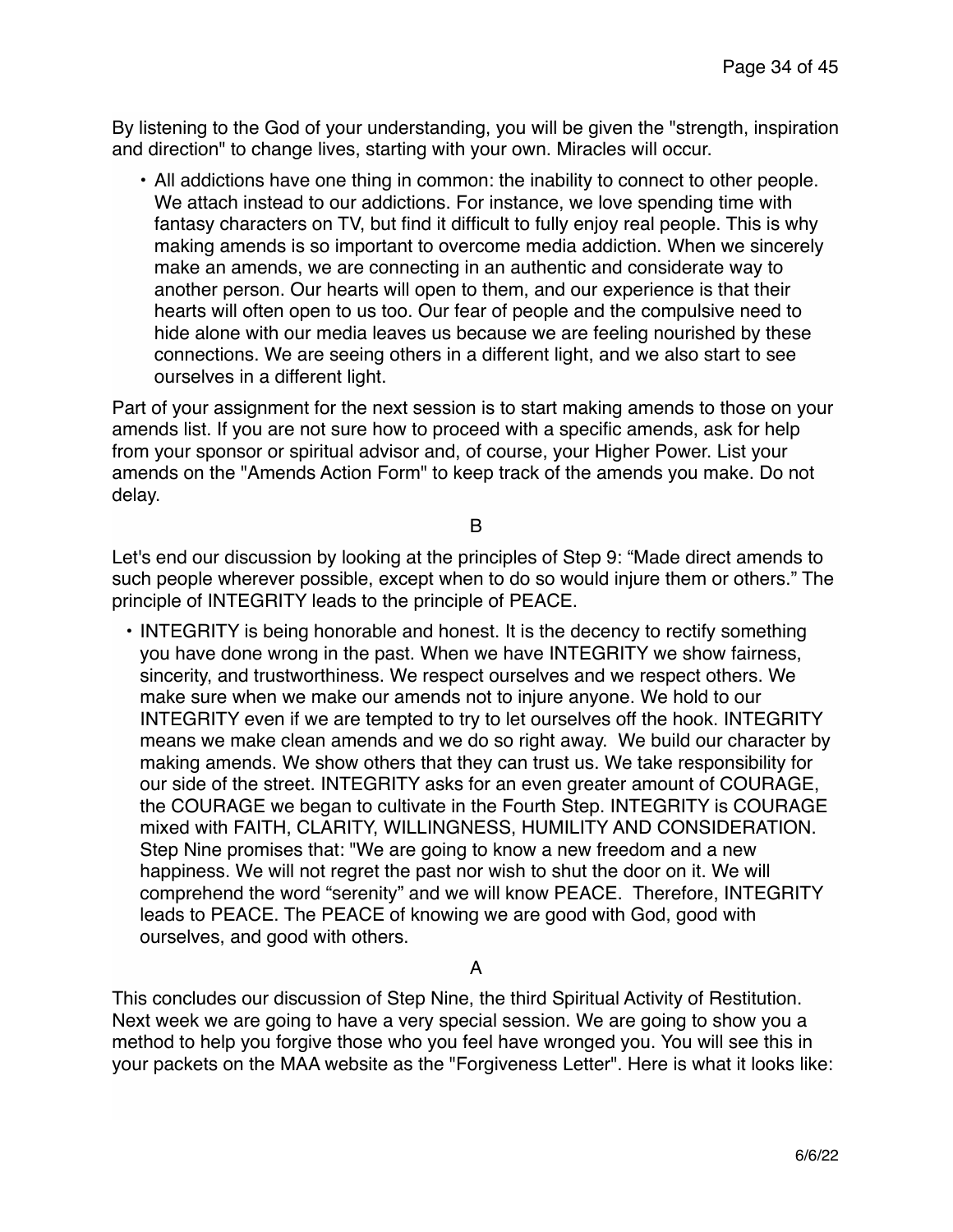## **WRITE AN APOLOGY LETTER TO YOURSELF FROM SOMEONE WHO YOU FEEL HAS HARMED YOU.**

CHOOSE ONE OF THE PEOPLE YOU DID YOUR 4TH STEP ON. (MOTHER/ FATHER SISTER/BROTHER ARE GOOD ONES)

WRITE A LETTER FROM THE PERSON WHO HAS HARMED YOU. LET THEM GIVE YOU THE APOLOGY YOU ALWAYS WANTED OR NEEDED TO HEAR FROM THEM SO YOU FEEL YOU CAN HEAL THIS RESENTMENT. WRITE EVERYTHING YOU WOULD LIKE TO HEAR THEM SAY TO YOU FOR YOU TO FEEL HAPPY.

DON'T HOLD BACK, AND PLEASE KEEP THE LETTER SIMPLE AND NOT TOO LONG.

PLEASE BE READY TO READ THIS LETTER TO YOUR SPONSOR DURING YOUR 1 HOUR APPOINTMENT THIS WEEKEND.

#### B

### **Sharing**

We will now open up the room for sharing for 3 minutes each. We will begin with our three readers in the order they read and then I will take more names. (A will keep time)

Reader 1 \_\_\_\_\_\_ Reader 2 \_\_\_\_\_\_\_\_ Reader 3

(Share until 7:40 AM)

# A

That is all the time for sharing we have today.

MAA has no dues or fees. We are self-supporting through our own contributions, which are for the development of MAA literature, costs incurred by the MAA General Service Board, phone and video meeting services and the maintenance of the MAA website at mediaaddictsanonymous.org.

Contributions can be made via PayPal on the MAA website. Please consider donating as we are a new group and need your support. (Repeat website)

Right now Media Addicts Anonymous has daily open meetings. You will find that information on the MAA website.

Before we close the meeting, we encourage you to exchange names for outreach. If you want to contact someone you heard on today's meeting or are looking for a sponsor or media sobriety partner, please use the chat room to connect with other members.

### **Closing:**

In closing, the opinions expressed here today are strictly those of the individuals who gave them. The things we have heard here are spoken in confidence and should be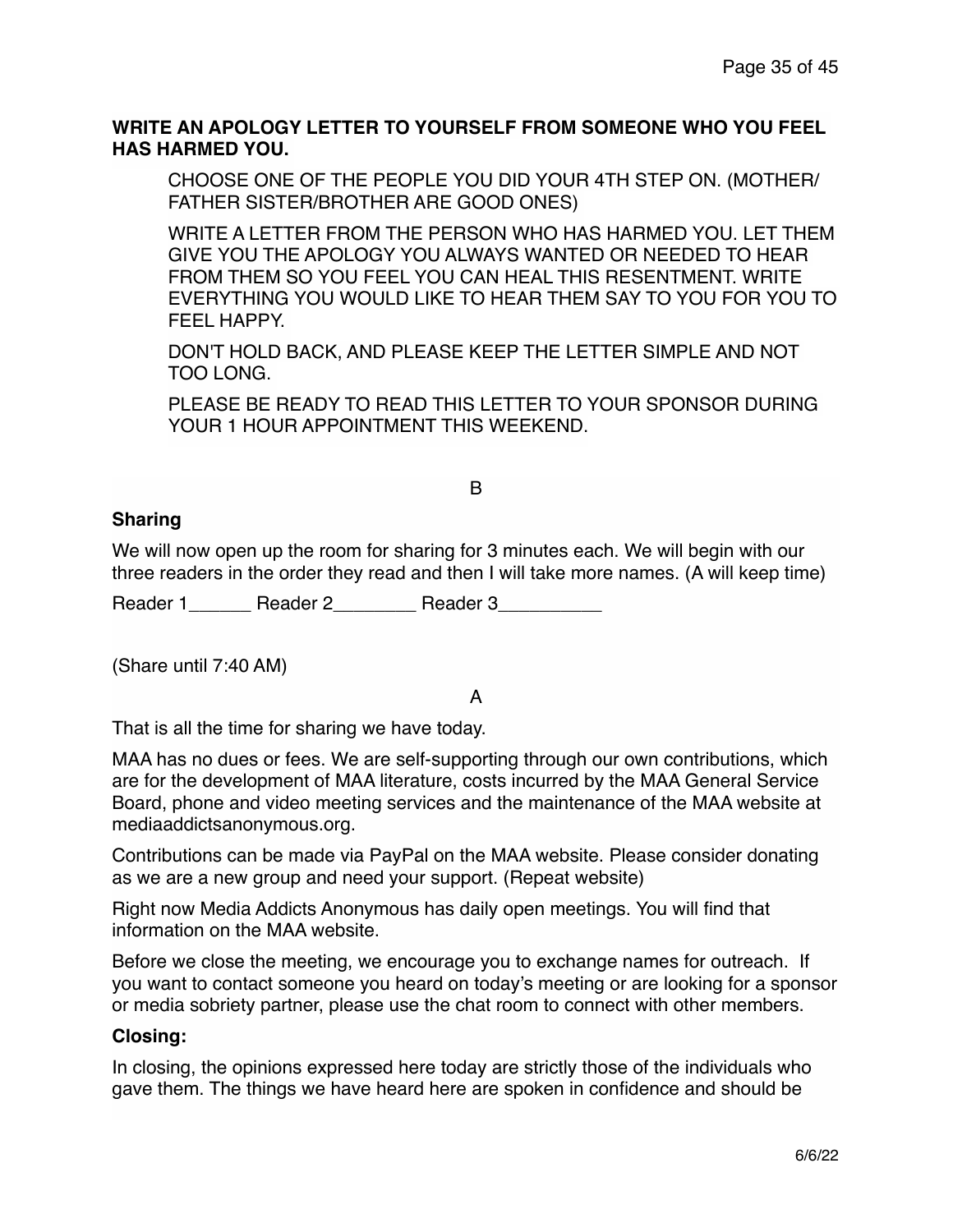treated as confidential. We do not take outside the meeting whom we hear at the meeting. If we try to absorb what we have heard, we are bound to gain a better understanding of the way to handle our problems and begin to change our lives. Let us talk to each other, reason things out with someone else, and let there be no gossip or criticism of one another, but only Love, Understanding, and Fellowship.

B

To close, please join us in the WE VERSION of the "Serenity Prayer."

*God grant us the serenity to accept the things we cannot change, courage to change the things we can, and wisdom to know the difference.*

Are there any questions about Before & Beyond Back-to-Basics or MAA?

(A & B field questions)

END OF MEETING

\*\*\*\*\*\*\*\*\*\*\*\*\*\*\*\*\*\*\*\*\*\*\*\*\*\*\*\*\*\*\*\*\*\*\*\*\*\*\*\*\*\*\*\*\*\*\*\*\*\*\*\*\*\*\*\*\*\*\*\*\*\*\*\*\*\*\*\*\*\*\*\*\*\*\*

#### FORGIVENESS SESSION Week FIVE/MONTH THREE

Present Forgiveness letter of there is 5 weeks in this month.

Please read these instructions. Demonstration of Forgiveness letter. Read this script as written. Please do not use any other personal letter. Please ask one person who has done the forgiveness letter to qualify and one person who has facilitated the forgiveness letter to qualify. Both qualify after the letter is demonstrated. Please keep to the script in the sharing afterwards.

A

Welcome to the third month and 13th session of "Before & Beyond Back to Basics—A Design for Living" meetings for media addicts. Please put down all non-essential electronic media while participating in these sessions. By focusing on this meeting without distractions you will be able to access the recovery power of what these Back-to-Basics meetings offer. We ask that if you are speaking or reading that you allow us to see you in Zoom.

My name is A<sub>\_\_</sub>, and I am \_\_\_\_B<sub>\_\_\_\_</sub>. We are recovered members of Media Addicts Anonymous and we are your Group Sponsors.

Please join us in saying the WE version of the Serenity Prayer: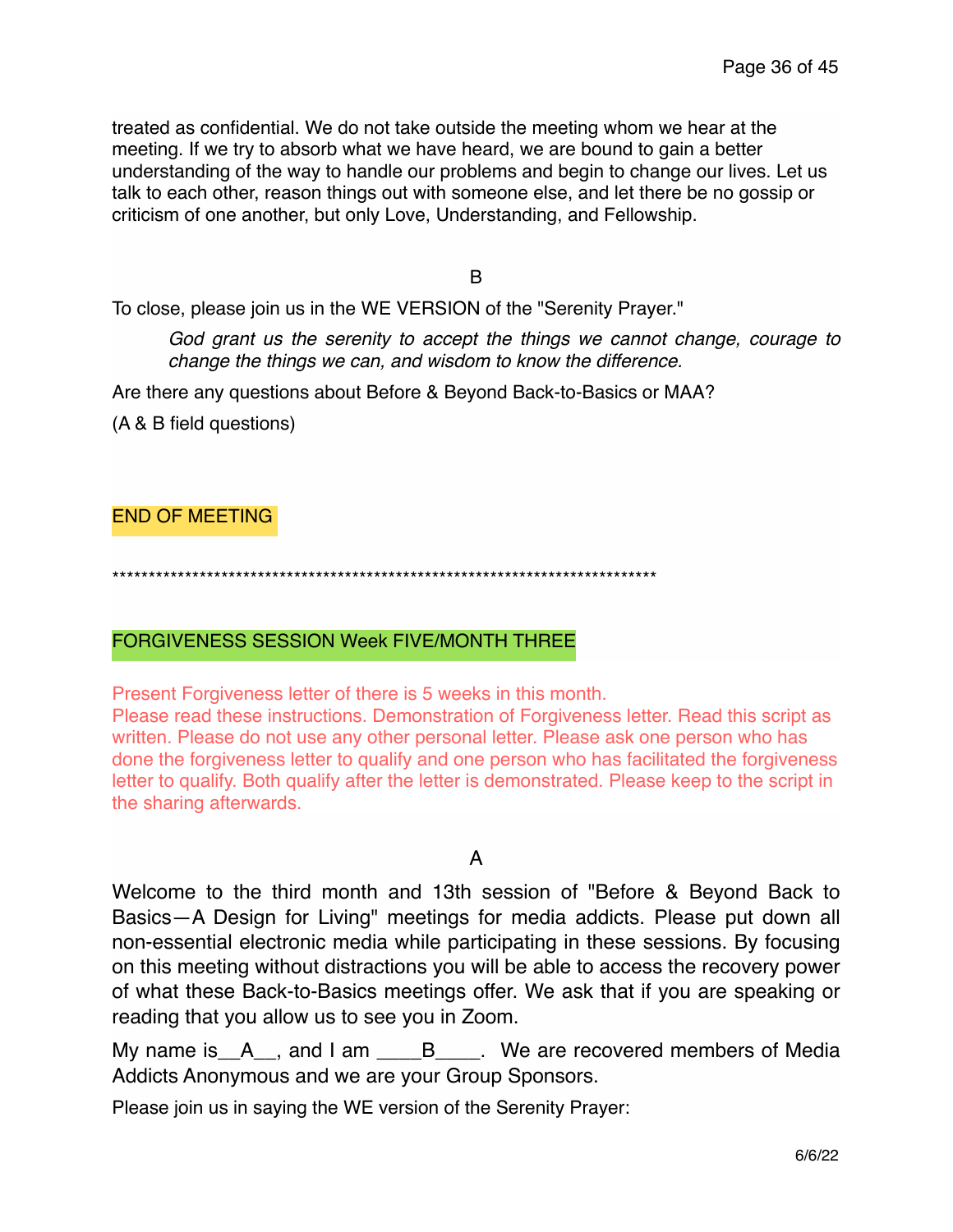*God grant us the serenity to accept the things we cannot change, courage to change the things we can, and wisdom to know the difference.*

Here is how today will unfold:

- 1. We are going to explain why we do the Forgiveness Letter. What we want to accomplish by doing it.
- 2.  $\Box$  B and I will act out and demonstrate what this process looks like.
- 3. We will then have two members qualify on what it was like facilitating this process and reading their Forgiveness Letter.
- 4. After that we will answer any questions you have about the Forgiveness Letter.
- 5. And finally we will go around the room and each member share for 2-3 minutes on what it was like to witness the Forgiveness Letter, or if you have done this letter before, to share your experience.

B

The 4th and 9th Steps ask a lot from us. First, we are asked to admit where we have done something wrong in the past. Second, we are asked make restitution for how, what we did, contributed to hurting others.

For many of us, admitting that we did something to someone who we feel hurt us more that we hurt them is problematic. We feel we have a right to hold onto the role of being the victim and we want to keep them in the role of the perpetrator. We need to hold onto these roles, if we don't it's blaming the victim. We were hurt, bad things were done to us, things that should not have happened, hurt us. These things that should not be forgiven or forgotten. This is part of our story, part of our identity. We feel we are entitled to this resentment.

### A

For a media addict of the hopeless variety, this kind of thinking may lead us back to the kind of self-pity that leads eventually to defiance and getting drunk on media again. If we truly want to be free, not only of the media obsession, but free of all resentments and fears, we must be willing to set aside everything we think we know about a situation and look at it from as many different angles as we can. In this way we can begin to loosen up the hard-held beliefs that have caused us to suffer all these years.

B

This method will work if you are sincere and you really want to see the truth. If you really want to find freedom. This method will not work if you really need to stay in the role of insured party. The truth is, given the choice, we all would like to find a way to forgive and let go of the past. It's painful carrying resentments, fear, and contempt for those we feel owe us an apology. For this reason, we write the apology letter we always wanted to have.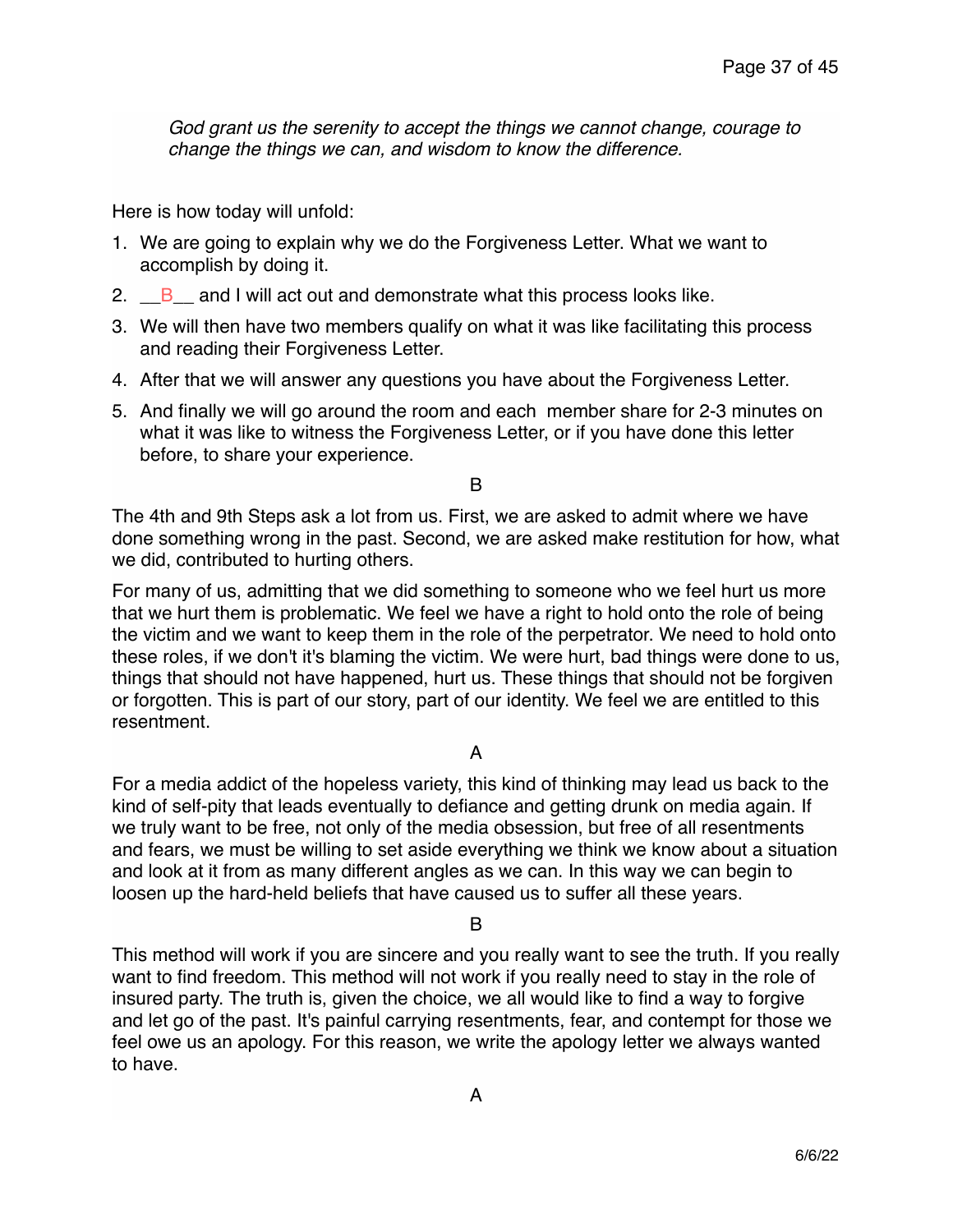As we work the steps we are now living on a different plane of understanding. We are trying to live our lives on a spiritual basis. We are trying to our live according to principles rather than according to our emotions. We know, if we are going to maintain long-term abstinence and recovery, we must free ourselves from the bitterness of the past. But how?

B

One tool we have found effective in being able to forgive and move on is the "Forgiveness Letter." Today we are going to give you a demonstration of the "Forgiveness Letter." This is a method we use to help us see all sides of a situation and to help us forgive others as well as ourselves.

A

To review, here is the assignment that you got last week, remember this is in your packet on the MAA website under Open B2B meetings:

#### **USING THE SAME PERSON YOU DID YOUR 4TH STEP LONG-FORM ON, WRITE AN APOLOGY LETTER TO YOURSELF FROM THIS PERSON.**

WRITE A LETTER FROM THE PERSON WHO HAS HARMED YOU. LET THEM GIVE YOU THE APOLOGY YOU ALWAYS WANTED OR NEEDED TO HEAR FROM THEM SO YOU FEEL YOU CAN HEAL THIS RESENTMENT. WRITE EVERYTHING YOU WOULD LIKE TO HEAR THEM SAY TO YOU FOR YOU TO FEEL HAPPY.

DON'T HOLD BACK, AND PLEASE KEEP THE LETTER SIMPLE AND NOT TOO LONG.

PLEASE BE READY TO READ THIS LETTER TO YOUR SPONSOR DURING YOUR 1 HOUR APPOINTMENT THIS WEEKEND.

In this demonstration I will play the sponsor and  $B$  will play the sponsee. The sponsee will read their letter and I will ask questions. Please be aware that when you are working with your sponsee, you are going to witness someone working through a process of discovery and forgiveness. This may be an emotional experience for the person who is reading their letter and also for you witnessing it. As we demonstrate this letter, we ask you to hold this space sacred so we can all be enlightened and healed through witnessing this process. Just to be clear, this is a demonstration. This is a generic letter.  $\overline{B}$  did not write this letter, they are merely reading it as a demonstration.

Okay, let's begin. Remember you are invited to write the forgiveness letter on the same person you did your Long-from 4th step on.  $\overline{B}$ , Who did you do your Long-from 4th step on.

My mom.

B

A

Okay, good. Please read the letter from your mom just as you wrote it.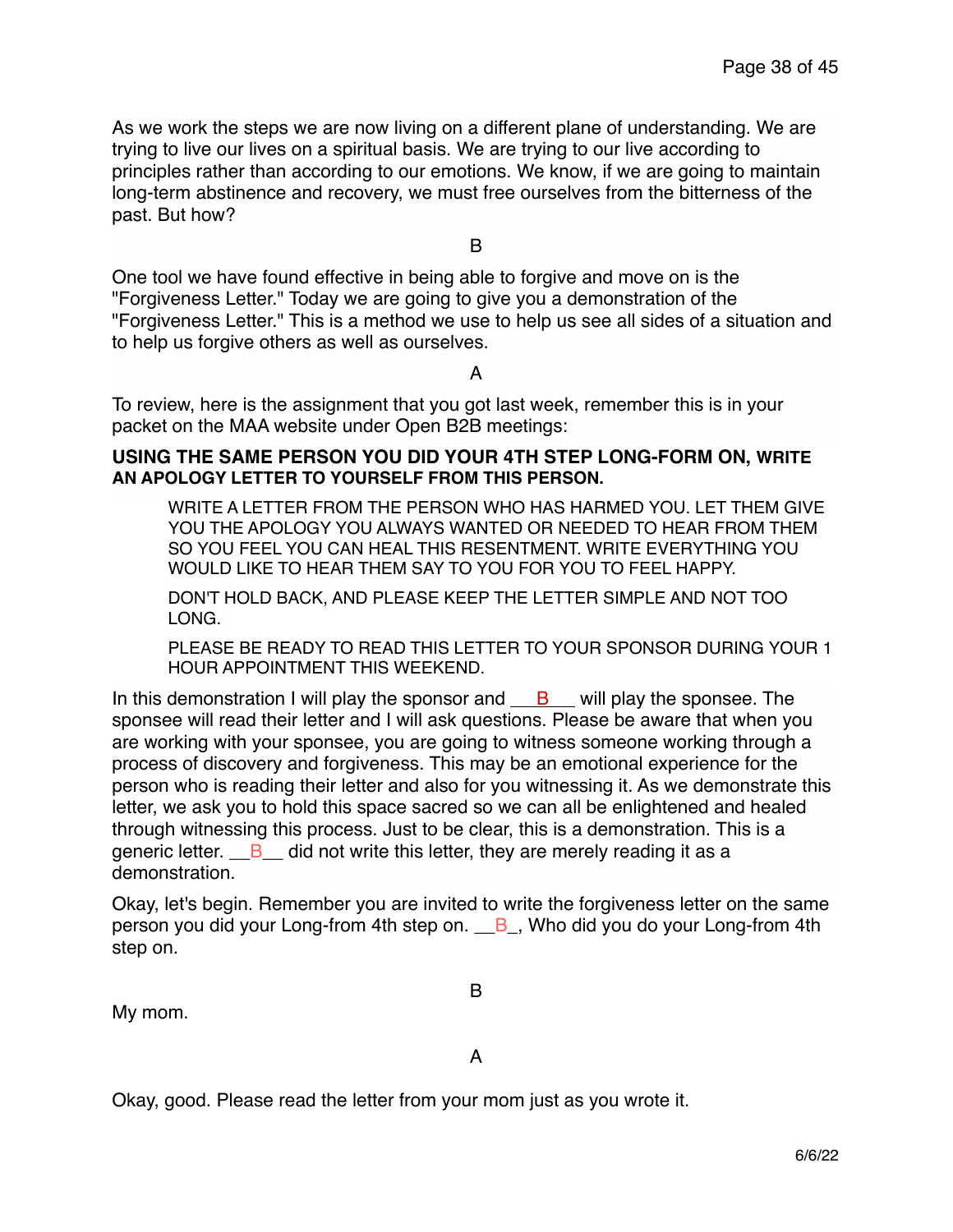B

## Dear (*B*),

First, let me tell you how much I love you. You were always so special to me. When you were growing up, I loved watching you dance and sing. You were quite the entertainer.

I want to apologize to you my dear (*B*) for all the times I was not there for you, for all the times I was in a drunken stupor and could not see what was going on in your life. I am sorry I was not there to protect you from your overly strict and abusive teacher and that I could not see how hard you were trying to be good. I am sorry that I taught you things that hurt you and made you feel inadequate.

I would never want to hurt you. I love you. Can you forgive me for my inability to see you and understand what was going on for you? Can you forgive me for abandoning you?

If there is something I can do to make this right with you, please let me know. I want all to be right with us going forward.

Love, Mom

# A

Thank you. How does it feel to hear this apology?

B

I feel good. I have always wanted her to see that she hurt me by not being there for me.

A

Thank you. In this situation, what roles did you cast the other person in?

B

I cast her in the role of abandoner, of an unfit mother. As someone who didn't love me enough to protect me.

A

Thank you. What roles did you cast yourself in?

B

The lost child. The victim of abuse by my teacher. The good girl not getting validated. Someone unworthy of my mother's attention.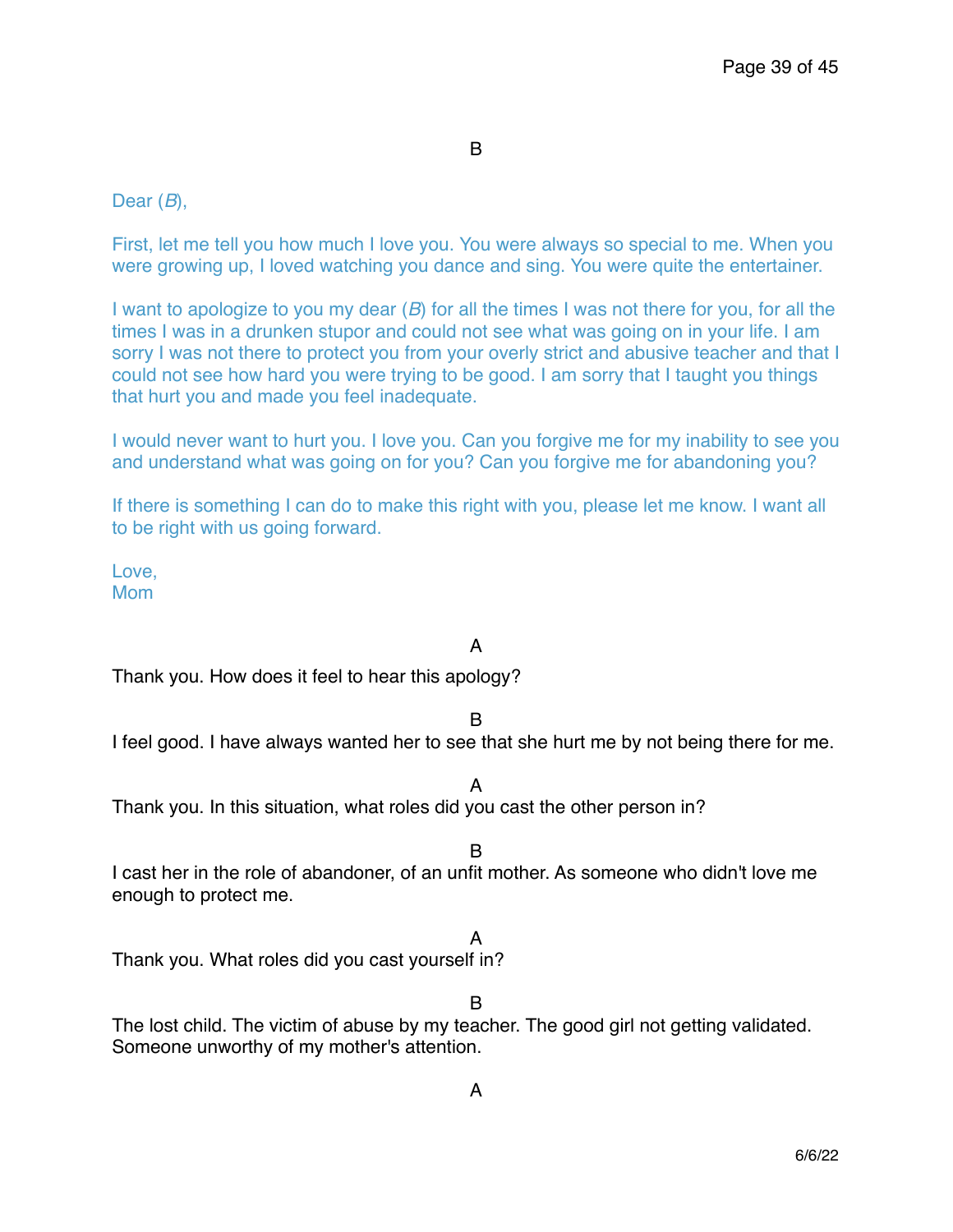Thank you. What roles did the other person cast you in?

B

Someone who didn't need protection. Someone doing okay without her. Someone she didn't need to worry about.

A

Thank you. As far as you can observe, what roles did the other person cast themselves in?

B

Someone barely holding it together. Someone who was trying to be a good mother and teach her child how to be good and how to get to heaven. Someone who wants the best for her child

A

Thank you. Now read the letter again and this time read it as if this is the apology letter YOU wrote to your mom.

B

I will read the same letter as if I wrote it to my Mom, changing words to fit her and the situation.

(Hint: keep it simple and clear when changing words and keep as close to the original letter as possible)

Dear Mom,

First, let me tell you how much I love you. You have always been so special to me, even when I didn't show it. When I was growing up I loved watching you bake bread and plan holidays. You were quite the cook and you loved making holidays special.

I want to apologize to you, my dear Mother, for all the times I was not there for you, for all the times I was in a Media blackout and self-absorbed fantasy stupor and could not see what was going on in your life. I am sorry I was not able to tell you about my strict and abusive teacher at school and that I could not see how hard you were trying to be a good Mom. I am sorry that I believed things that hurt you and made you feel guilty for them and inadequate.

I would never want to hurt you. I love you. Can you forgive me for my inability to see you and understand what was going on for you? Can you forgive me for abandoning you?

If there is something I can do to make this right with you, please let me know. I want all to be right with us going forward.

Love,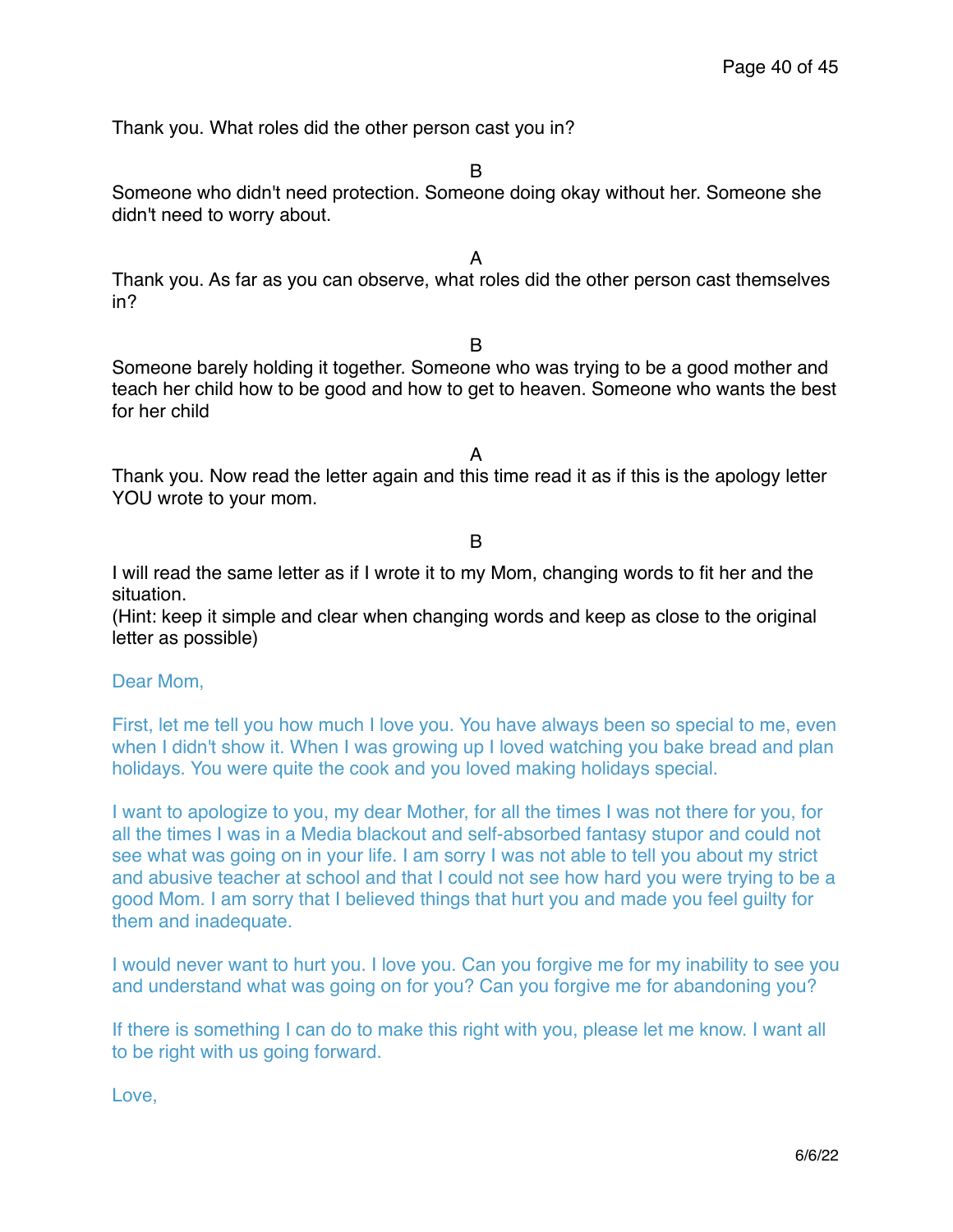## (B)

#### A

Thank you. How does it feel to give this apology?

B

I feel sad. I can see that I didn't see her either. I didn't see what she was going through. I can see that I didn't trust her enough to tell her about my school teacher and how afraid I was. I can also see how much she did for the family and how she did make the holidays awesome. Basically, I can see that it was not all bad. There was a lot of good times too.

A

Thank you. As you reread it, did you notice if you still cast the other person in the same role as before?

B

No, I was beginning to see her as more loving than I had remembered. She was there for me more than I give her credit for. I think this time I cast her in the role of caring mother rather than abandoning mother.

#### A

Thank you. Did you notice if you were in the same role you cast yourself before?

### B

No. I can see where I hurt my mom. That I abandoned her. That I didn't see her. That I didn't appreciate her or really know what she was going through. I can see that I was drunk on media. That I was a drunk too. That I wanted to escape too. I see I was like her.

#### A

Thank you. Does this situation look any different to you from this perspective?

#### B

It does, though it's hard to admit it. I still feel like she should have been there for me because I was the child and she was the parent. But I think I am looking at it with more adult eyes right now. I can see that she was doing the best she could, given everything that was going on in her life. I can see that she loved me, even though I wanted her to show it in different ways. I can also see that I punished her for not being the mother I wanted and that my behavior towards her did hurt her.

A

Thank you. Now read the letter again and this time read it as if this apology letter is a letter YOU wrote to YOURSELF. Please slow it down so you can really FEEL your apology.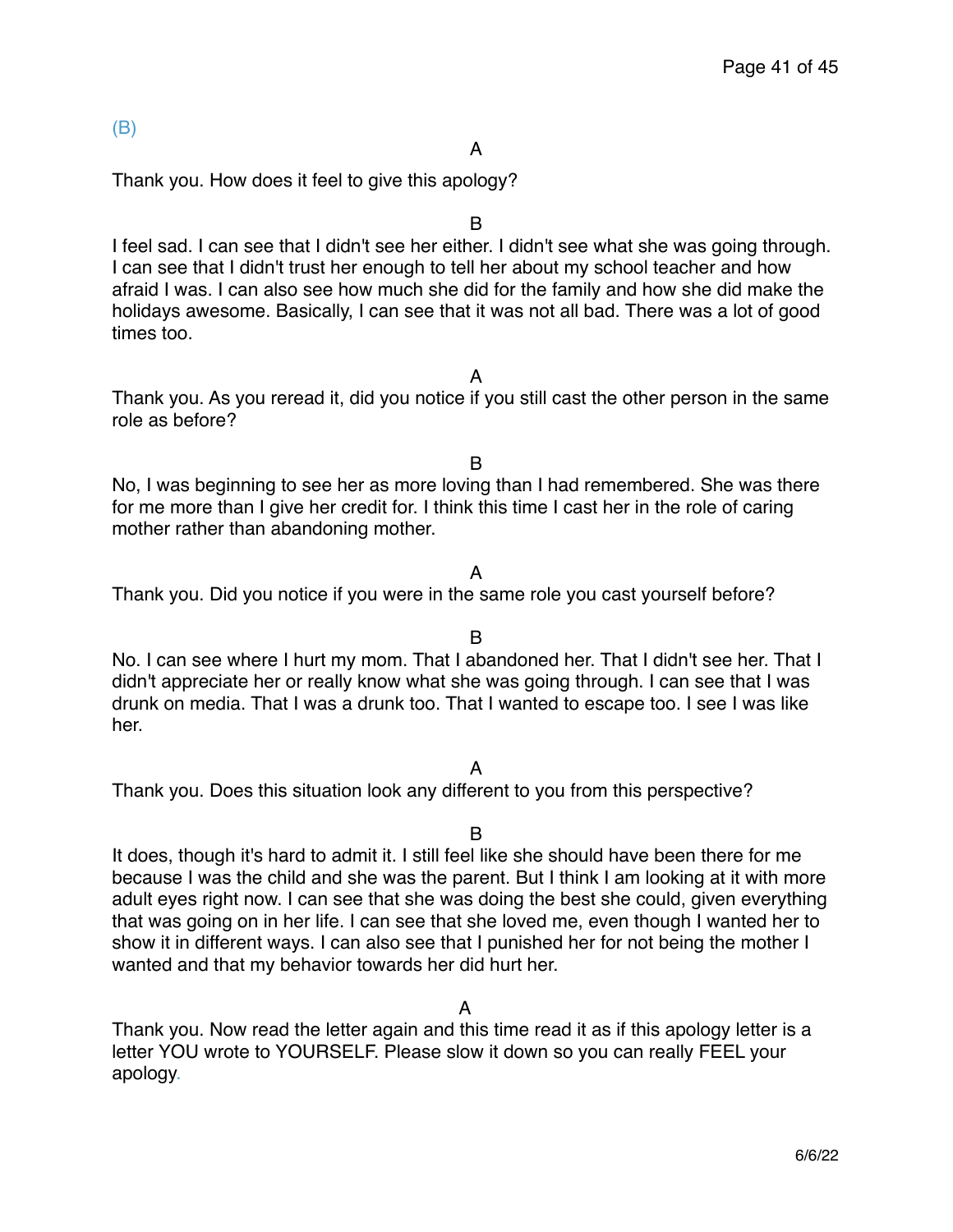I will read a letter that I wrote to myself, changing some words to make it clear what I did to me.

Dear (*B*),

First, let me tell you how much I love you. You were always so special to me. When we were growing up I loved watching us dance and sing. We were quite the entertainers.

I want to apologize to you, for all the times I was not there for you. For all the times I was in a media drunk stupor and could not see what was going on in your inner life. I am sorry I was not there to protect you from your strict and abusive teacher by speaking up and getting adult support and that I could not see how hard you were trying to be good but rather always told you how bad you were. I am sorry that I told you things about yourself that hurt you and made you feel inadequate.

I would never want to hurt you. I love you. Can you forgive me for my inability to see you and understand what was going on for you? Can you forgive me for abandoning you by not letting you be your authentic self?

If there is something I can do to make this right with you, please let me know. I want all to be right with us going forward.

Love, (*B*)

A

Thank you. How does it feel to give this apology to yourself?

B

It feels personal. It feels like I am now really getting in touch with myself and how I don't love myself enough. How I abandon myself. How much my self-talk is abusive and unkind. I did always tell myself how bad I was. I never let myself off the hook. I shamed myself all the time. I never stood up for myself.

A

Thank you. As you reread it did you notice any recurring roles that you have played out with yourself?

### B

Dictator. Abuser. Strict disciplinarian. Abandoner. Never satisfied with myself. Shaming myself.

Thank you. Did you notice more deeply how you have limited yourself with these roles?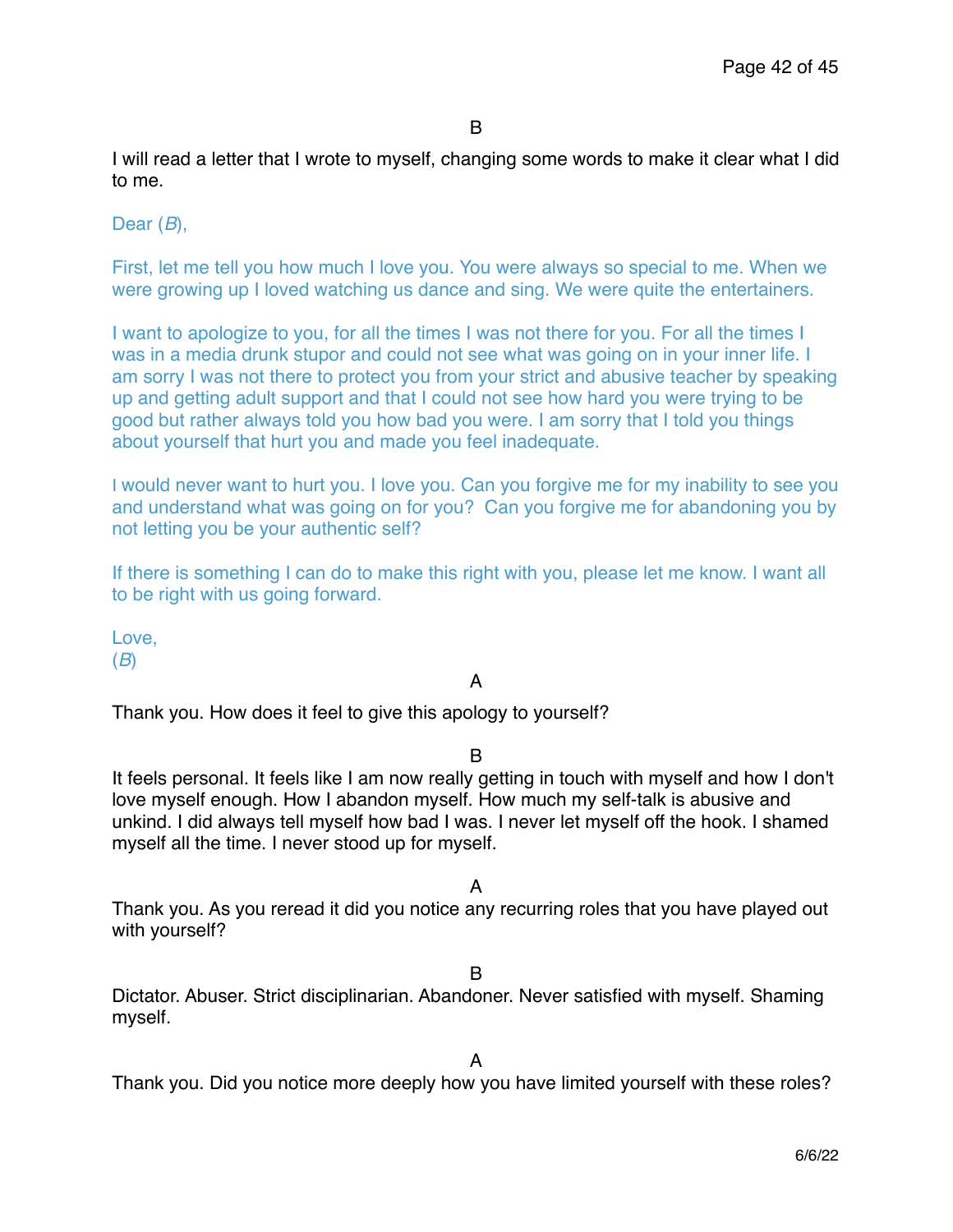Yes, I am harder on myself than anyone else. I abandoned myself by not speaking up and by not allowing myself to be worthy. I don't validate myself and expect other people to do that for me. This limits me in my ability to take care of myself and be happy.

A

Thank you. Does this situation look any different to you from this perspective?

B

Yes. I can see that, when it comes to hurting myself, I do it better than anyone else. I can see that others are not as hard on me as I am on me. I can see that I need to find ways to be kinder and more loving to myself.

A

Thank you. What roles can you recast the other person in that would serve you both?

B

I think I am going to say, "loving mother" because she was loving. She did the best she could. She still is trying to make me happy.

A

Thank you. What roles can you recast yourself in that would serve you, the other person, and the world?

B

Resourceful adult. A good parent to myself. Compassionate and understanding with myself. A nurturing, loving, forgiving friend. I could be the kind of mother to myself I wanted my mother to be for me.

A

Thank you,  $\overline{B}$  This ends the demonstration.

We would like to go over a few points before we have our qualifications. You will notice as the sponsor or facilitator for the Forgiveness Letter, I do not comment on what the sponsee shares. I only say, "thank you," my job is to listen and hold space for the sponsee to find (his/her) own answers to the questions. My job was to allow  $B$  to find their own discoveries. The only time a sponsor might give some feedback is if the person reading the letter feels stuck and asks for help. Then I might give some suggestions for the turn arounds. I do not to try to do this worksheet for them. What makes this process valuable is the sponsee's own legitimate self-discoveries.

B

You will notice that I try to keep each of my letters as close to the first letter as possible, turning the ordinal letter around to my apology to my mom and then myself. I added only the things that made sense, for instance instead of singing and dancing, which was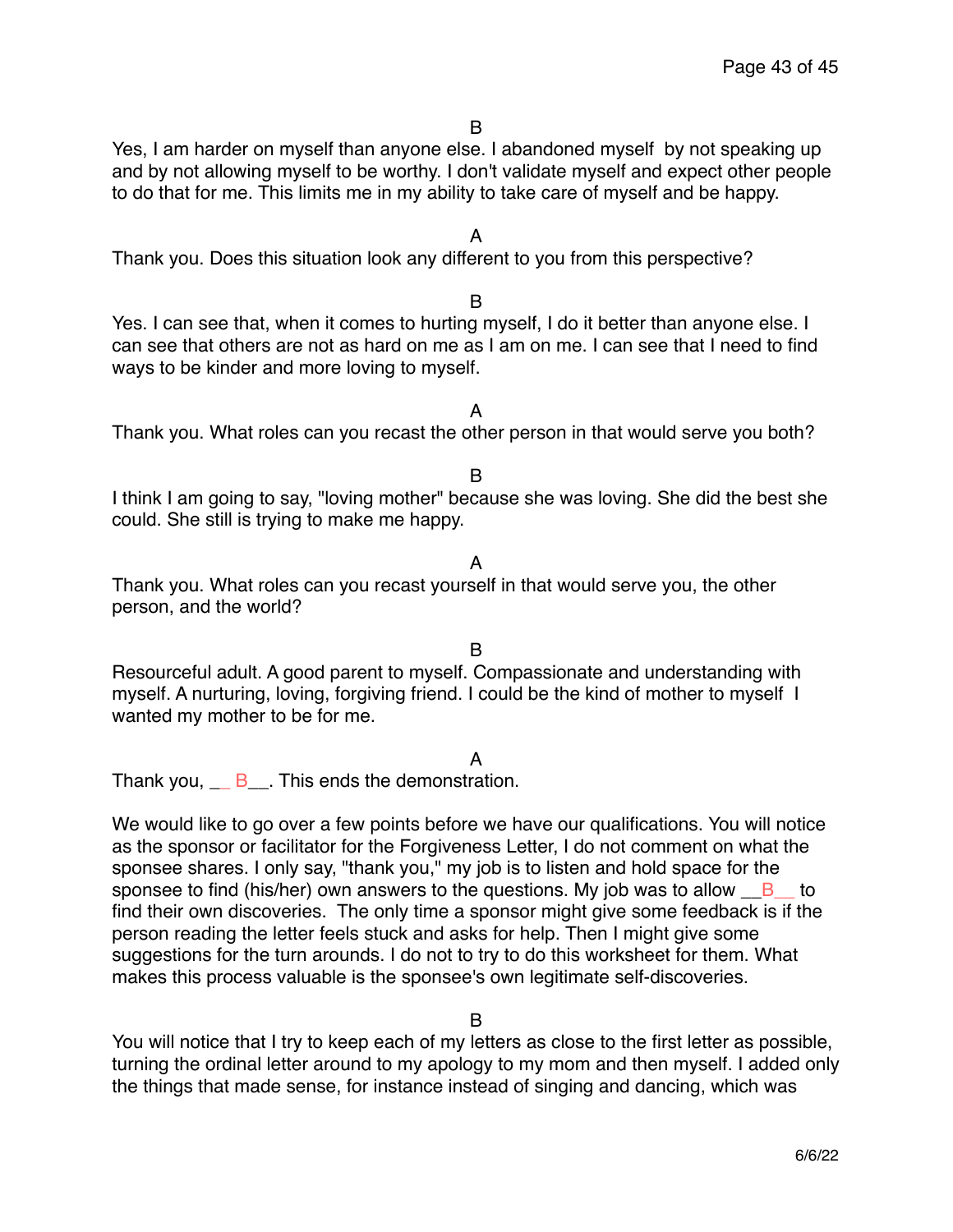what my mom loved about me, I write baking bread and planning holidays. We want to keep the letter simple too. Not too long so we can have easier turn-arounds.

A

We have asked \_\_\_(member) \_\_\_ to qualify for 2 minutes on what it was like reading their forgiveness letter to their sponsor.

#### (Qualification by the sponcee)

We have asked \_\_\_(member) \_\_\_ to qualify for two minutes on what it was like facilitating their sponsee's forgiveness letter.

#### (Qualification by the sponsor)

B

We will now open up the meeting for sharing. Each person has 2-3 minutes to share. Please keep the focus on what it was like to witness the Forgiveness letter or, if you have done this exercise before, what it was like doing it or facilitating it.

(At 5 min before the hour)

### A

That is all the time for sharing we have today.

MAA has no dues or fees. We are self-supporting through our own contributions, which are for the development of MAA literature, costs incurred by the MAA General Service Board, phone and video meeting services and the maintenance of the MAA website at mediaaddictsanonymous.org.

Contributions can be made via PayPal on the MAA website. Please consider donating as we are a new group and need your support. (Repeat website)

Right now Media Addicts Anonymous has daily open meetings. You will find that information on the MAA website.

Before we close the meeting, we encourage you to exchange names for outreach. If you want to contact someone you heard on today's meeting or are looking for a sponsor or media sobriety partner, please use the chat room to connect with other members.

#### **Closing:**

In closing, the opinions expressed here today are strictly those of the individuals who gave them. The things we have heard here are spoken in confidence and should be treated as confidential. We do not take outside the meeting whom we hear at the meeting. If we try to absorb what we have heard, we are bound to gain a better understanding of the way to handle our problems and begin to change our lives. Let us talk to each other, reason things out with someone else, and let there be no gossip or criticism of one another, but only Love, Understanding, and Fellowship.